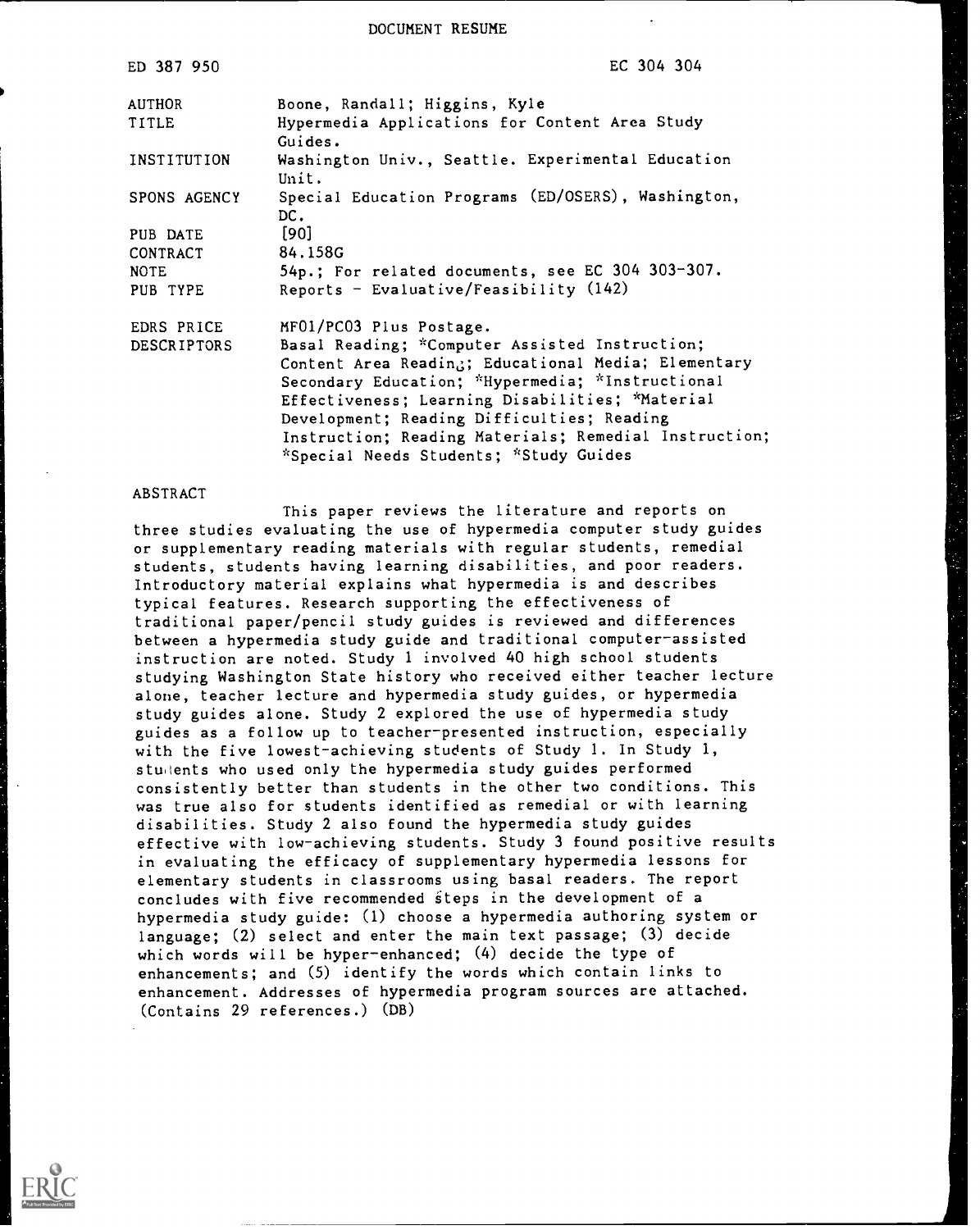U.S. DEPARTMENT OF EDUCATION<br>Office of Educational Research and improvement

EDUCATIONAL RESOURCES INFORMATION<br>CENTER (ERICI

 $\bullet$ 

- . 7 hts document has been reproduced as received from the person or organization.<br>originating it
- ; : Minor changes nave been made to improve.<br>- reproduction quality

Points of view or opinions stated in this docu<br>ment :do :not: necessarily represent: official<br>OERI position or policy

# Hypermedia Applications For Content Area Study Guides

Randall Boone

Kyle Higgins

University of Washington

Research reported in this paper was supported by the U.S. Department of Education Grant 84.158G and Grant 84.024J to Thomas C. Lovitt.

We gratefully acknowledge the assistance of Rob Nelson, Mary McClutchy, Kathleen Opie, and James Thurston in preparation of this manuscript.

Running Head: Hypermedia Study Guides

ED 387 950

EC 304304

ER

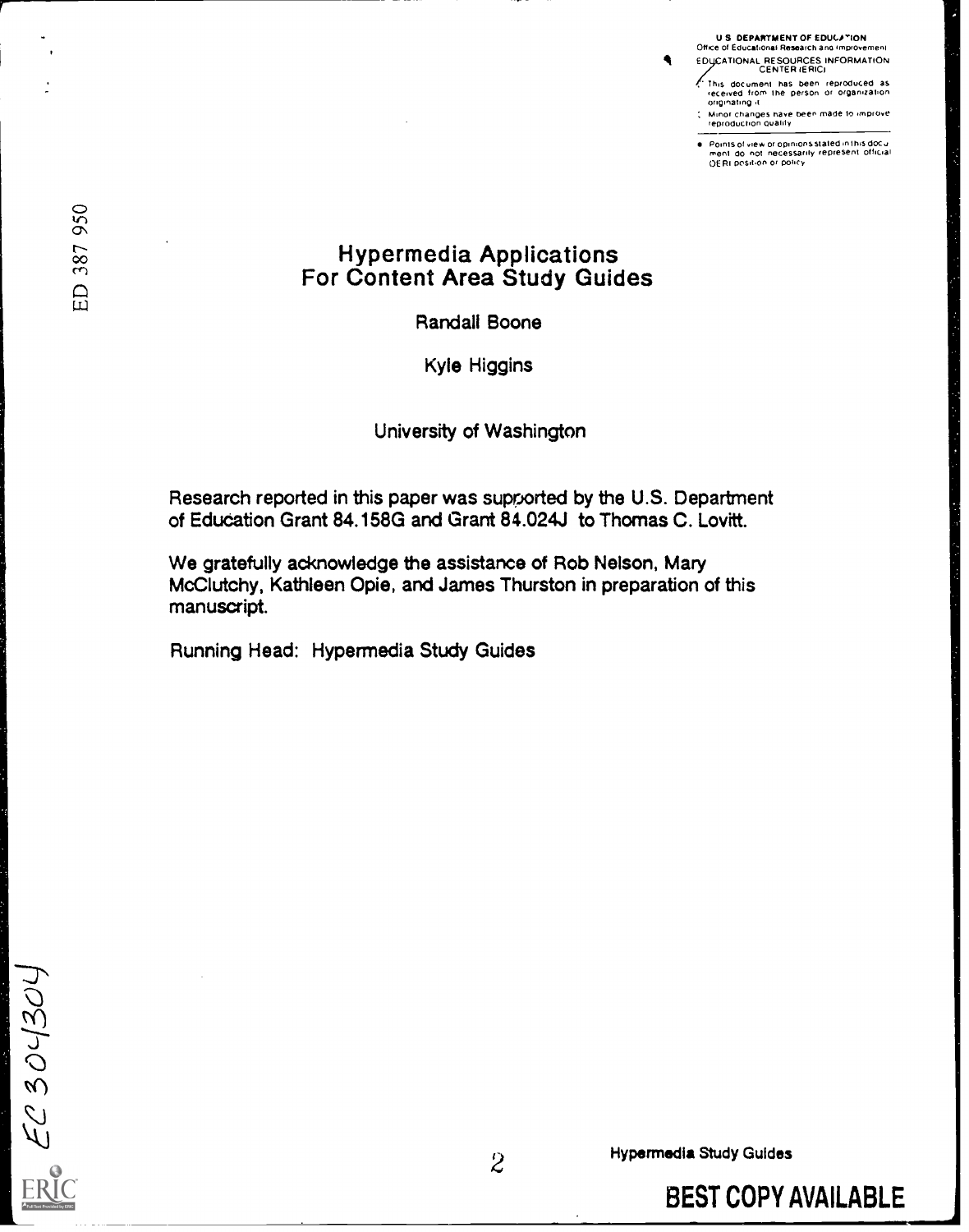### Abstract

 $\overline{1}$ 

Randall Boone & Kyle Higgins University of Washington Experimental Education Untt, C.D.M.R.C. WJ-10 Seattle, WA 98195 (206) 543-4011 Ext. 197

Hypermedia, a new mode of computer text and information presentation, provides a flexible format for adapting materials currently in use by teachers to the computer medium. A hypermedia presentation system provides a reader access to related information by means of a simple selection process. The process °brings up" to the computer screen new windows of related text, related pictures, and computer generated voice that provide supplementary information, clarification, and elaboration needed by the reader, all within in a familiar context and a single medium. The results from two companion studies at the high school level and a similar study at the elementary level indicate that the use of hypermedia to construct computer study guides holds promise. Hypermedia computer study guides were found to be as effective an instructional technique as a teacher presented lecture and were especially successful with remedial students and students with learning disabilities in the high school studies. The elementary school study corroborated the effectiveness of hypermedia study materials with poor readers.

 $3 \sim 3$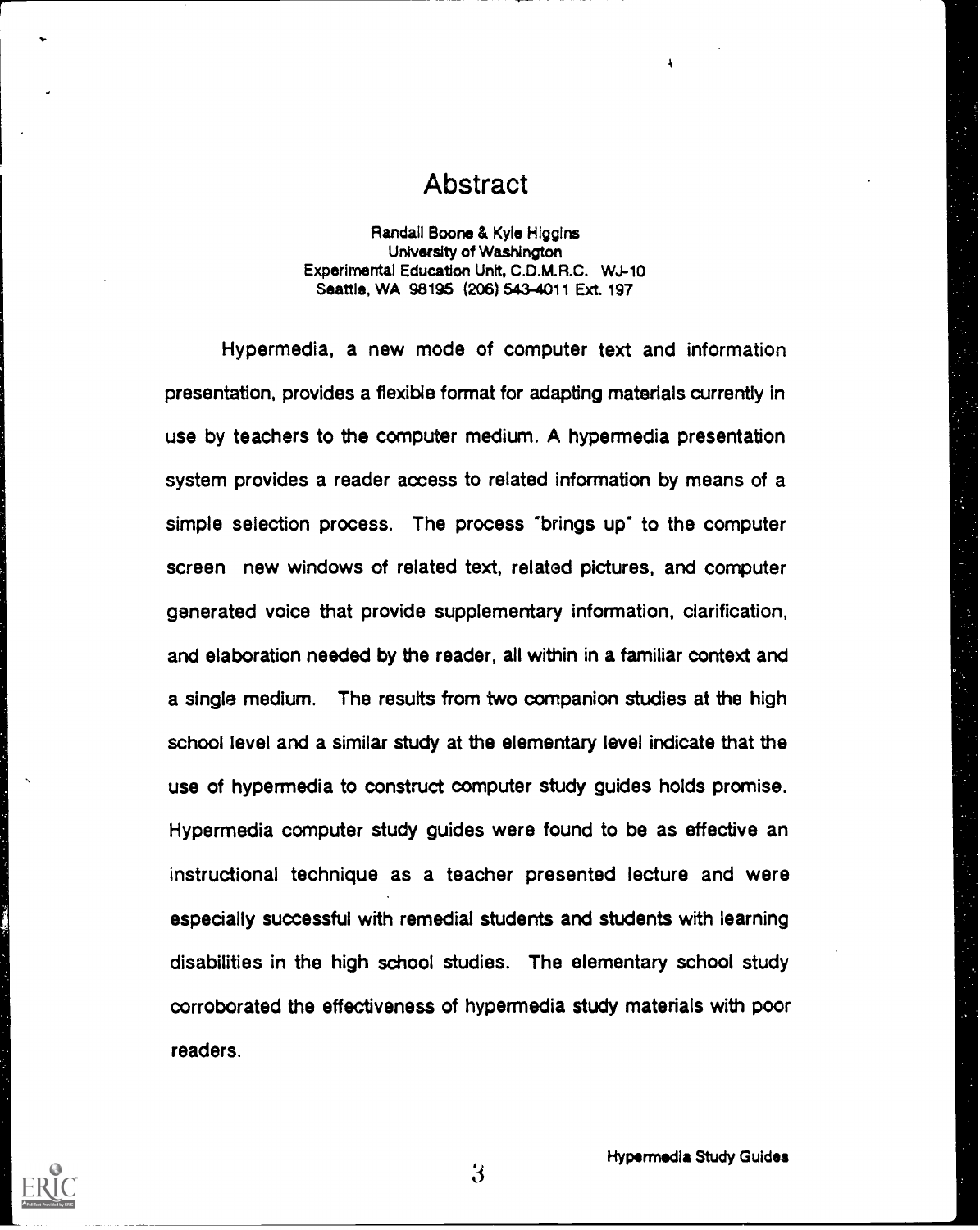## HYPERMEDIA APPLICATIONS FOR CONTENT AREA STUDY GUIDES

Imagine a book that pronounces unfamiliar words for you. Imagine a book that shows you a picture of almost anything mentioned in the text. Imagine a book that contains related background information from the encyclopedia and dictionary. Imagine a book that provides you with comprehension strategies for understanding key facts and concepts. Imagine that this marvelous book is available today. Well, it is, bu. not in traditional book form. All these features can be available to readers using a new kind of computer application called hypermedia.

Hypermedia is a general term specifying a system for presenting information in a non-sequential, user-se!ected delivery that can include several interconnected mediums such as microcomputer text , graphic, and animation displays, CD-ROM information storage, and videodisc or video tape film segments or still frames. Hypermedia documents designed for general information retrieval are constructed around a database of information that is accessed through associative links from within the database itself, rather than through key-word searches done from the outside. Educational materials done in hypermedia, however, may be constructed with a more narrowly defined topic and information



Hypermedia Study Guides 1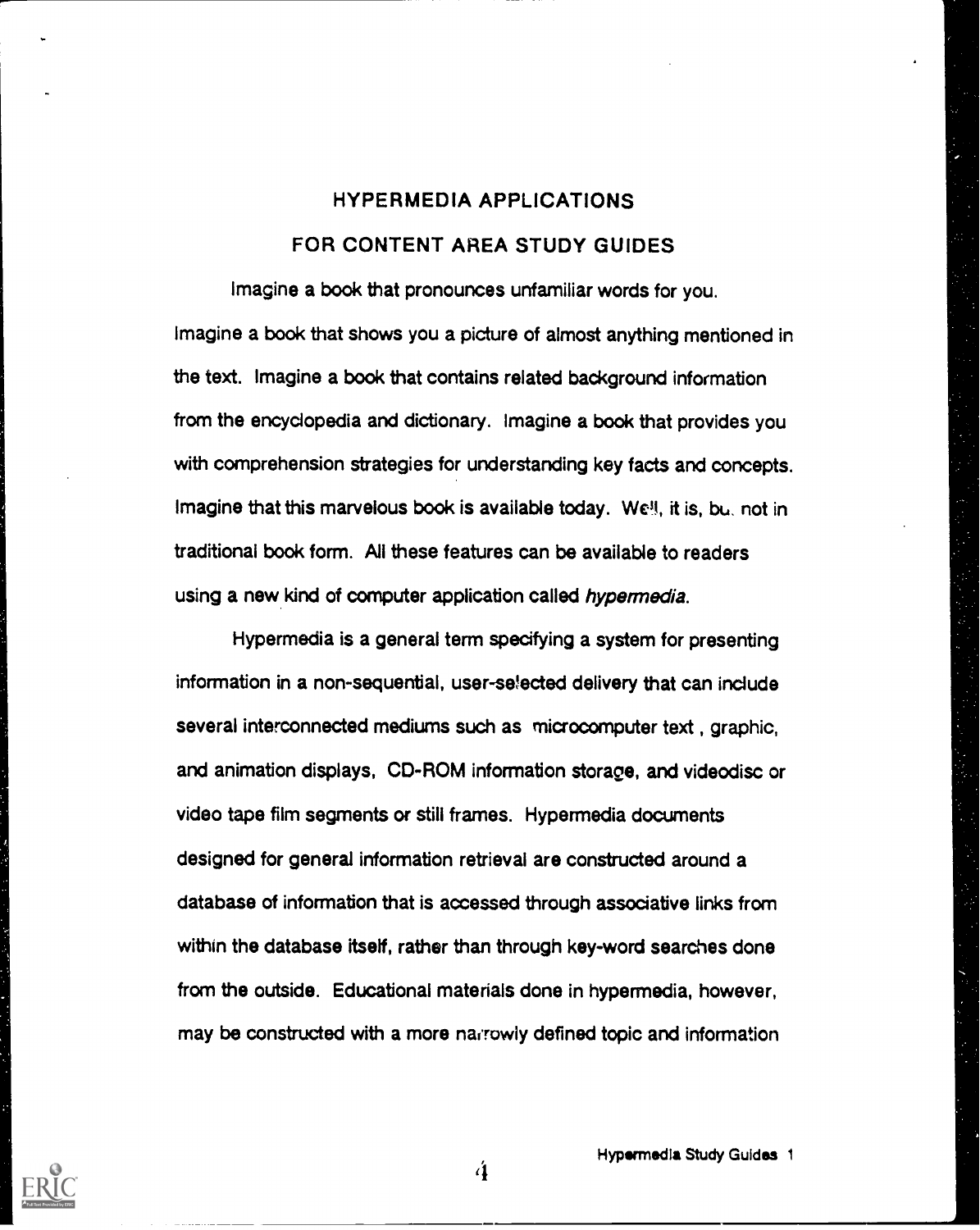links based on pedagogical concerns rather than the less restrictive association-based structure. Although the term hypertext was coined first and is sometimes used interchangeably with hypermedia, hypertext refers to a text-only implementation of hypermedia.

When confronted with the traditional print-on-paper format for content area textbooks, students are led through a predetermined, linear progression from the beginning of the reading assignment to the end. Learning is often limited to the information contained in the reading assignment. Any clarification or additional information can only be obtained by consulting supplementary sources (e.g., a dictionary, thesaurus, encyclopedia, or another person). Hypermedia, on the other hand, can provide immediate access to supplemental information that the reader wants or needs without the interruption of seeking additional outside help. A hypermedia textbook might include extra information in the form of additional text, computer generated speech, graphic representations, animated sequences, video segments, or combinations of text, speech, and graphics.

In its most basic form, a hypermedia presentation of information can be compared to one using an overhead projector with multiple transparencies and related overlays. New information, either text or



Hypermedia Study Guides 2

 $5<sub>1</sub>$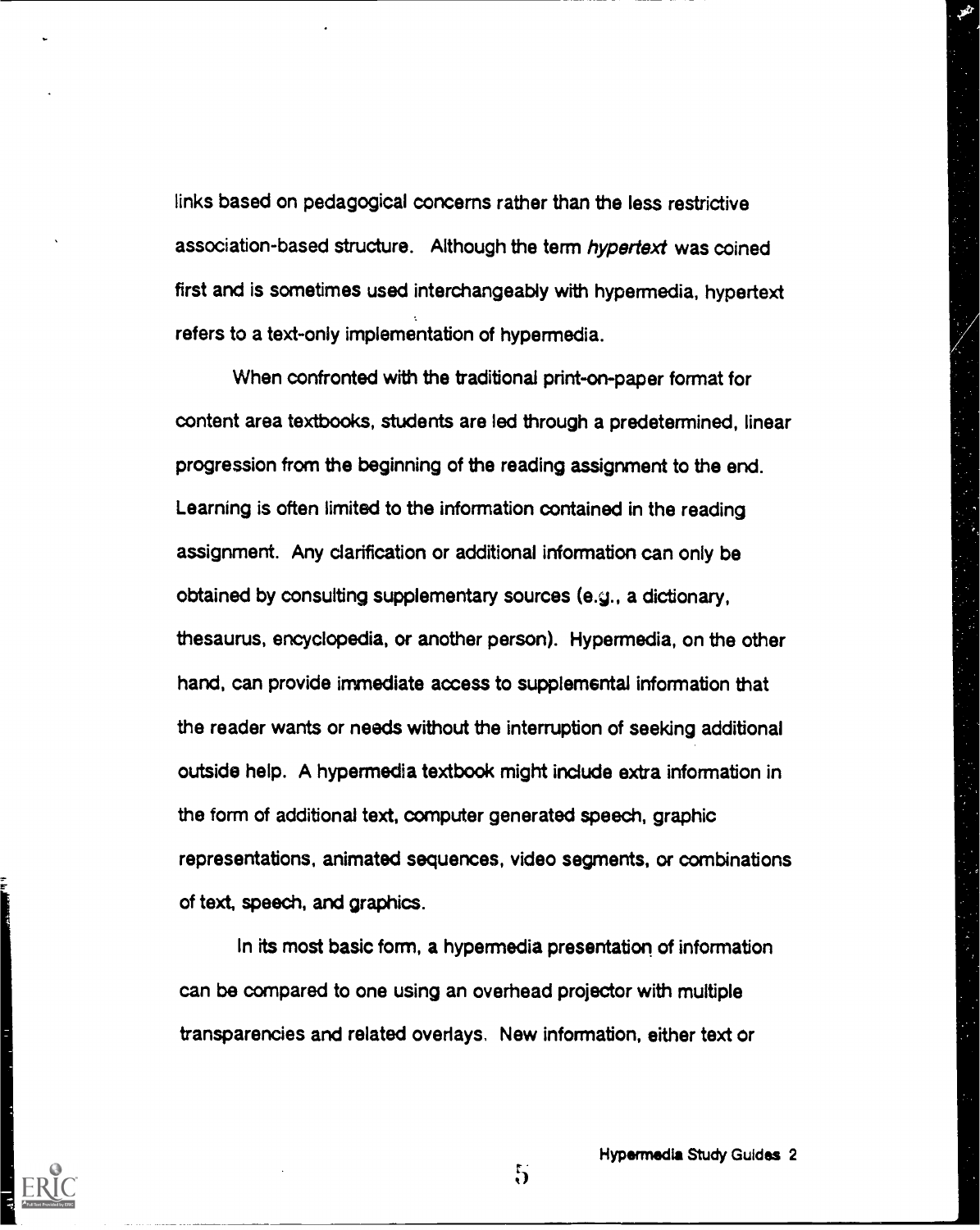graphics, can be inserted into the presentation by adding a transparency overlay to the original page. Hypermedia works in a similar manner but the presentation is accessed electronically instead of presented manually. If planned carefully, the supplementary information in a hypermedia document can serve as an electronic study guide, enhancing students' comprehension and supporting their efforts to learn from content area materials.

insert figure 1 about here

#### Features of Hypermedia

Figure 1 contains a flow chart illustrating the layered nature of hypermedia. The computer screen shown at the top of the flow chart is a facsimile of a hypermedia page with no overlays visible. The second level of the flow chart depicts screens with hypermedia overlays (usually called windows) that are linked to specific words in the top level screen. These words are linked to the windows containing supplementary information via electronic 'buttons'. The screens at the third and fourth levels each show an additional enhancement overlaying the screens



 $\mathbf{6}$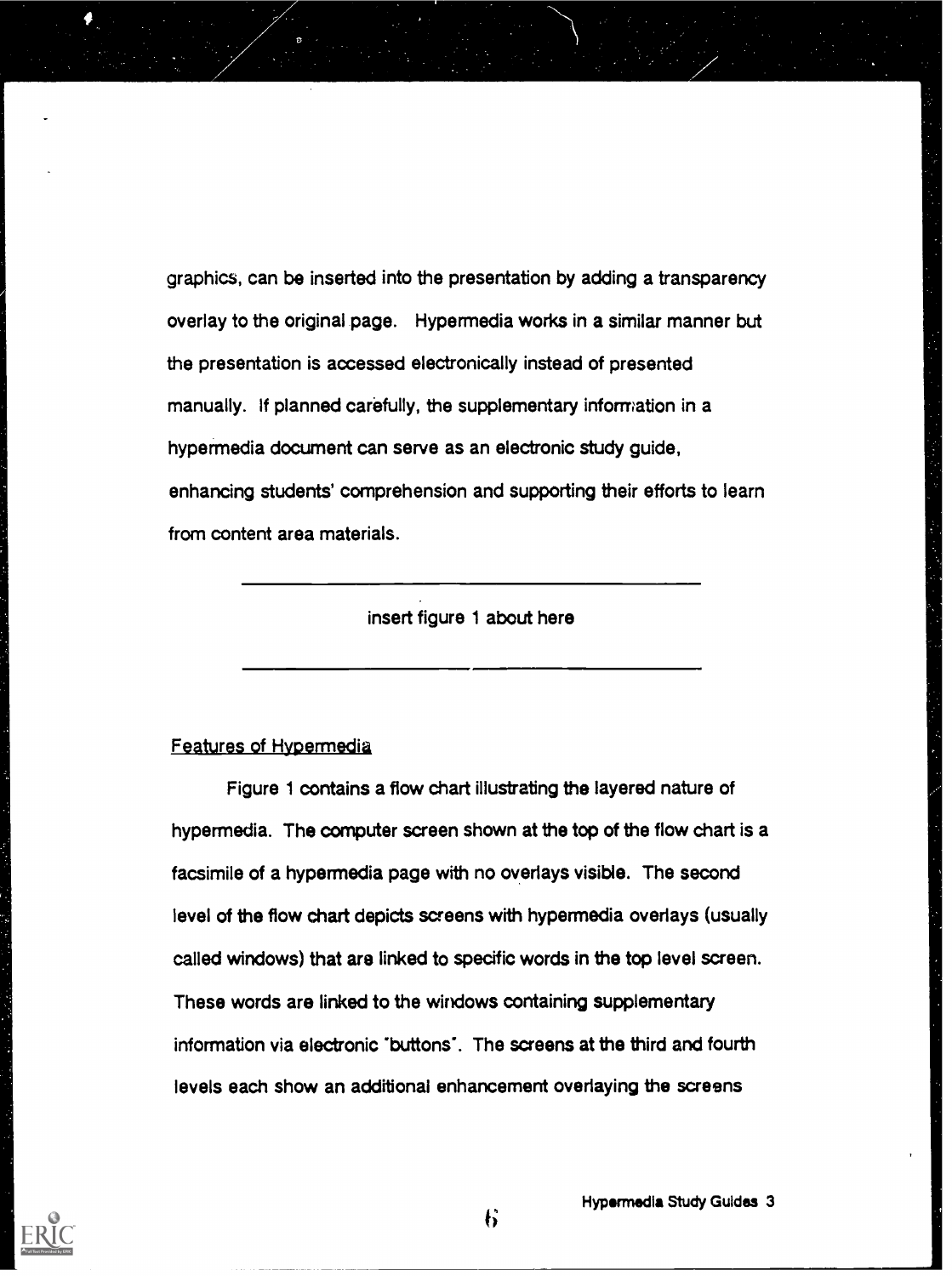from the previous levels. Each new overlay is triggered by a button in the preceding level just as a second-level overlay is activated by a button on the original page.

The screen on the left. This screen is linked to the boldfaced word solitary. When the transparent button covering the word solitary is activated through cursor selection, a window providing a definition of the word overlays a portion of the screen. A computer-generated voice pronouncing the word may accompany this window. This second-level window may be viewed until the reader clears it from the screen with cursor selection on the button labeled return.

The middle screens. These two screens show window overlays at both the second and third levels of a hypermedia document. Unlike the second-level screen on the left, this window is a graphic rather than text and contains a button link to a third level. Cursor selection on the button labeled more reveals the third-level window. It provides supplementary textual information about a beehive by overlaying part of the beehive graphic from the second level. Cursor selection on the return button takes the reader back to the first level.

The screens on the right. These three screens depict a fourth level of the hypermedia text in addition to the second and third levels



 $\gamma$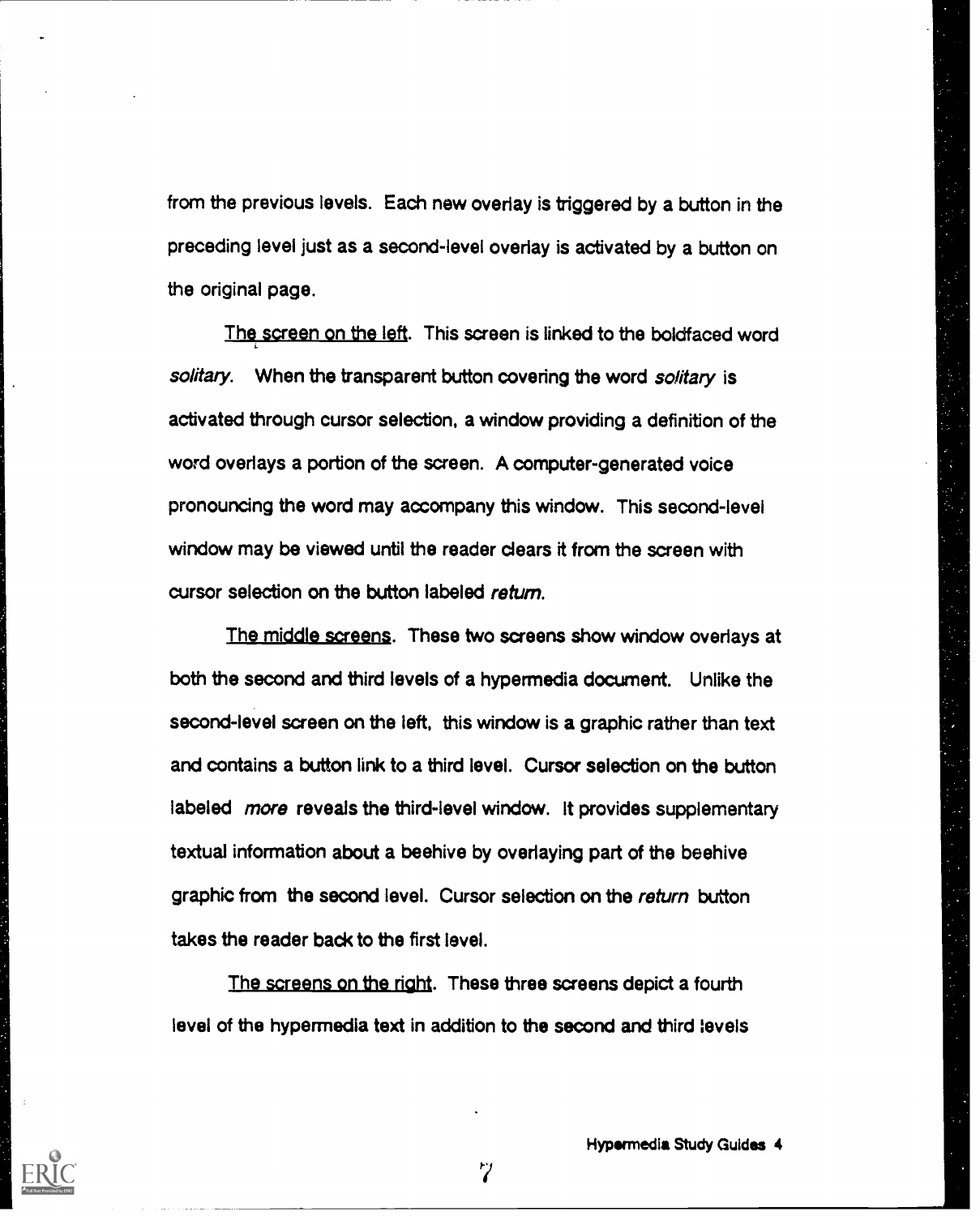described by the middle screens. A button on the word hexagonal on the original page of the text activates a second-level window giving the definition of *hexagonal*. The *more* button in this window triggers a thirdlevel overlay showing a graphic of the geometric hexagonal shape. Likewise, the more button in the third-level window activates a fourthlevel overlay depicting the hexagonal shape of honeycomb cells and providing a brief explanation. Cursor selection on the return button takes the reader back to the original page.

As seen in Figure 1, the layered property of hypermedia can be used to provide readers with supplementary and supporting information in the form of text and/or graphics. In addition, hypermedia has other capabilities that can be used for enhancing text: (a) a network of associative links in which related topics throughout the document are linked via buttons, (b) a note-taking function for compiling information from different areas of the document into one personalized file, (c) a tracking system providing students with the ability to backtrack through a document or locate pages previously read, and (d) a dynamic indexing system for accessing information not already linked to the page being read.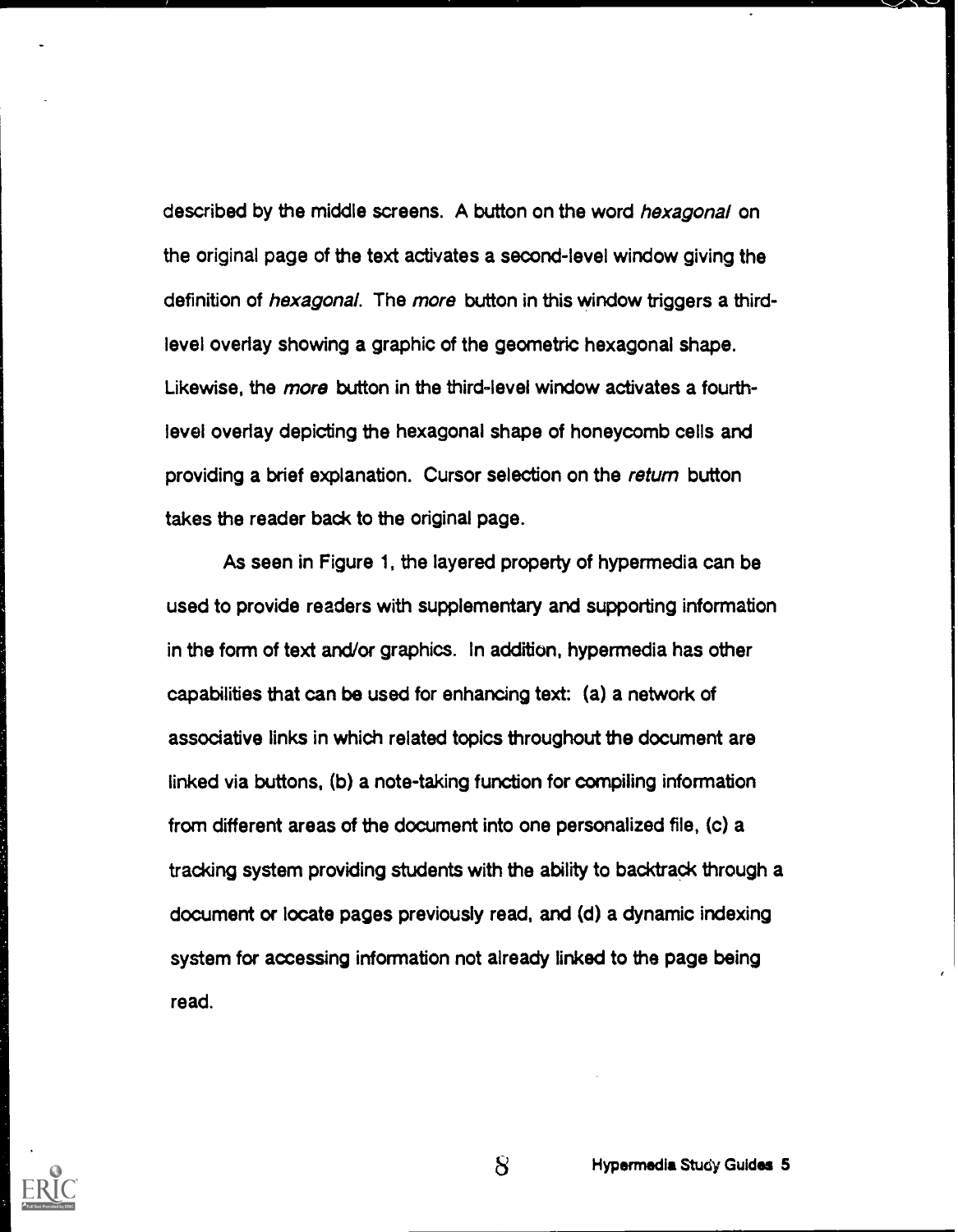Hypermedia programs containing some or all of these features have been described elsewhere (Anderson-Inman, 1989; Hanlon & Campbell, 1988; Landow, 1988; Wilson, 1987). Some of these materials are iarge scale information systems designed for relatively unrestrained exploration by students. Others, like the study guides discussed below, are smaller in scale and designed to be used as directed teaching tools. Although this flexibility is one of hypermedia's greatest strengths, the specific features comprising a given hypermedia system are subject to a number of restricting factors: (a) the capabilities of the computer for which the program is designed, (b) the organization of information to be presented, (c) the strategies selected for linking the information together in a logical network, and (d) limitations on the volume of information available.

It is up to educators to determine which of the many hypermedia features available should be included in any given educational application, choosing those that serve a particular population or achieve a specific instructional purpose. More is not always better. Described below is a specific hypermedia application; study guides designed to enhance students' comprehension of content area text material.

Hypermedia Study Guides 6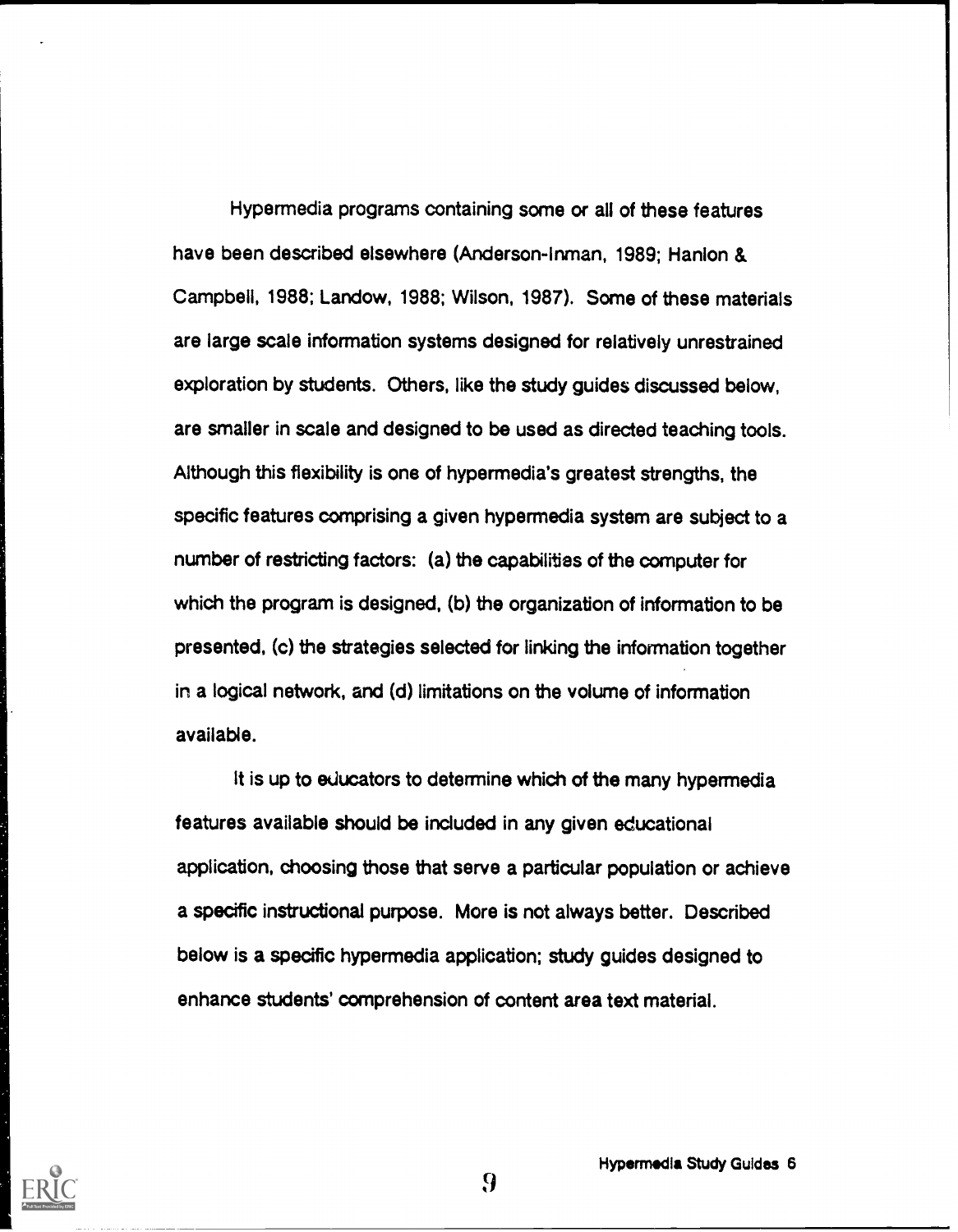#### Hyoermedia Study Guides

The term *study guides* refers to a wide range of techniques and materials designed to support students' efforts to learn content area material presented in textbooks or lectures. In general, study guides attempt to organize the material in a more coherent form or emphasize selected aspects of the information being presented. Three major reasons have been suggested for the efficacy of the successful adaptation of content area texts for students with learning disabilities (Lovitt & Horton, 1987): (a) many students with learning disabilities have difficulty in reading, organizing, and retaining information, (b) many textbooks are poorly organized, and (c) content area teachers with minimal subject matter background find that having organized supplementary material is helpful. Study questions, vocabulary practice sheets, framed outlines, and graphic organizers are all examples of study guides.

In a series of studies at the University of Washington, researchers have demonstrated the effectiveness of study guides through traditional pencil and paper format and computer-assisted study guides. Lovitt, Rudsit, Jenkins, Pious, and Benedetti (1985) developed teacher-directed study guides that presented vocabulary practice sheets and framed

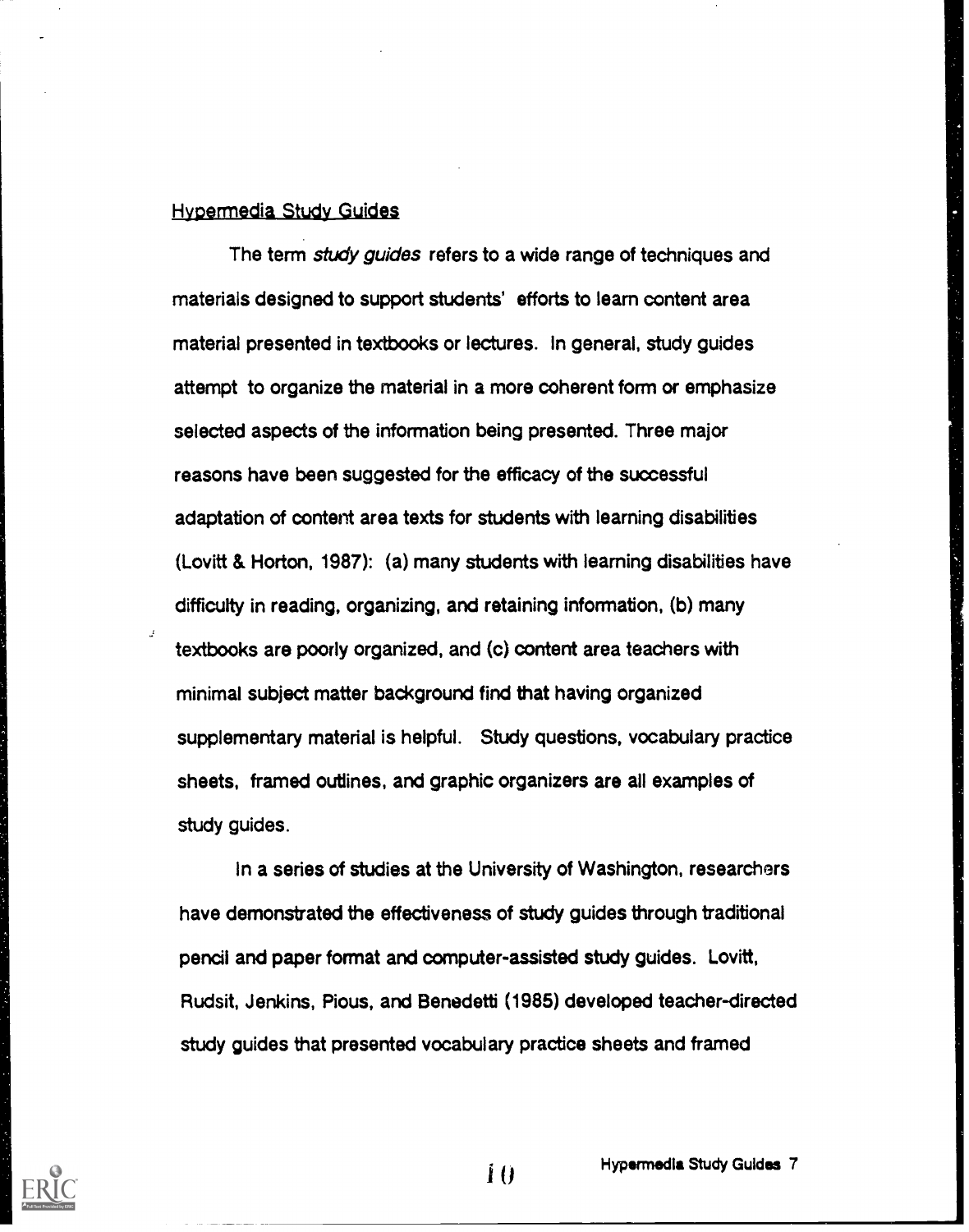outlines from a seventh-grade science text. Their results indicated significant improvement in the test performance of students with learning disabilities and regular education students when the study guide was used rather than when a traditional lecture-discussion format was used. Bergerud, Lovitt, and Horton (1988) developed study guides that focused on the sequence of main ideas from a life science textbook. Three instructional conditions were compared: (a) graphic organizer study guide, (b) a vocabulary/comprehension question study guide, and (c) self. study. Results indicated that the graphic organizer study guide produced significantly higher test results on multiple-choice tests than did either the vocabulary/comprehension study guide or self study. The vocabulary/comprehension study guide produced higher scores than did self-study for these students. Horton and Lovitt (1989) demonstrated that study guide materials, either teacher directed or student directed, produced improved test performance for students with learning disabilities enrolled in mainstreamed high school social studies and science classes. Not only were the test scores statistically significant, but the study guides allowed the students to be competitive within the content area classroom.

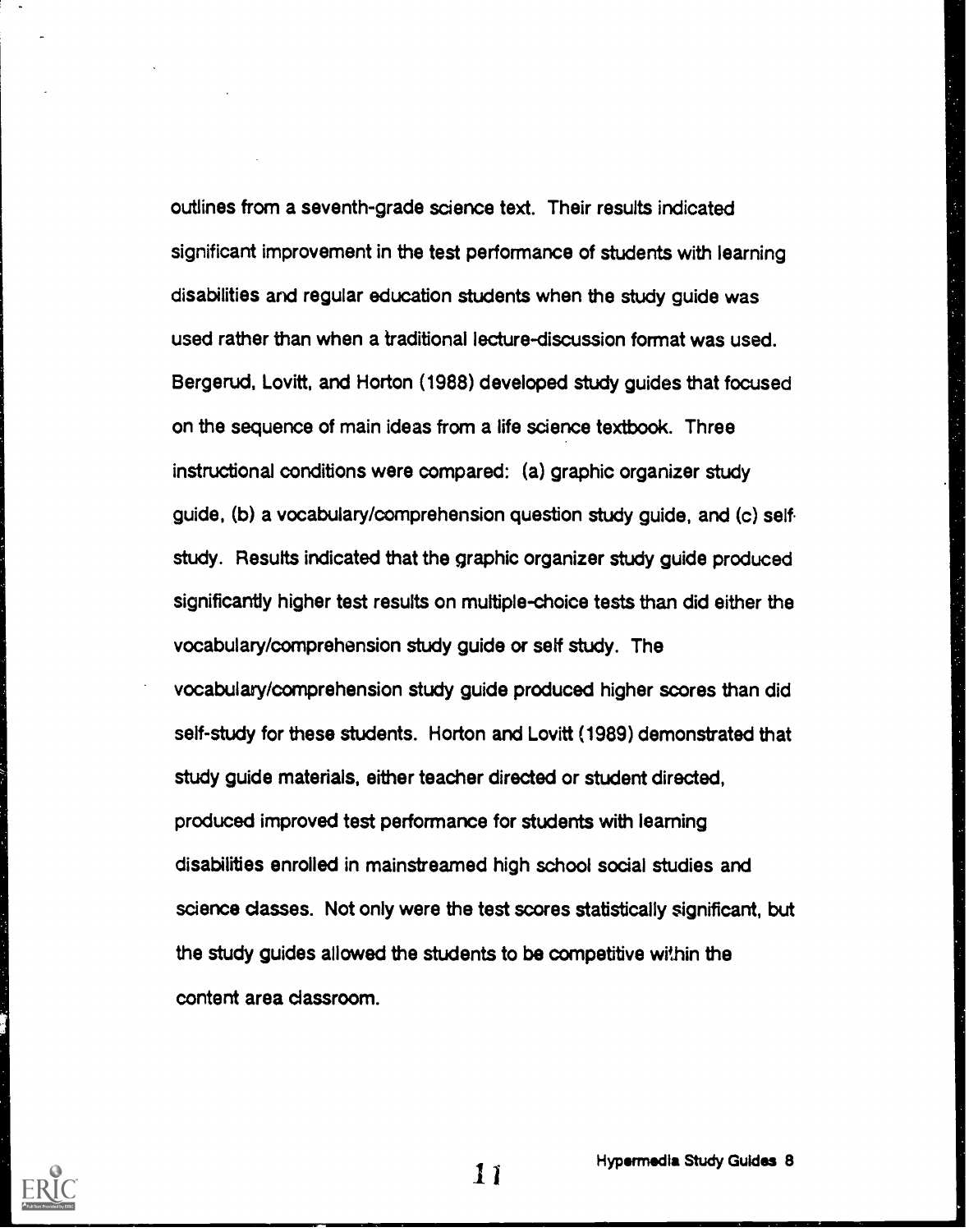To determine if previous research with study guides could be duplicated using microcomputers, Horton, Lovitt, Givens, and Nelson (1989) developed a computerized study guide for use in a mainstreamed high school world geography class. Results indicated that the computerized study guide was an effective method of instruction for students with learning disabilities and for remedial students. Horton, Boone, and Lovitt (1990) developed hypertext computerized study guides to increase textbook comprehension for students with learning disabilities enrolled in a remedial high school social studies class. The study guides were designed to provide four levels of instructional cues that would match students to their highest level of independent comprehension with a textbook passage. The students with learning disabilities demonstrated significant improvement using the computer study guide and the effects were maintained over a four-week retention period.

#### Thinking in Hypermedia

A hypermedia study guide is very different from traditional computer assisted instructional software, providing a new format that is concurrently a tool, a tutee, and a tutor (Taylor, 1980). First, hypermedia study guide: can serve as a tool by facilitating the collection and

Hypermedia Study Guides 9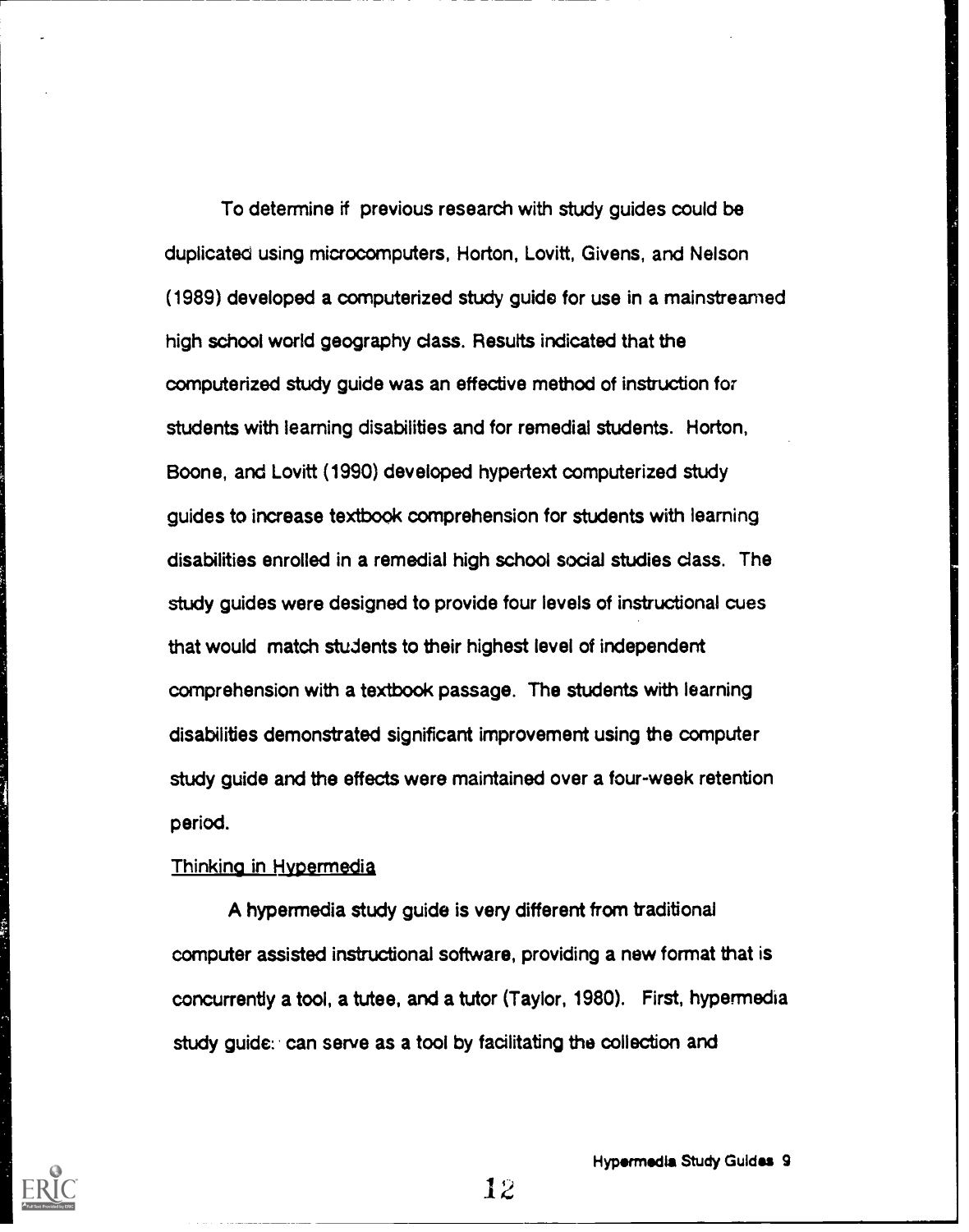presentation of information that might otherwise require a timeconsuming search of multiple sources. Word definitions and spoken pronunciations for new vocabulary along with pictures, animated graphics, or video clips that illustrate processes or concepts being introduced or reviewed can be delivered through the hypermedia format providing students with new experiences related to the topic being studied.

Hypermedia study guides act as a tutee by allowing learner control over the paths they follow and the knowledge structures they create while searching for information. Although a hypermedia study guide may be designed with a guiding structure built in, students still can be given many choices for accessing the information. Students can have control over (a) the order of presentation of information, (b) the number of times information is accessed, and (c) the particular medium through which the information is displayed (e.g., a text definition or description, a graphic representation, a video clip, or digitized sound or voice).

Finally, hypermedia study guides can assist students as a tutor by providing instructional strategies to foster reading comprehension and improve study skills. Adding enhancements that simplify or help students understand the syntactic and semantic structures of content



Hypermedia Study Guides 10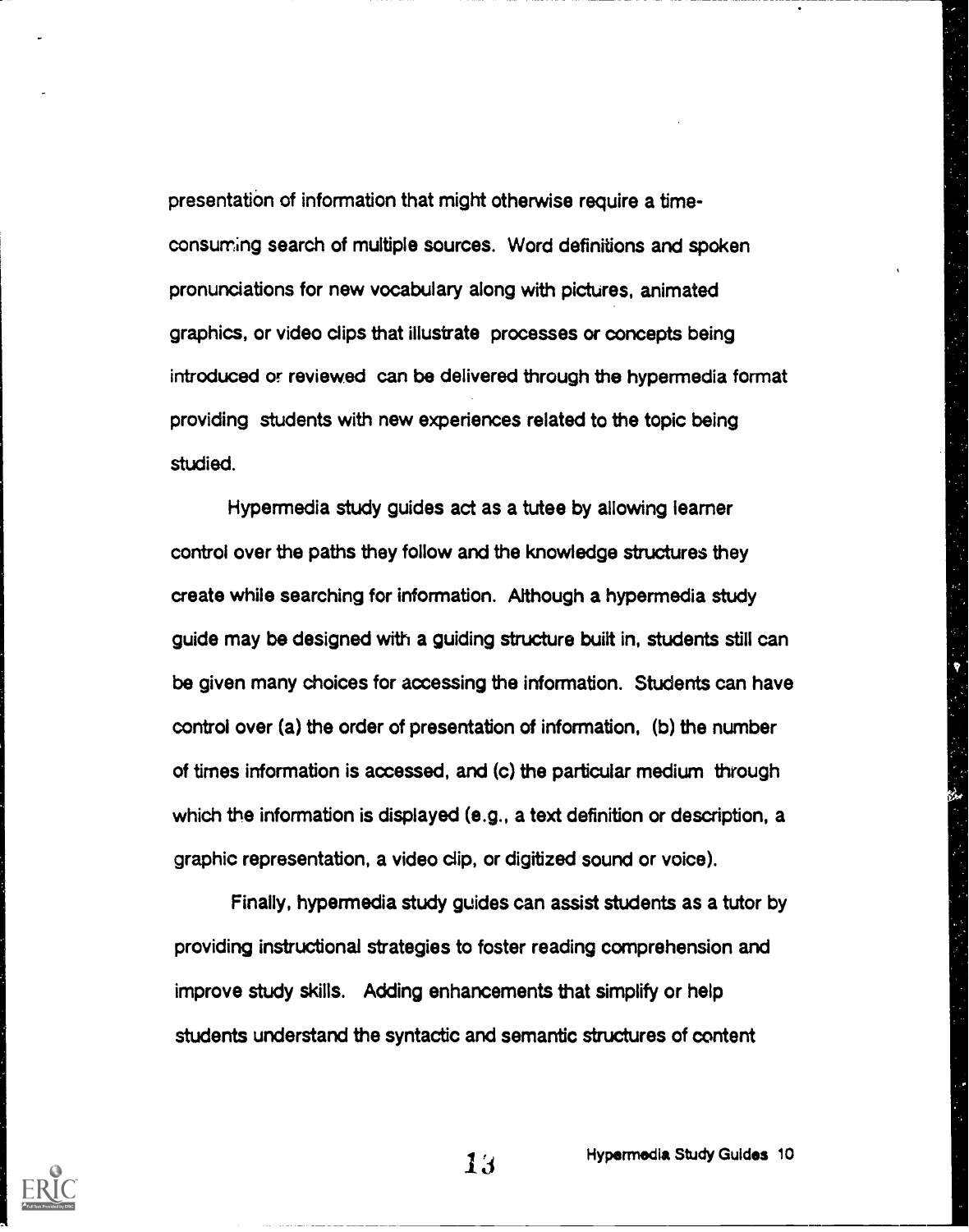area text can be included in a hypermedia document along with more traditional comprehension and self-monitoring strategies. Features such as a graphic depiction of the spatial and contextual relationships of pronouns and anaphora to their referent words give students a clearer understanding of text structures that otherwise might be confusing (Higgins & Boone, 1990). Questions inseried in the text, paragraph or page summaries, and pre-reading guides are easily incorporated into hypermedia study guides. The scope and complexity of these strategies are limited only by the capabilities of the computer/authoring system combination being used and by the imagination and skill of the developer.

One version of the strategy for inserting questions in text is outlined in Figure 2. The triangular question icon in the lower right corner of the top screen indicates a comprehension strategy is available on that page. Selecting the question button displays the question bar shown at the bottom of the second screen. The student is told to "Click on the line that answers the question." If the student selects line seven where the answer is located, then the program branches to the fifth screen with the word YES in large letters and the answer highlighted. The student is then returned to the original page.

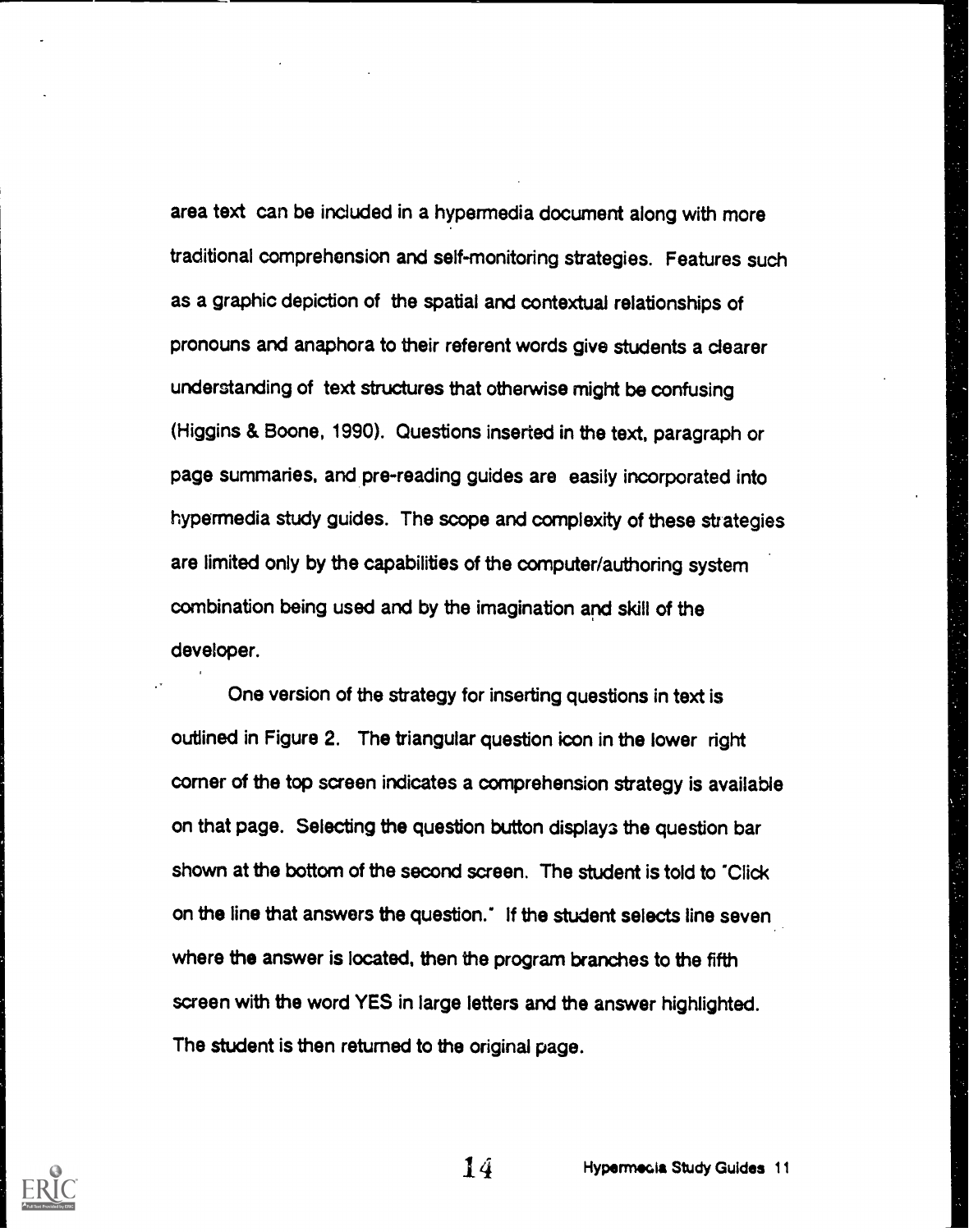If the student does not select the correct line, then the page alters itself as shov.n in the third screen by partially diminishing the text from an area where the answer is not located. This limits the amount of text through which it is necessary to search for the correct line. The student is told to try again. If the student's selection is correct then the lesson branches to the fifth screen. If not, the screen alters again as shown in the fourth screen, this time highlighting the appropriate word or phrase in the text that answers the question. Selecting the line with the highlighted word or phrase will then take the student to the fifth screen.

#### insert figure 2 about here

This strategy, an implementation of inserting questions in text, leads students through a thoughtful re-reading process in search of the correct answer. It is a process similar to one a teacher might use in a one-to-one teaching situation with a student and it includes a higher degree of interaction than a multiple choice questioning strategy. The task of developing good hypermedia study guides for educational use

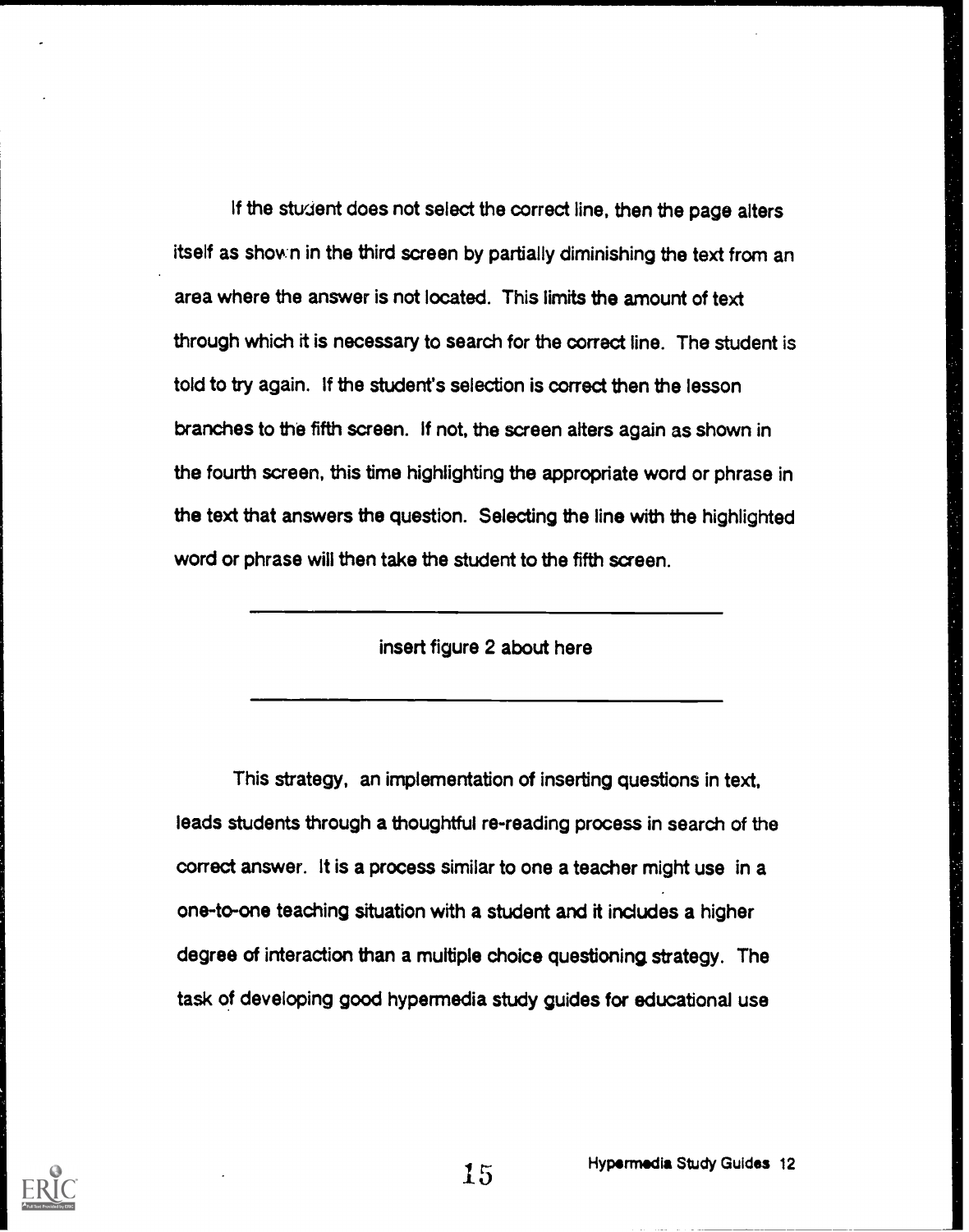lies in creative thinking and a reevaluation of some of the existing paradigms of instructional design.

#### Research with Hypermedia Study Guides

During the past ten years there has been a steady increase in the quantity of software available for educational purposes. Unfortunately, for the vast majority of these programs there is little empirical evidence concerning their educational value. Findings from research at the University of Washington, however, indicate that hypermedia study guides can provide an effective learning environment for high school remedial students and students with learning disabilities (Higgins, 1988; Higgins & Boone, in press; Horton & Boone, 1990).

Two studies investigated the use of hypermedia study guides as a substitute for and as a supplement to teacher-presented instruction in social studies (Higgins & Boone, in press). The hypermedia study guides were written for the Apple Macintosh computer in the Guide authoring system (Owl International, 1986). Three high school classes of Washington State History participated in Study 1. This study took place over a 10 day period and involved 40 students randomly assigned to three different treatment groups: (a) teacher lecture only, (b) teacher lecture and hypermedia study guides, (c) hypermedia study guides only.

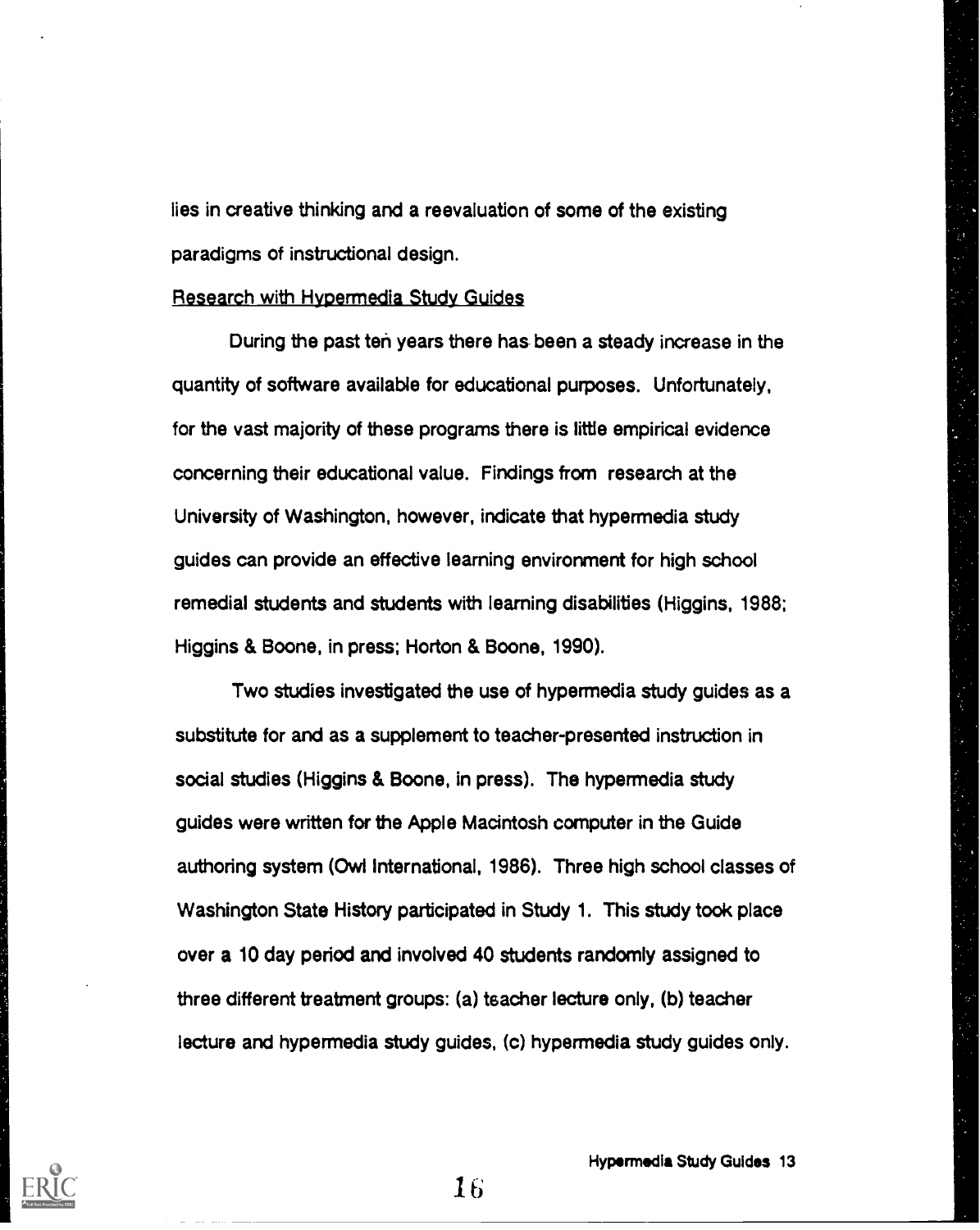Study 2 explored the use of hypermedia study guides as a follow up to teacher presented instruction. This second study helped to determine if hypermedia study guides could be effective in bringing the performance of lower-achieving students closer to that required for passing the course. The two studies used the same materials and similar procedures. The textbook from which the reading selections were taken was The Washington Story: A History of Our State (Peiz, 1979).

Three hypermedia functions available through the Guide authoring software were used in designing the study guides for these two studies (see Figure 3).

1. The Inquiry function was used to guide student movement through the text by interspersing multiple choice questions throughout a lesson. Students could not move on to the next screen of text until they had answered the multiple choice question correctly. An incorrect answer routed the student back to the appropriate spot in the text, with the message to try again. A correct answer was reinforced with text and graphics directly related to the question. Students were then allowed to continue to the next page of the study guide.

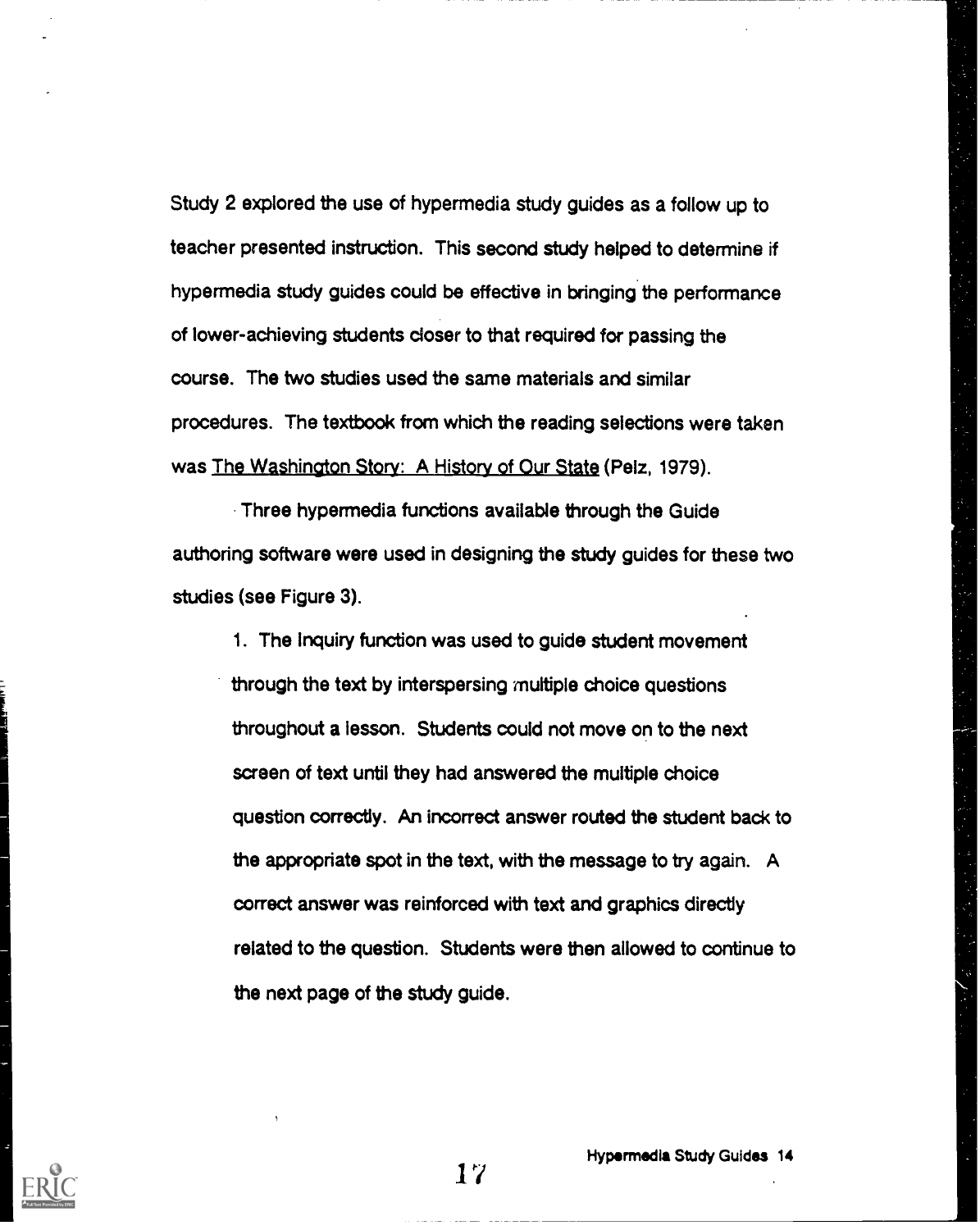2. The Replacement function provided students with information designed to enhance their understanding of a specific line of text. Replacement function buttons were indicated in the text by boldface type. When activated, selected text was replaced by a clarifying segment of text or a related graphic.

3. The Note function was used by students to access related information that was not directly available in the book. The presence of notes was indicated in the text by an underlined word or phrase. The related information appeared in a window overlaying the original text and contained either a graphic, text, or a combination of the two.

insed figure 3 about here

Each study guide consisted of a passage containing 500 to 700 words, divided into electronic pages containing 50 to 100 words. A study guide was designed to be completed in approximately 15 minutes and contained eight multiple choice questions in addition to the Note and



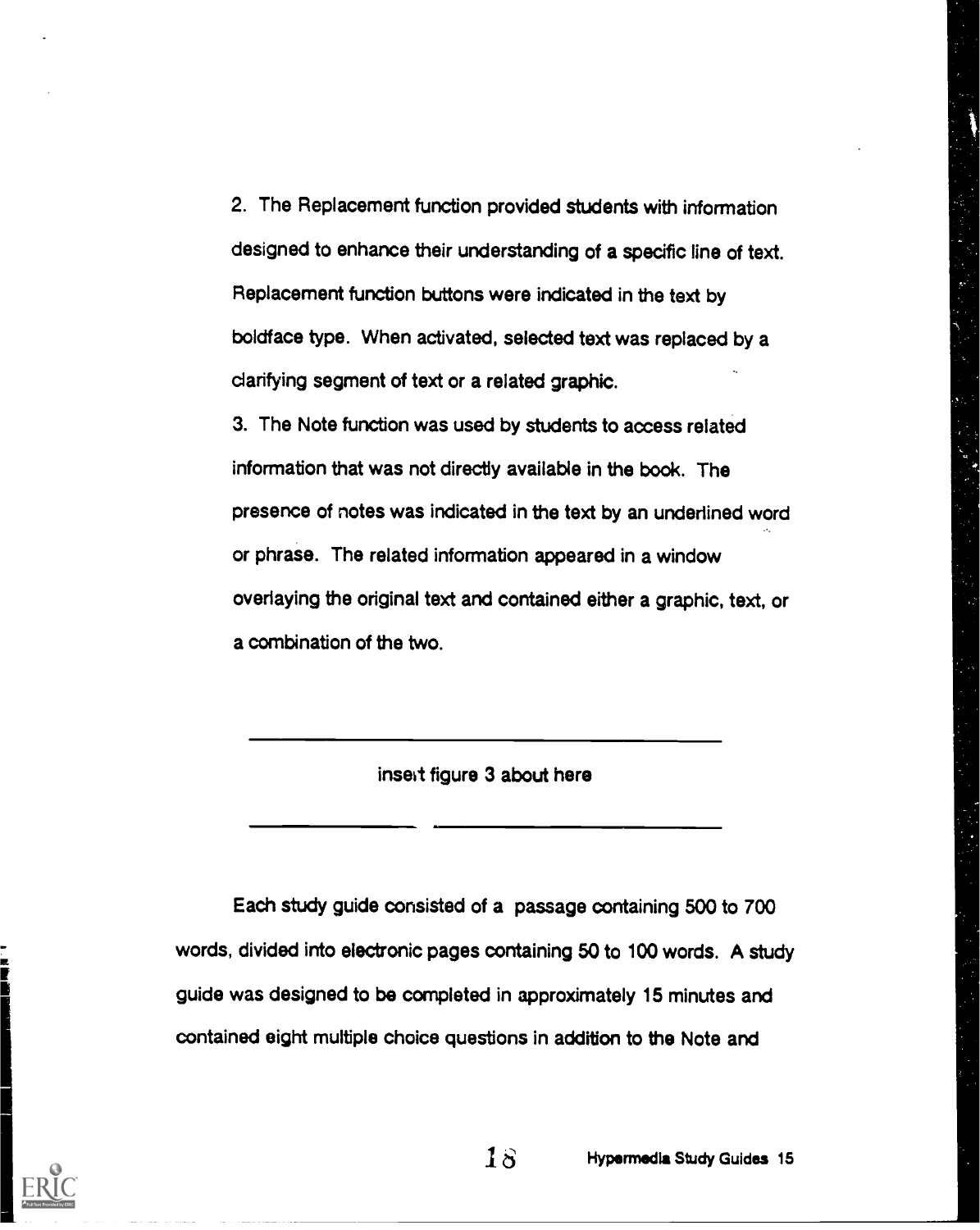Replacement functions. An average of four Note or Replacement buttons were attached to each page of the study guides. The information contained in the hypermedia study guides was identical in content to that presented by the teacher through lecture, student worksheets, and textbook selections. No computer voice was used in these study guides.

Findings from Study 1 in which students were assigned to one of three separate treatment groups (lecture, lecture/hypermedia study guide, and hypermedia study guide) suggested that the hypermedia study guides were as effective in the delivery of information as a wellprepared lecture presented by a teacher. Students who worked only with the hypermedia study guides achieved higher quiz scores than students in the other two treatment groups for each of the 10 days of the study (see Table 1). When examined by educational group (students with learning disabilities, remedial students, and regular education students) quiz scores again showed higher performance by those students who used only the hypermedia study guides (see Table 2). Specifically, on seven of the ten quizzes, students with learning disabilities in the hypermedia study guide group achieved higher scores than students with learning disabilities in the other two treatment groups.

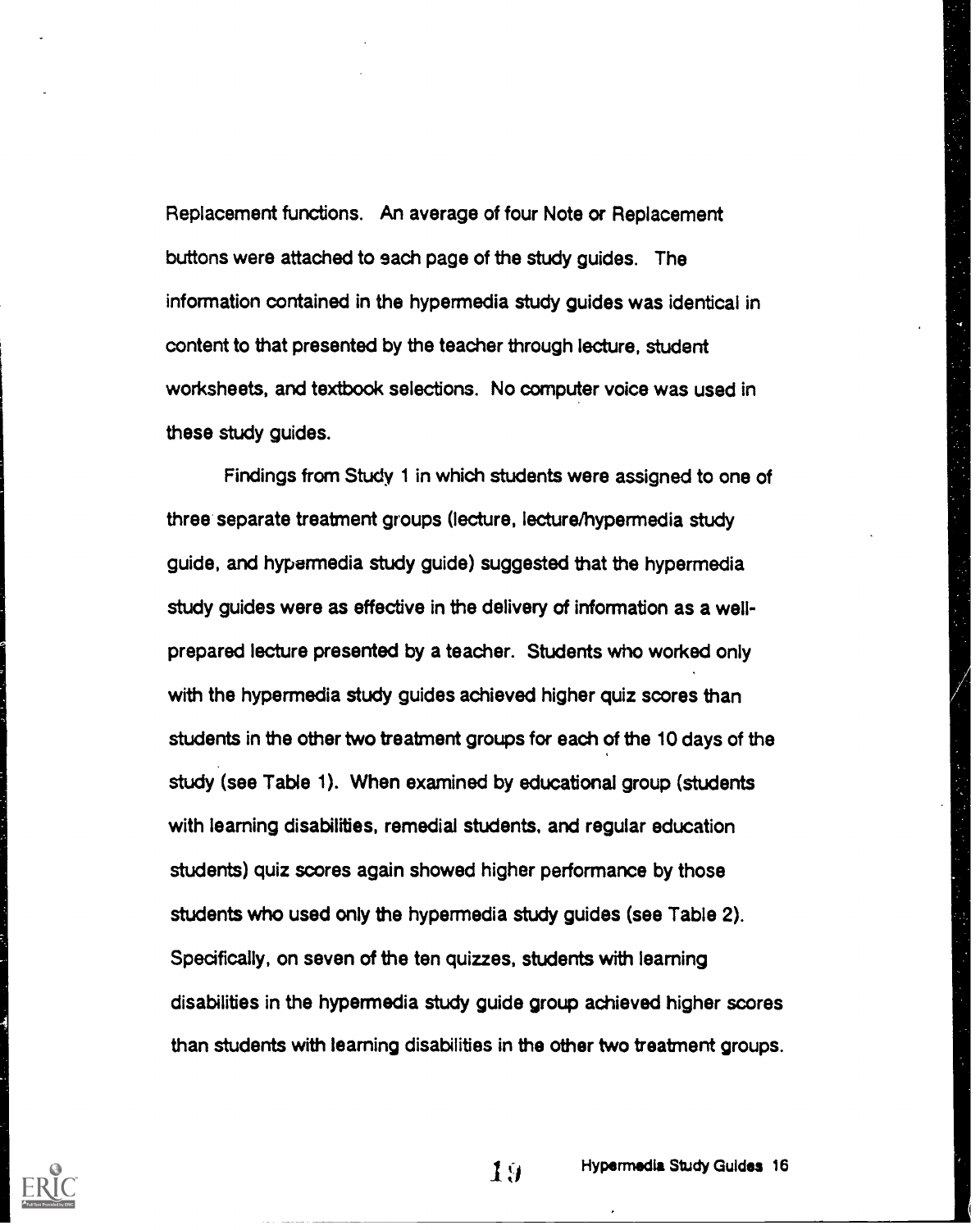In addition, remedial students in the hypermedia study guide group had higher quiz scores on eight of the ten quizzes when compared with remedial students in the other two groups. Although it might be assumed that the students who received both lecture and hypermedia study guide instruction would do as well as the students who used only the hypermedia study guides, the difference in the quiz score performance of these two groups may be explained by difficulty some students may have encountered in moving from one type of instructional activity to another within a single class period. Students in the lecture/hypermedia study guide group had to move from a paper and pencil instructional activity (the lecture) to the hypermedia study guide and then back to a paper and pencil assessment (the quiz). This movement was perhaps confusing for some students, thus lower quiz performance.

#### insert tables 1 and 2 about here

In addition to the daily quizzes, scores from a posttest immediately following the intervention, and a retention test two weeks thereafter, indicated that the students in the hypermedia study guide

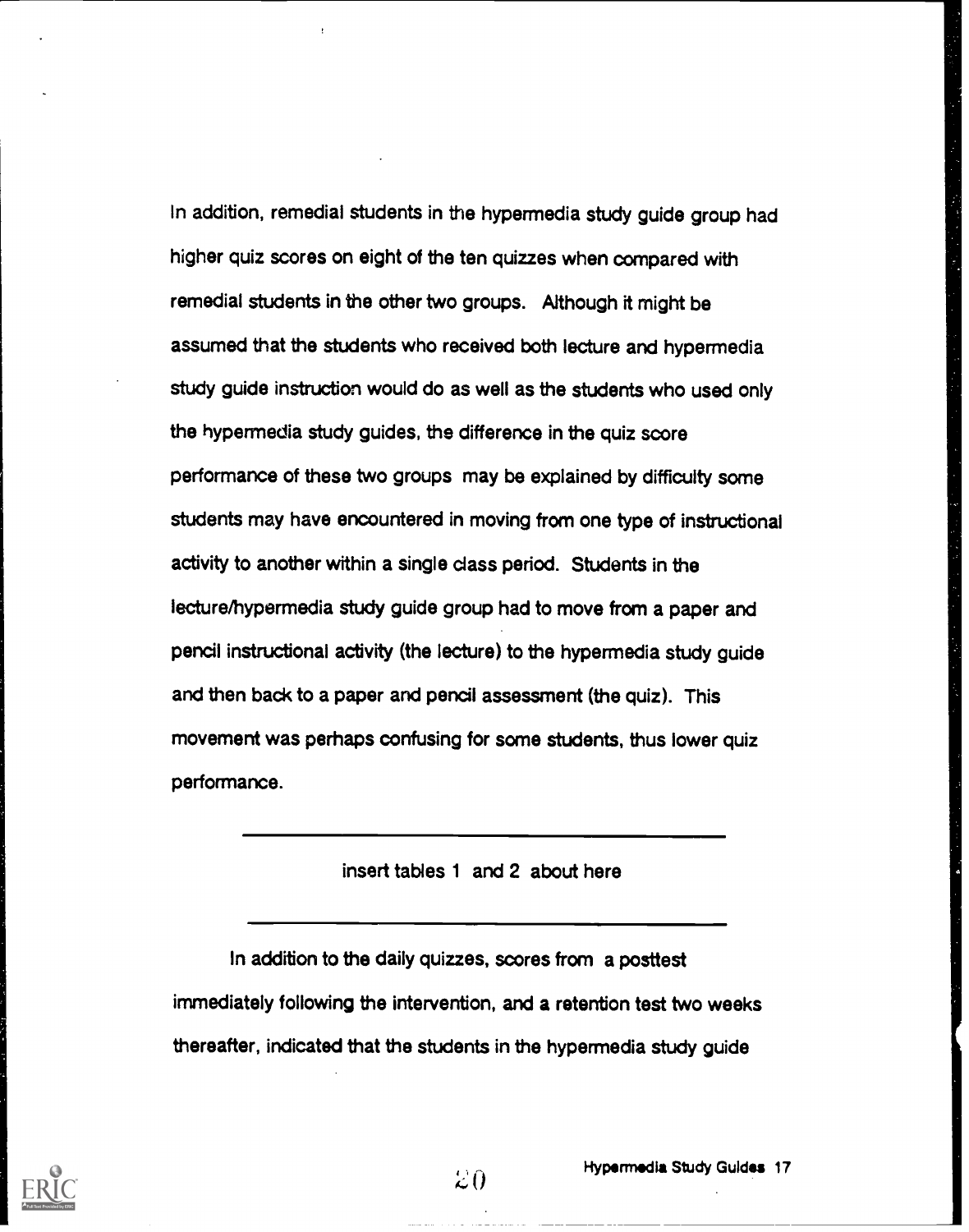group had a higher overall test mean than the students in the lecture group or the lecture/hypermedia study guide group (see Table 3). While not all of these differences in scores were statistically significant, the consistently higher scores of the hypermedia study guide group are encouraging and give cause for investigation.

insert table 3 about here

The five students who had the lowest unit test scores at the end of Study 1 were selected for Study 2. During the first study four of these students had been in the lecture group and one had been in the lecture/hypermedia study guide group . The purpose of the second study was to determine if the hypermedia study guides could boost the performance of these low-achieving students past the 50% mark defined by the teacher as a passing grade. Study 2 began four weeks after the conclusion of Study 1 and used the same 10 hypermedia study guides.

Study 2 employed an A-B-A design (Tawney 8. Gast, 1984). The baseline for Study 2 consisted of the 10 daily quiz scores from Study

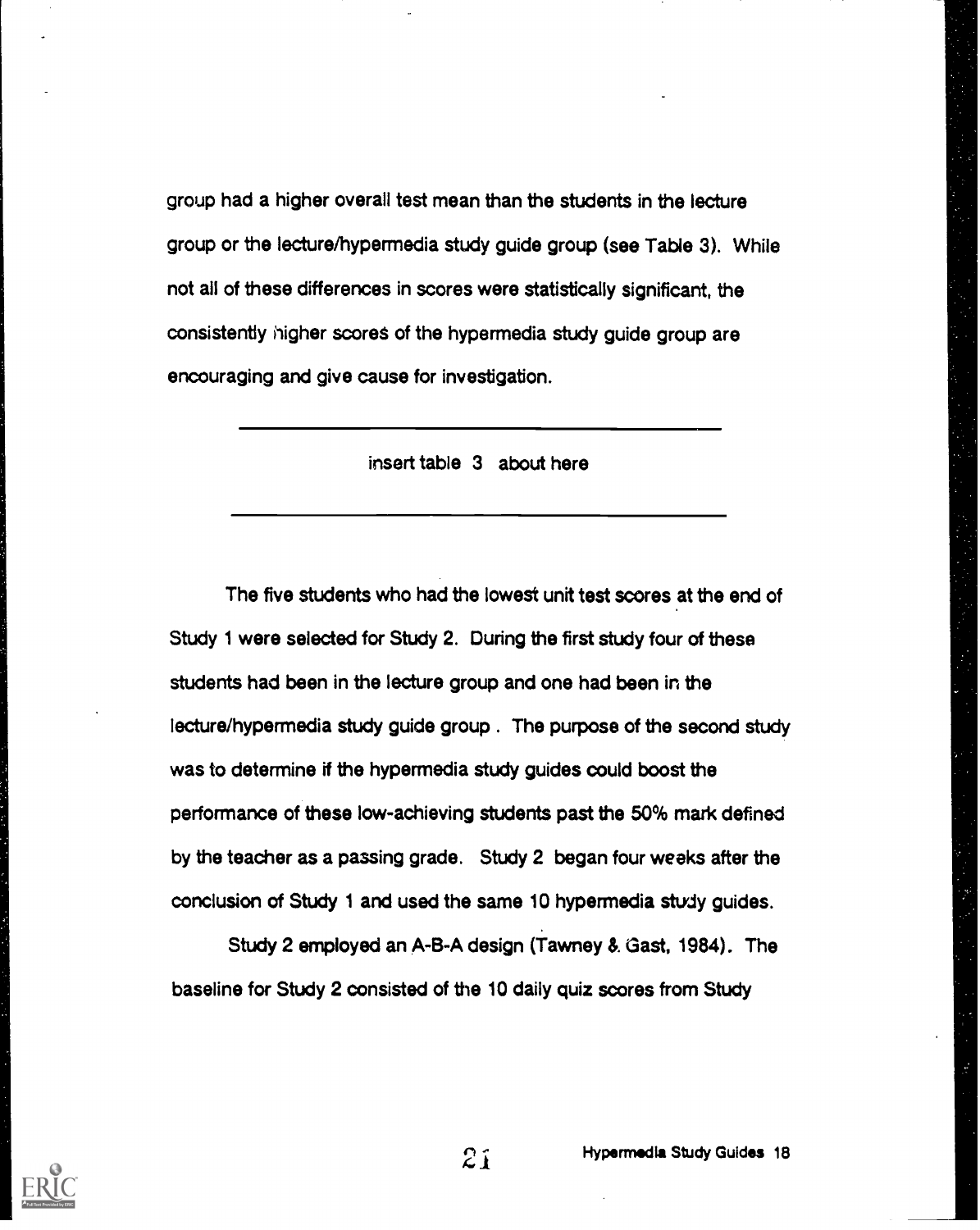1. The intervention phase contained the 10 daily scores from the multiple choice quizzes taken after completing each of the hypermedia study guides. Return to baseline included daily class grades from worksheets and maps the students completed independently in class immediately following the intervention. The A-B-A design was chosen as a means of comparing changes that might occur in individual student quiz score performance across time.

During the daily hypermedia study guide lessons the students worked with the study guide for 30 minutes. They worked independently and were allowed to go through the lessons as many times as possible during the allotted time.

Daily quiz scores of all five students were higher during the intervention phase than during baseline. Furthermore, mean scores for all five students were above the 50% mark indicative of a passing grade. When instruction returned to baseline conditions (the next five regular classroom assignments) daily quiz scores varied with two students decreasing in accuracy and three students increasing in accuracy. This may be due to differences in the nature of assignments between the intervention and return to baseline phase. In the intervention phase the students completed daily quizzes; in the return to baseline phase the

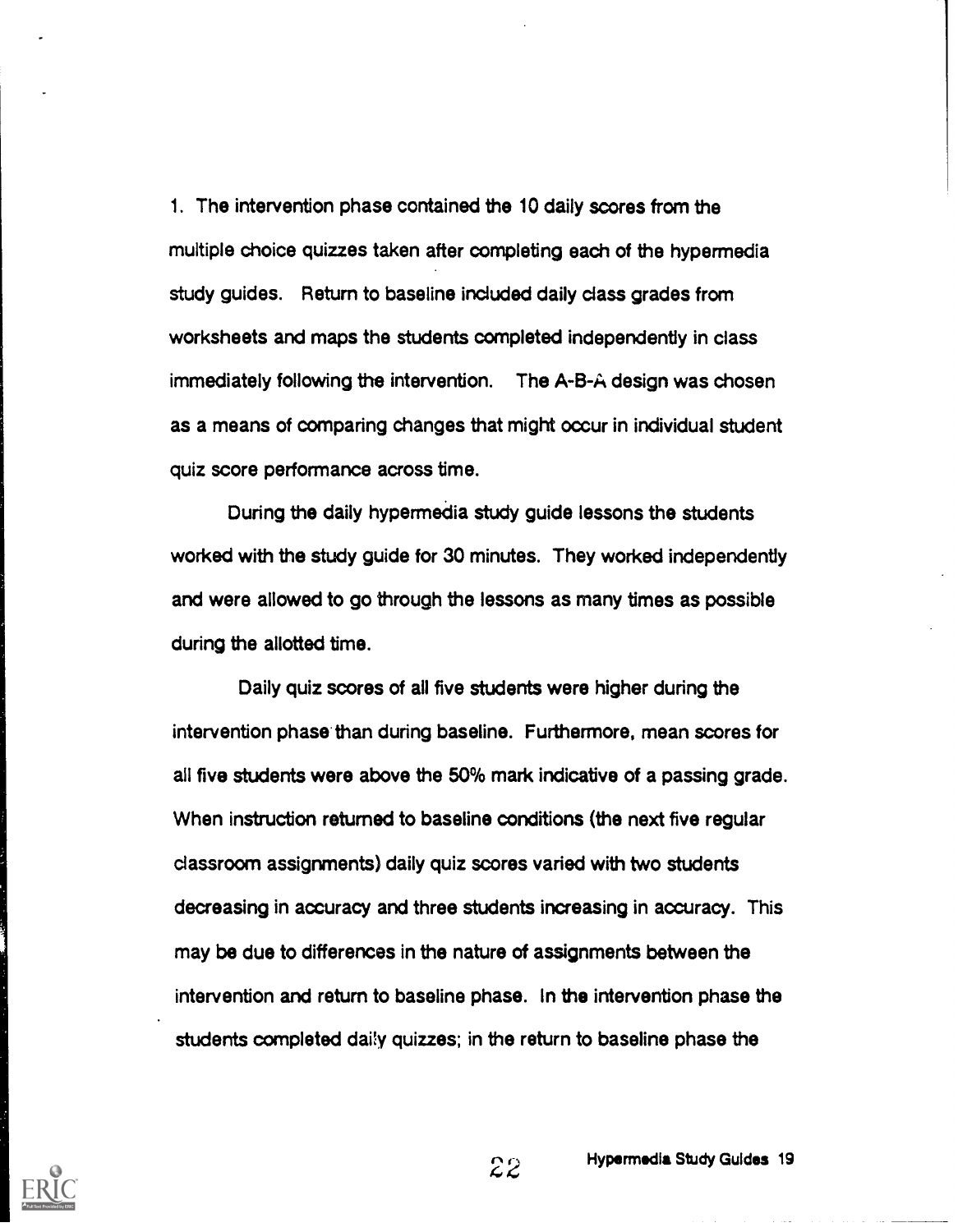students worked on maps and worksheets with no teacher interaction. The three phases of the A-B-A design, therefore, measured student performance in three different treatment conditions (lecture, hypermedia study guide, independent work). Posttest scores showed an increase for all five students over the pretest scores, and posttest to retention test scores increased for all students except one.

The findings of these two studies suggest that hypermedia study guides are effective, especially for remedial students and students with learning disabilities. Particularly important for these students was the successful retention of information over a two-week period, as indicated by the similarity of posttest scores and scores on retention tests. Evidence of long term retention of information is especially encouraging for this population of students, suggesting that content areainformation read in a hypermedia format can be internalized and retained over time by students with learning disabilities and remedial students.

In an effort to determine which aspects of the hypermedia study guides contributed to students' improved performance, individual features were examined vis a vis test results. The Note function appears to have been particularly effective in conveying factual information (Higgins & Boone, 1990). Item analysis of questions from the study



Hypermedia Study Guides 20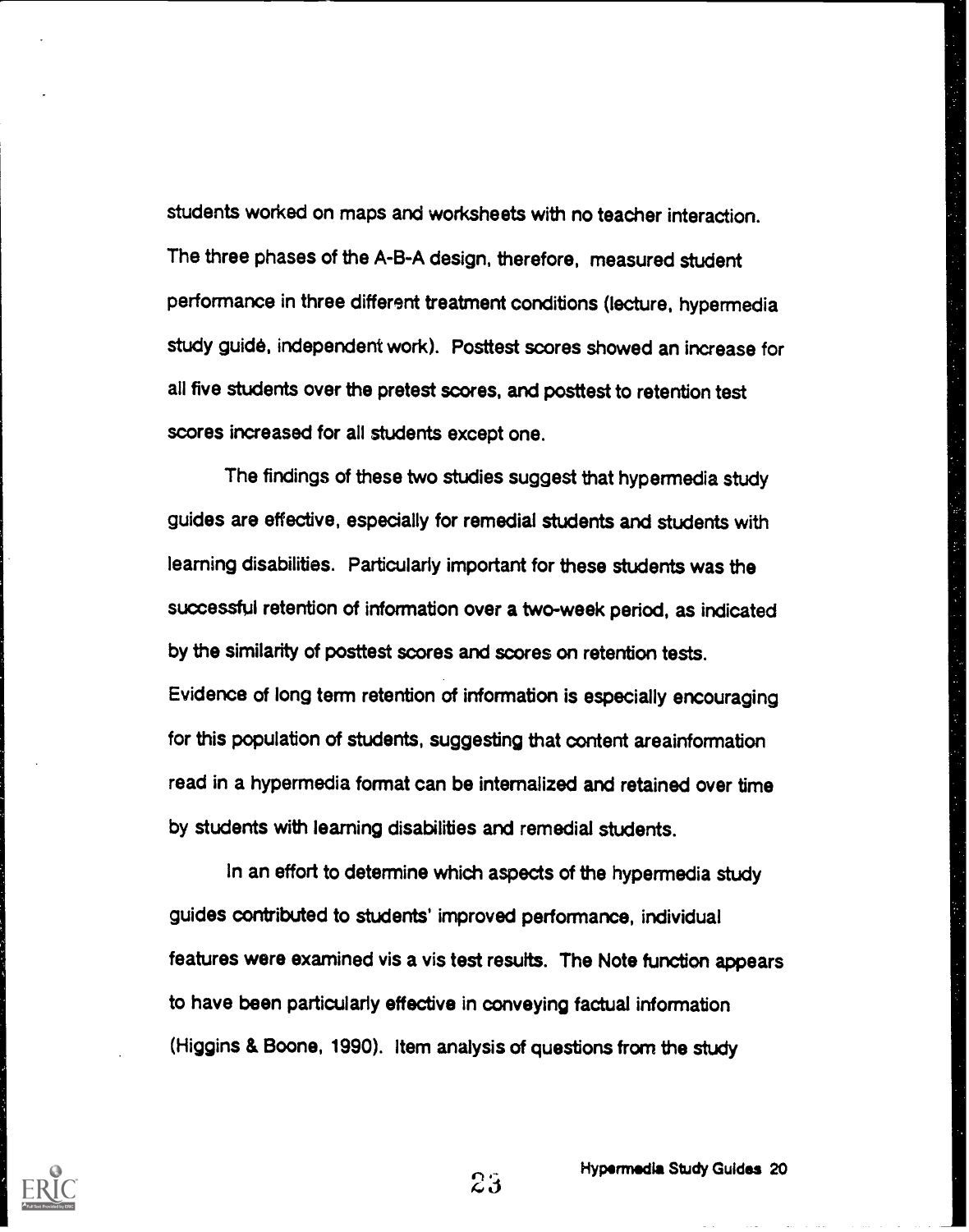guides in conjunction with a post hoc statistical test on both the daily quiz scores and scores from retention tests indicated that the factual questions whose answers were displayed through a note window were answered correctly a higher proportion of the time than the inferential questions\*, and a similar percentage of the time to the factual questions whose answers appeared in the original body of text. This suggests that, at the very least, the students were making use of the note functions and reading the contents of the windows as carefully as they were reading the main body of text.

On the daily quizzes students answered factual and inferential questions correctly with approximately the same frequency. However, on the retention tests, students answered the factual questions correctly a significantly higher proportion of the time. Based on these data, it appears that the reinforcement provided by the inquiry function promoted short-term retention of inferential information and short- and long-term retention of factual information.

#### Hypermedia Basal Reader Lessons

The success of hypermedia study guides with remedial students and students with learning disabilities is corroborated by the findings from the first two years of a three-year longitudinal research project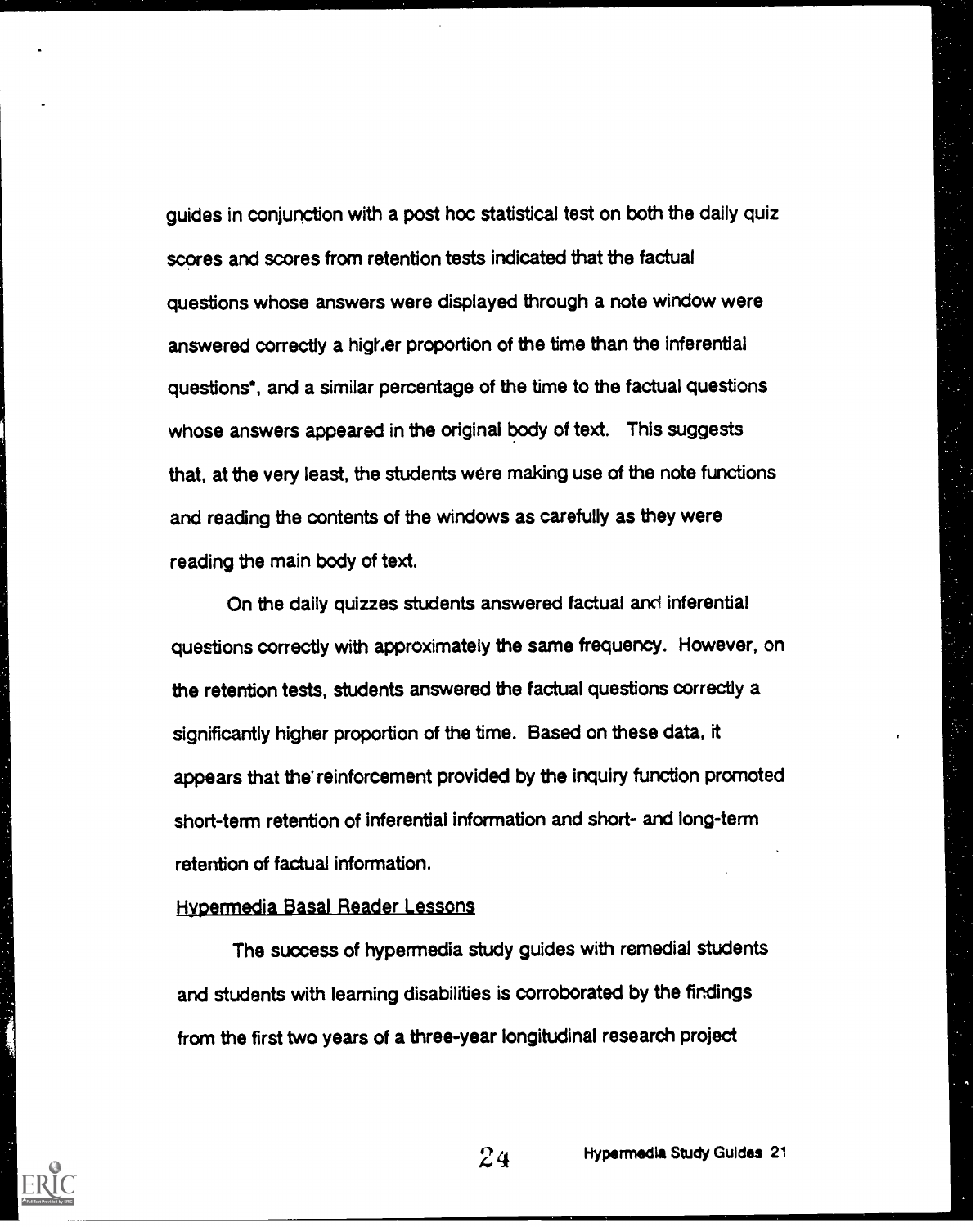studying the efficacy of hypermedia lessons for basal readers. Primary level students (grades K-3) used hypermedia reading lessons developed for their basal textbooks as a supplement to teacher-led reading instruction (Higgins & Boone, in press; Boone & Higgins, 1990).

The lessons encompass three levels of instructional features: (a) level one, text with enhanced vocabulary; (b) level two, text with enhanced syntactic and semantic structures, and (c) level three, text with built in comprehension strategies. Software developed for the first year of the project included surface level enhancement to the basal reader text. The emphasis at this level was to provide as much additional information as possible for the student to access through the hypermedia format. Computerized pictures, animated graphic sequences, definitions, synonyms, and digitized speech, linked to words and pictures from the original basal text provided the students with new everiences related to reading. The second year software built on the existing software from year one, adding enhancements of syntactic and semantic structures to the same text passages. The new features graphically depicted the relationship between pronouns and anaphora with their referent words. Software developed for the third year adds enhancements for



Ftypermedla Study Guides 22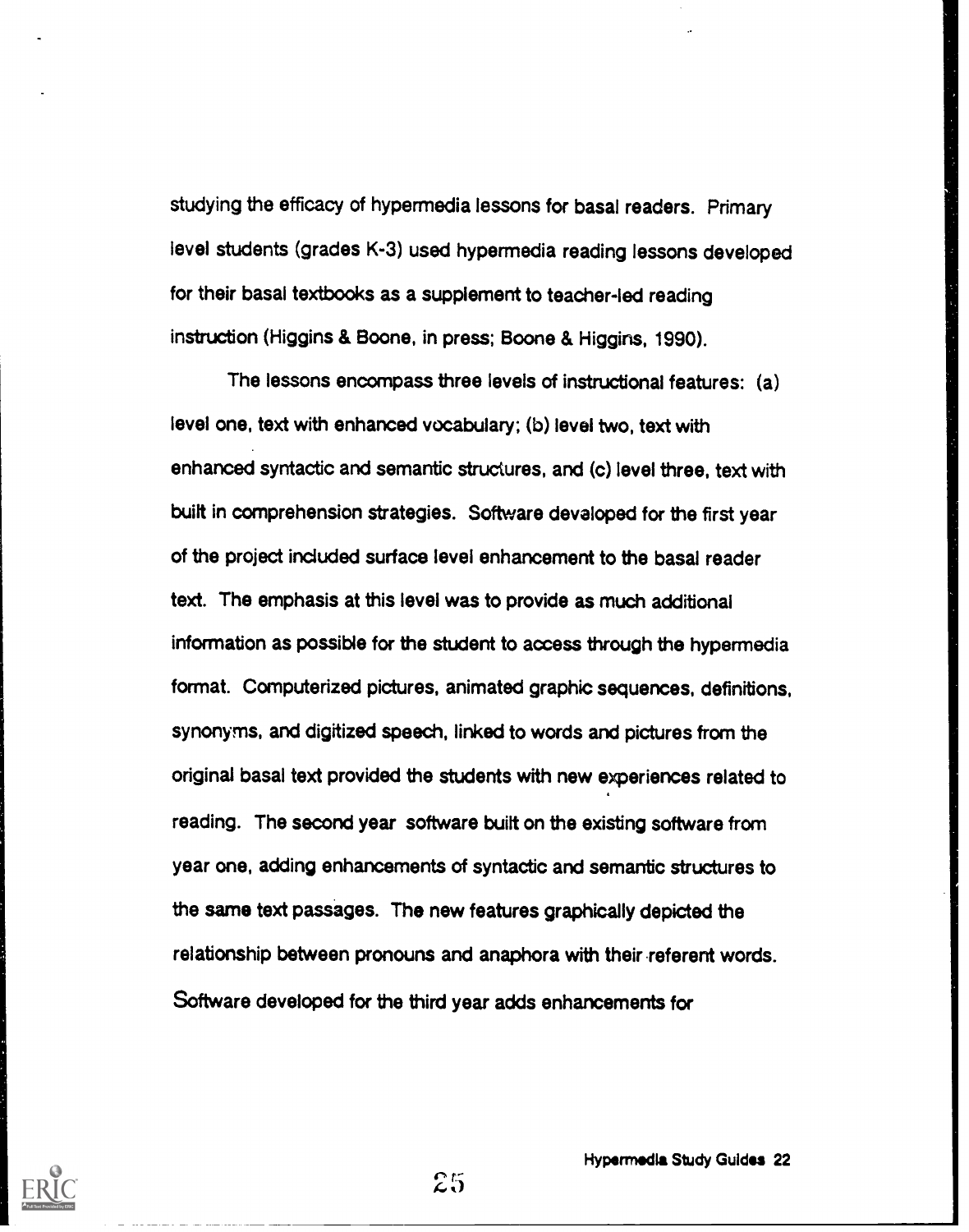comprehension and self-monitoring strategies. These include prereading guides, questions inserted in text, and page summaries.

The hypermedia basal reader lessons were written in the HyperCard (Atkinson, 1987) authoring system for the Macintosh computer. All computer functions are controlled through the use of a hand-held input device called a mouse, eliminating the need for a keyboard or keyboarding skills.

Comparisons of the reading growth for experimental and control classes as a whoie revealed little difference for any of the four grade levels. There was, however, evidence that the use of hypermedia reading lessons was a significant educational help for students identified as 'low" by the definitions of reading group placement, achievement test results, or reading rate.

Low students in both kindergarten and second grade experimental classrooms made higher achievement gains than their counterparts in the control classes in letter identification and total reading (kindergarten level) and in comprehension (second grade). Although low students in the first grade experimental class had similar reading gains to the low students in the control class, this was in marked contrast to the significantly higher improvement rates demonstrated by other

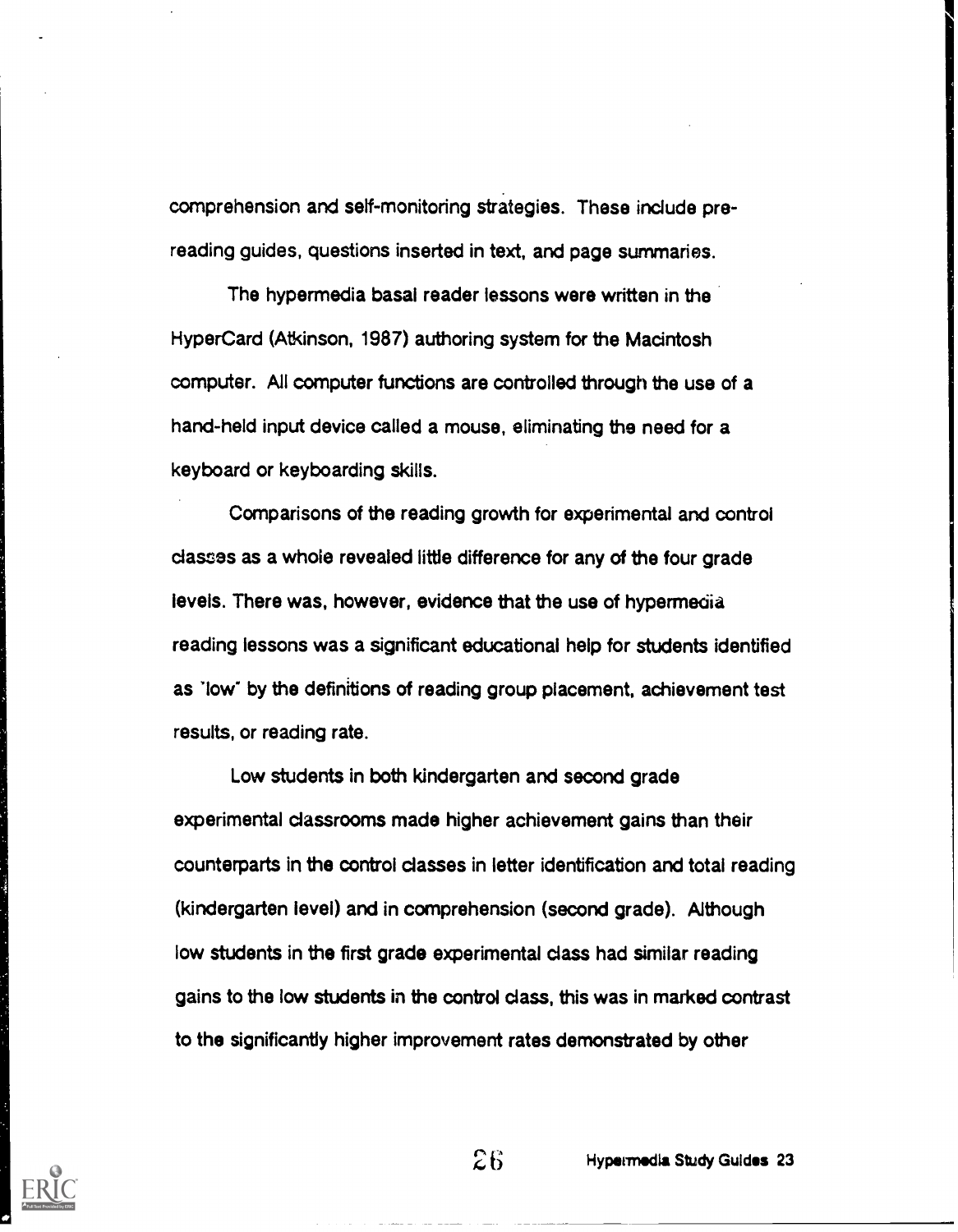students in the control class. This suggests that low students in the first grade experimental class also benefited from using the hypermedia reading lessons.

The success of poor readers with these hypermedia materials at both the secondary and elementary levels is encouraging. Care must be taken in designing hypermedia for poor readers, however, to overcome some potential difficulties in the use of hypermedia materials for this population of students (Balaithy, 1990). It is especially important that hypermedia materials designed for students with limited reading skills be organized so that students will not enter a web of information too complex for them to negotiate effectively. The controlling structure of a hypermedia study guide can provide both an instructional focus and a control over the complexity of the paths available for students to explore. Content and instructional strategies must be coupled with a structure for access that is not confusing to the students for whom the material is developed. Teachers and software developers should consider the access structure of educational hypermedia as well as the content and instructional design when evaluating or designing materials for specific populations of students.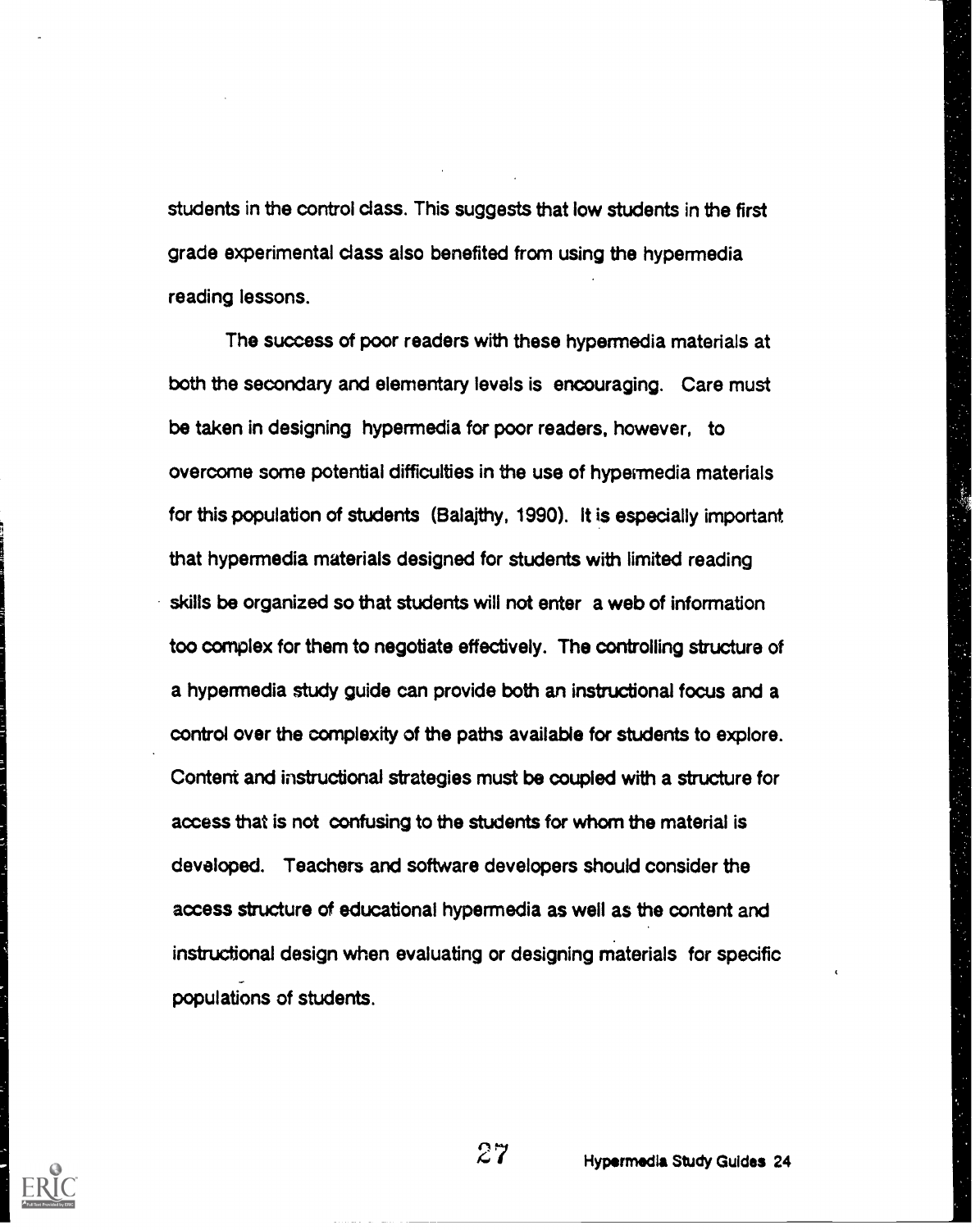In the hypermedia study guides and basal reader lessons discussed above, effective research-based teaching strategies were incorporated into structured designs that guided the students through information webs more limited in options than usually associated with large scale hypermedia systems (Jonassen,1990). This instructional assistance provided the support necessary for the poorer readers to be successful with the hypermedia materials.

Text and graphic windows to reinforce vocabulary, graphic depictions of pronoun and antecedent relationships, and comprehension strategies based on inserting questions into the text are hypermedia features that poor readers can understand and use. Elementary school students from a special education resource room indicated through protocol analysis their understanding of the three features listed above that were incorporated into hypermedia lessons based on basal reader text selections ( Boone & Higgins, 1990).

#### Hypermedia Study Guide Development

Creating hypermedia study guides similar to those discussed in this article can be broken down into five basic steps. Each step is listed below with important considerations outlined, but not necessarily listed in the order in which they should be done. As with all instructional

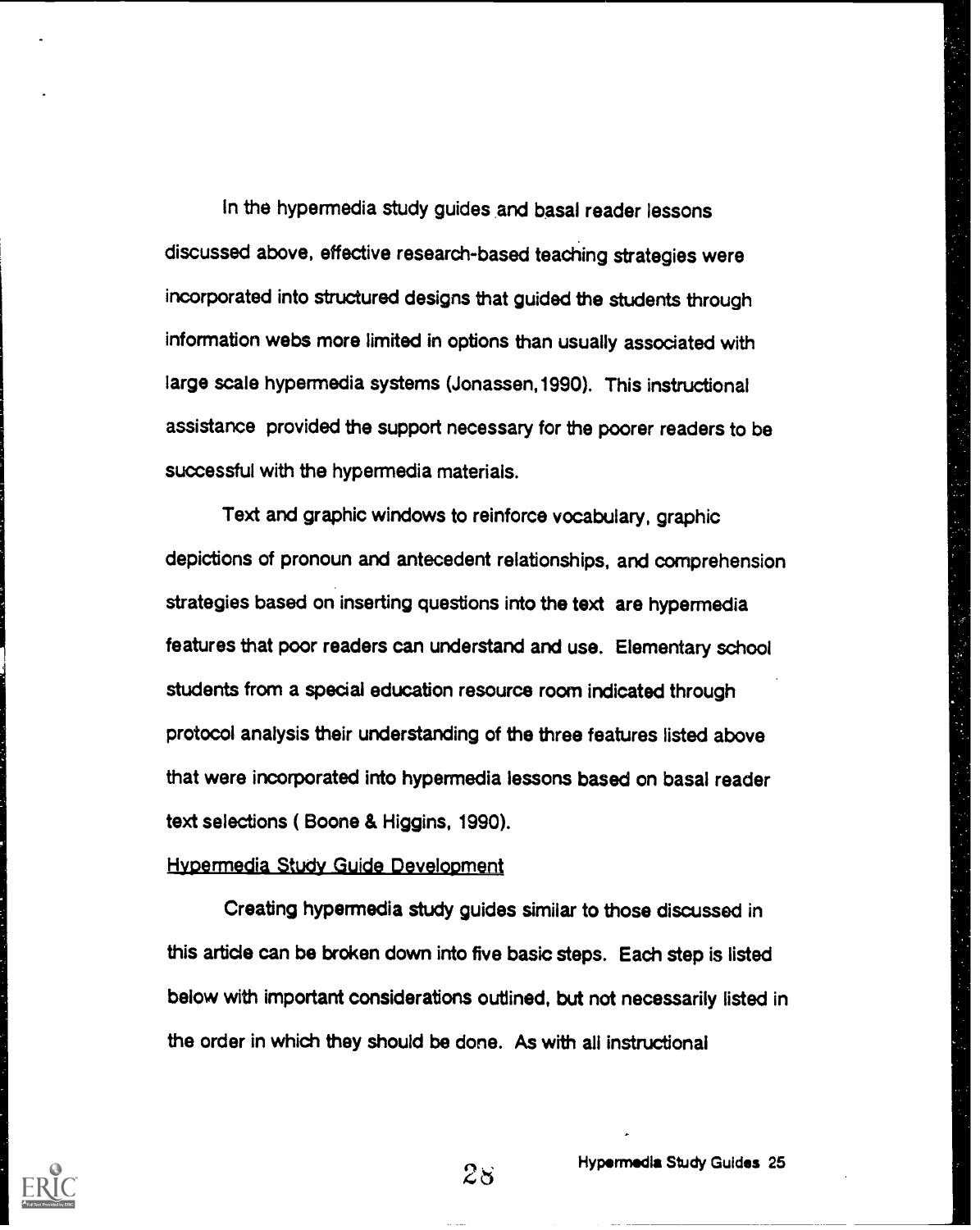materials, planning the design and selecting the content for a specific population and educational purpose is of the utmost importance.

1. Choose a Hypermedia Authoring System or Language . Several choices exist for authoring hypertext/hypermedia lessons or informational documents on microcomputers. Key factors in selecting an authoring system or language are the brand of computer one intends to use as a hardware platform for the hypermedia, and the expertise of the individual who will be programming the lesson. The more sophisticated computer hardware systems with large memory capacities, fast processors, and standard connectors for peripheral devices such as hard disk drives, scanners, CD-ROM drives, and videodisc players will provide opportunity for more comprehensive integration of various media into a hypermedia lesson. These machines also run the more powerful authoring software and languages that include more options for programming. Software currently available for creating hypermedia falls into two general classes, menu-driven authoring systems and authoring languages. Authoring languages for the most part offer a high degree of instructional flexibility yet require an equally high amount of computer programming expertise. On the other hand, an authoring system that utilizes menu selection and simple data entry rather than writing

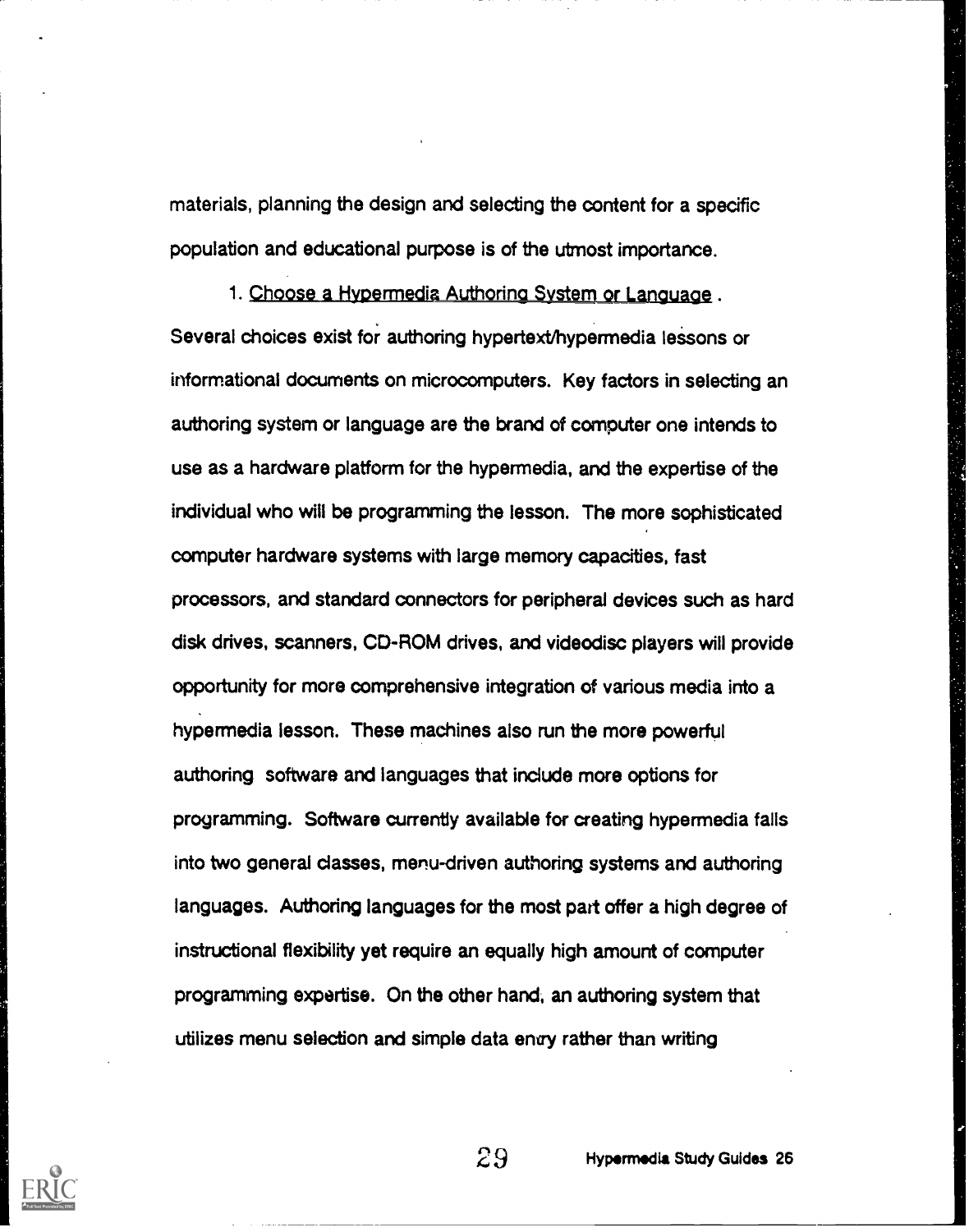computer code may be less flexible and provide fewer options, but can be programmed by a less proficient computer user.

2. Select and Enter the Main Text Passage. A hypermedia study guide may contain original material as a supplement to a content area text or include verbatim passages that students are required to read from a textbook. All text should be entered in an easy to read typeface without any boldface or italics. Care must be taken not to split meaningful units of text or syntactic structures between pages.

3. Decide Which Words Will Be Hyper-Enhanced. Depending upon the intent of the hypermedia study guide, a decision must be made as to which words or pictures will be enhanced with text, graphics or sound. A hypermedia lesson from a content area text or basal reader might enhance the new vocabulary words, important people or events, timelines, etc. These decisions are the basis for the design of an instructional lesson or the focus of an informational document.

4. Decide the Type of Enhancements. Graphic windows, explanatory or clarifying text, graphic or text combinations, or computer generated speech or music are all options for enhancements in most of the hypennedia authoring systems. The nature of the enhancements (e.g., text, graphic, voice) should be given as much consideration in

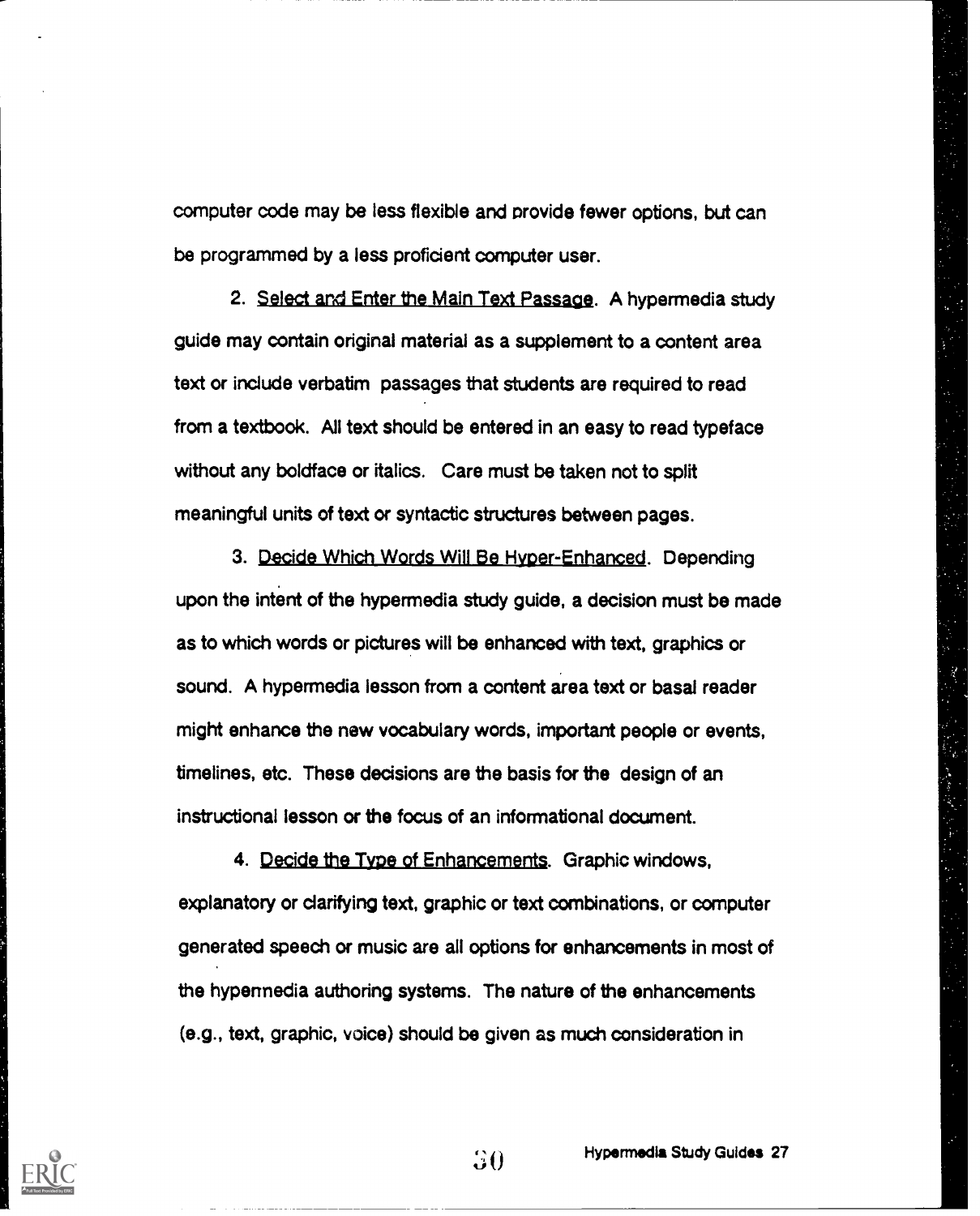designing the study guides as determining which words will be linked to them. A word that is likely to be unfamiliar in print but not in meaning or usage might best be enhanced with a voice pronunciation. A word that is totally new to a student's vocabulary, however, could be defined in text or a picture could be shown as illustration. Keeping the pedagogy of the lessons consonant with the general classroom instruction style is also important. Study guides that are based on an instructional design that stresses recall of factual information may not fit into a classroom in which students regularly are required to write essay-type answers to questions.

5. Identify the Words Which Contain Links to Enhancements. The words that have been chosen as links need to be identified in the main body of text. Three methods that are often used in hypermedia include boldface type, italics, or underlining. These type styles tell the reader that an enhancement exists for that word. In addition to words, many of the hypermedia systems allow graphics to include links to enhancements. A map of the United States for example could contain links to more information about each state by positioning a cursor sensitive area , often called a button, over each state on the map. Specific directions would be necessary in these situations for the reader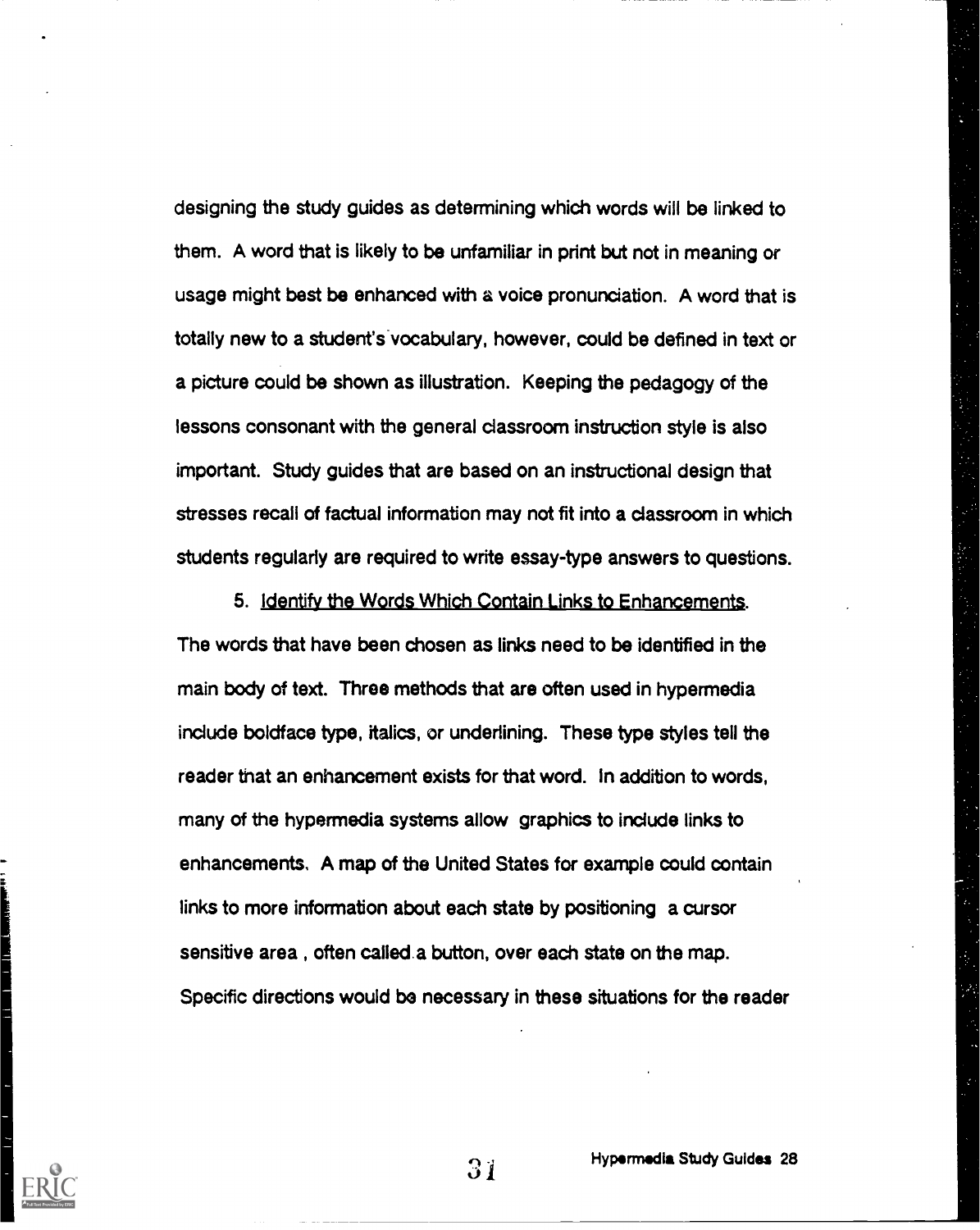to know that the graphic contained the links. Either text, voice, or an icon that had previously been identified to students could be used.

Follow up procedures include checking the study guide for errors, not only spelling mistakes in the text but also errors of logic in the links (e.g., a word is linked to its correct enhancement). Watching students use the study guides can provide useful information such as which type of enhancements the students access most often or how much time they spend viewing a particular enhancement.

#### **Discussion**

Computer hardware and software systems available today for developing hypermedia instructional materials are the dream machines of 10 years ago. The fast pace of technology may cause current implementations of hypermedia to be overshadowed by the potential of that which looms in the near future. Huge hypermedia systems linked to global databases including current news events are perhaps a goal for which we should strive, but not at the risk of ignoring the potential of today's technology. Effective educational hypermedia materials can be built now, and should be developed and tested in empirical, researchoriented situations. The possibilities of hypermedia for aiding poor readers, remedial students, and students with learning disabilities is truly

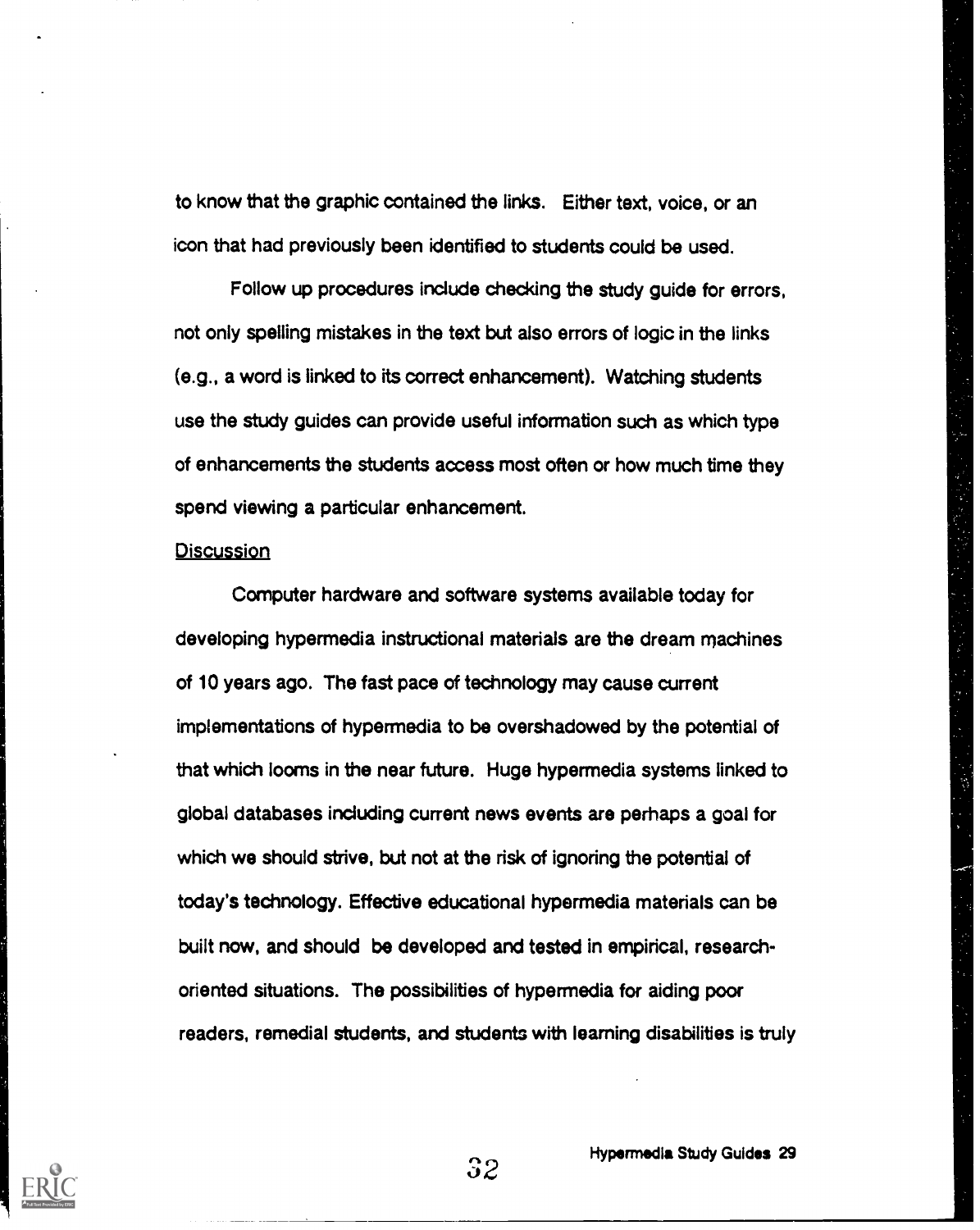exciting and deserve continued investigation. Using hypermedia to its full potential is a formidable task for education, but one that provides an avenue for creative ideas and the possibility for rewarding results.

' An inferential question was defined as one in which the answer was not specifically stated in the text.

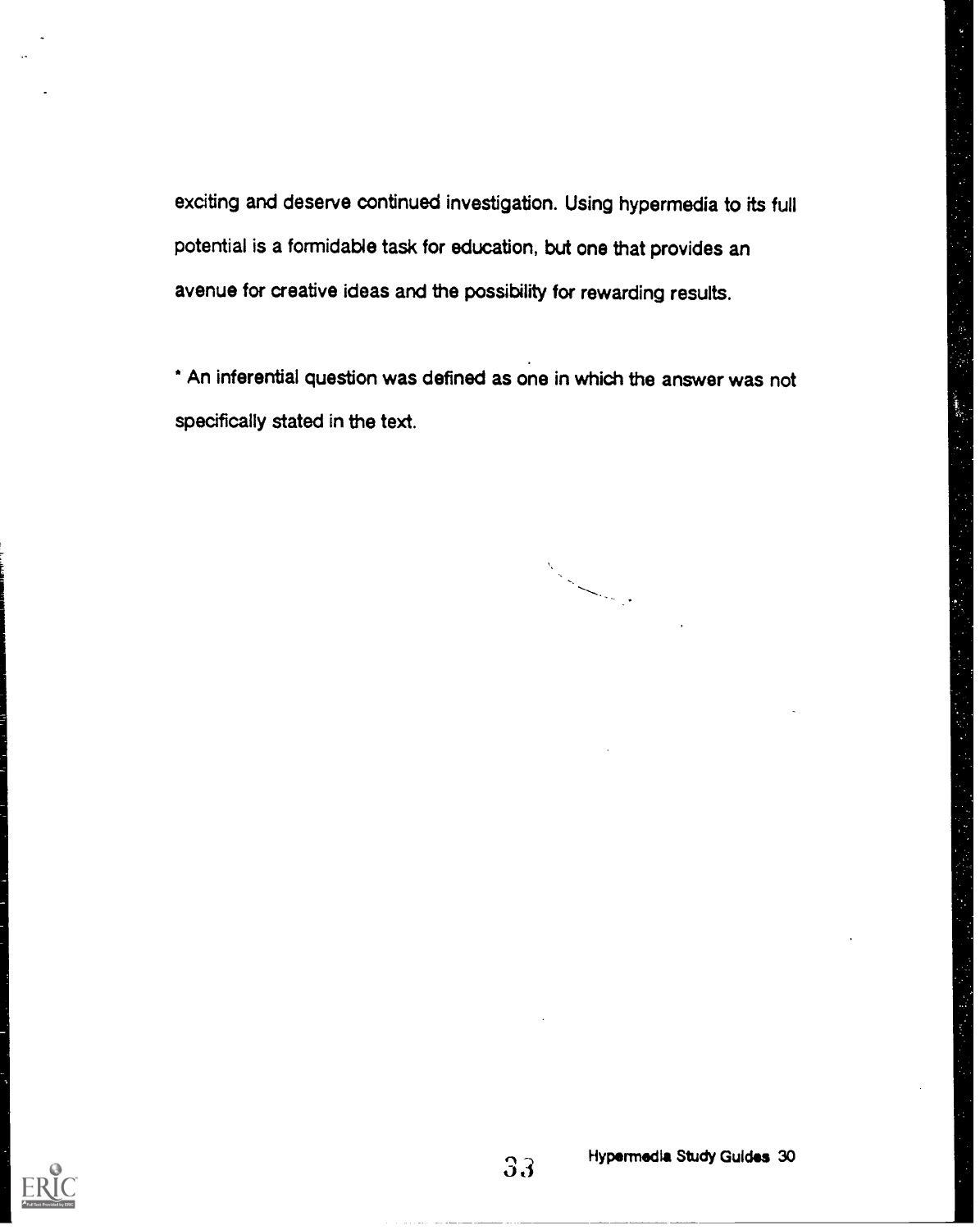#### REFERENCES

- Appleton, B. (1989). SuperCard [Computer program]. San Diego, CA: Silicon Beach Software.
- Asymetrix Corp. (1990). Toolbook [Computer program]. Bellevue, WA: Author.
- Atkinson, B. (1987). HyperCard [Computer program]. Cupertino, CA: Apple Computer, Inc.
- Anderson-Inman, L. (1989). Electronic studying: Information organizers to help students study "better" hot 'harder' - Part II. The Computing Teacher, 16(9), 21-29, 53.

Balajthy, E. (1990). Hypertext, hypermedia, and metacognition: Research and instructional implications for disabled readers. Journal of Reading. Writing. and Learning Disabilities. 6, (2), 183- 202.

Bergerud, D., Lovitt, T., & Horton, S. (1988). The effectiveness of textbook adaptations in life science for high school students with learning disabilities. Journal of Learning Disabilities, 21(2). 70-76.

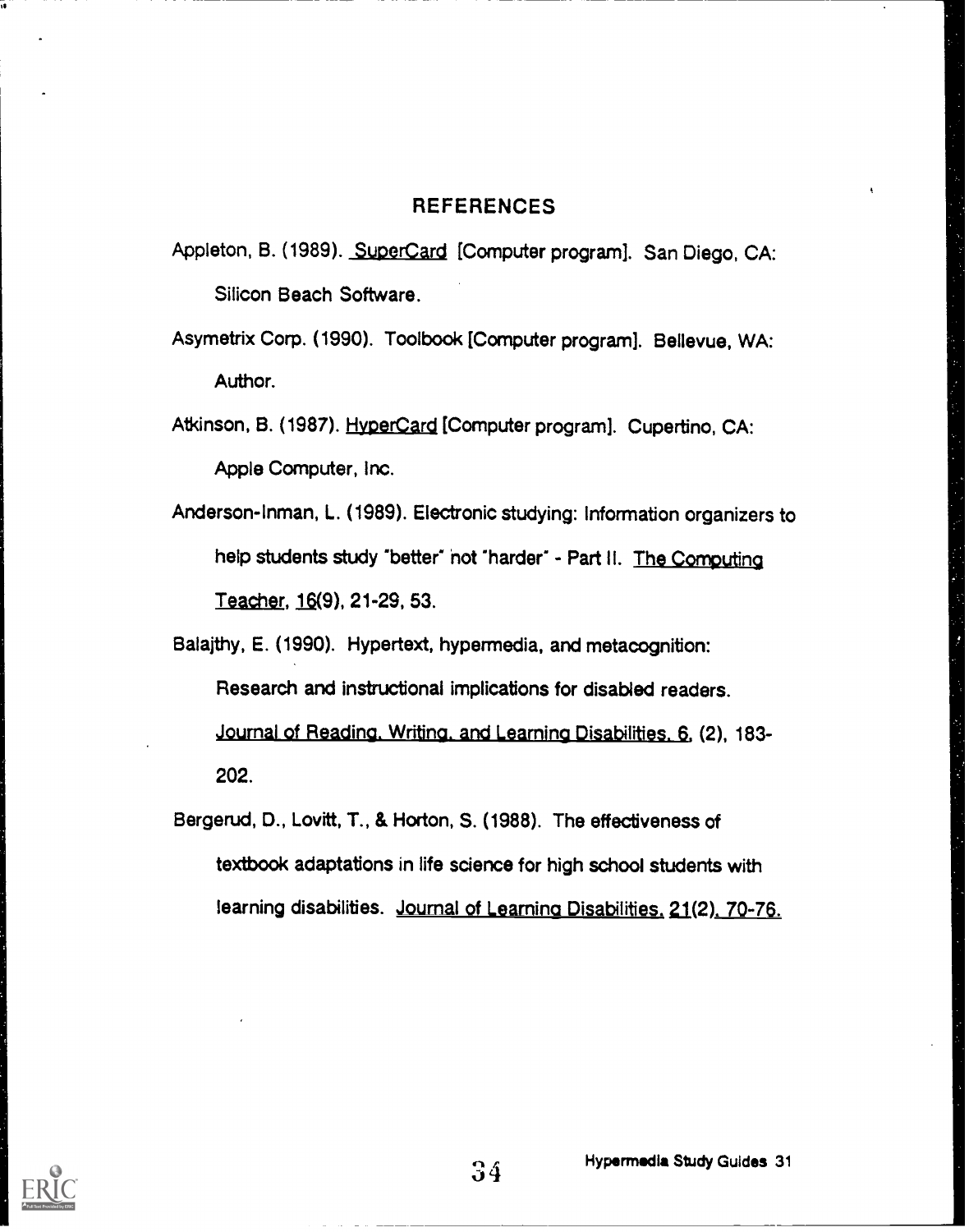- Boone, R., & Higgins, K. (1990). Hyperrnedia CAI: The development and integration of elementary reading materials. In E. Ellis (Ed.), Proceedings of NECC '90 (pp.5). Eugene: iCCE, University of Oregon for National Educational Computing Conference.
- Boone, R., & Higgins, K. (1990). [Protocol analysis of resource room students' interactions with hyperrnedia reading materials]. Unpublished raw data.
- Brackett, G. (1990). Hyperscreen [Computer program]. New York: Scholastic, Inc.
- Hanlon, P. & Campbell, R. (1988) Grapevine. In S. Ambron & K. Hooper (Eds.) Interactive Multimedia, Redmond, Washington: Microsoft Press, 157-177.
- Higgins, K. (1988). Hypertext computer assisted instruction and the social studies achievement of learning disabled, remedial, and regular education students. Unpublished doctoral dissertation, University of New Mexico, Albuquerque.
- Higgins, K., & Boone, R. (in press). Hypertext computer study guides and the social studies achievement of students with learning disabilities, remedial students, and regular education students. Journal of Learning Disabilities.

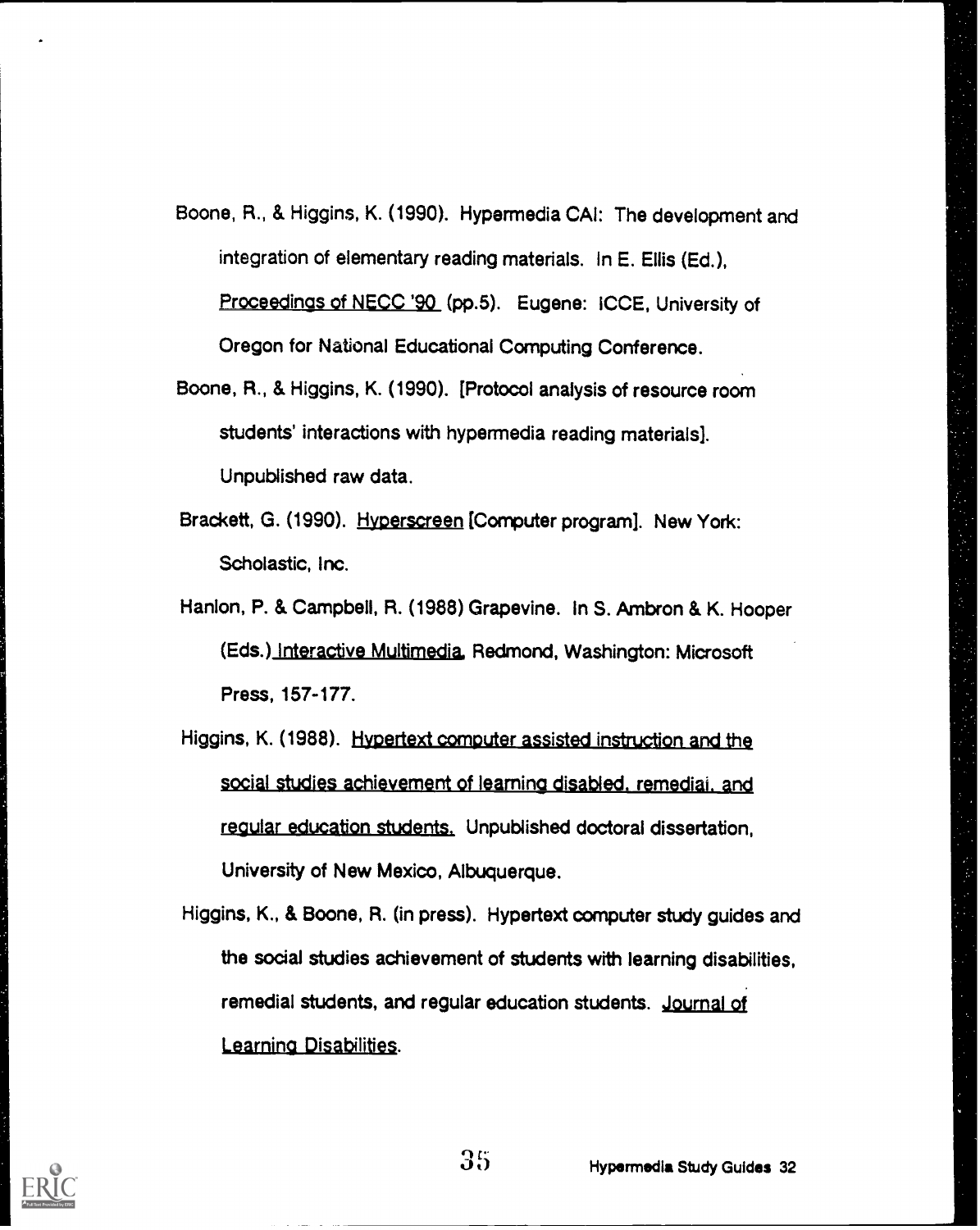Higgins, K., & Boone, R. (1990). Hypertext study guides and the factual and inferential comprehension of secondary social studies students. Manuscript submitted for publication.

- Higgins, K., & Boone, R. (1990). Hypermedia CAI: A supplement to an elementary school basal reader program. Manuscript submitted for publication.
- Horton, S., Boone, R., & Lovitt, T. (1990). Teaching Social Studies to Learning Disabled High School Students: Effects of a Hypertext Study Guide. The British Journal of Educational Technology, 21(2), 118-131.
- Horton, S., & Lovitt, T. (1989). Using study guides with three classifications of secondary students. Journal of Special Education. 22(4), 447-462.
- Horton, S., Lovitt, T., Givens, A., & Nelson, R. (1989). Teaching social studies to high school students with academic handicaps in a mainstreamed setting: Effects of a computerized study guide. Journal of Learning Disabilities, 22(2), 102-107.

Kheriaty, L. (1989). Linkway [Computer program]. Atlanta, GA: International Business Machines.

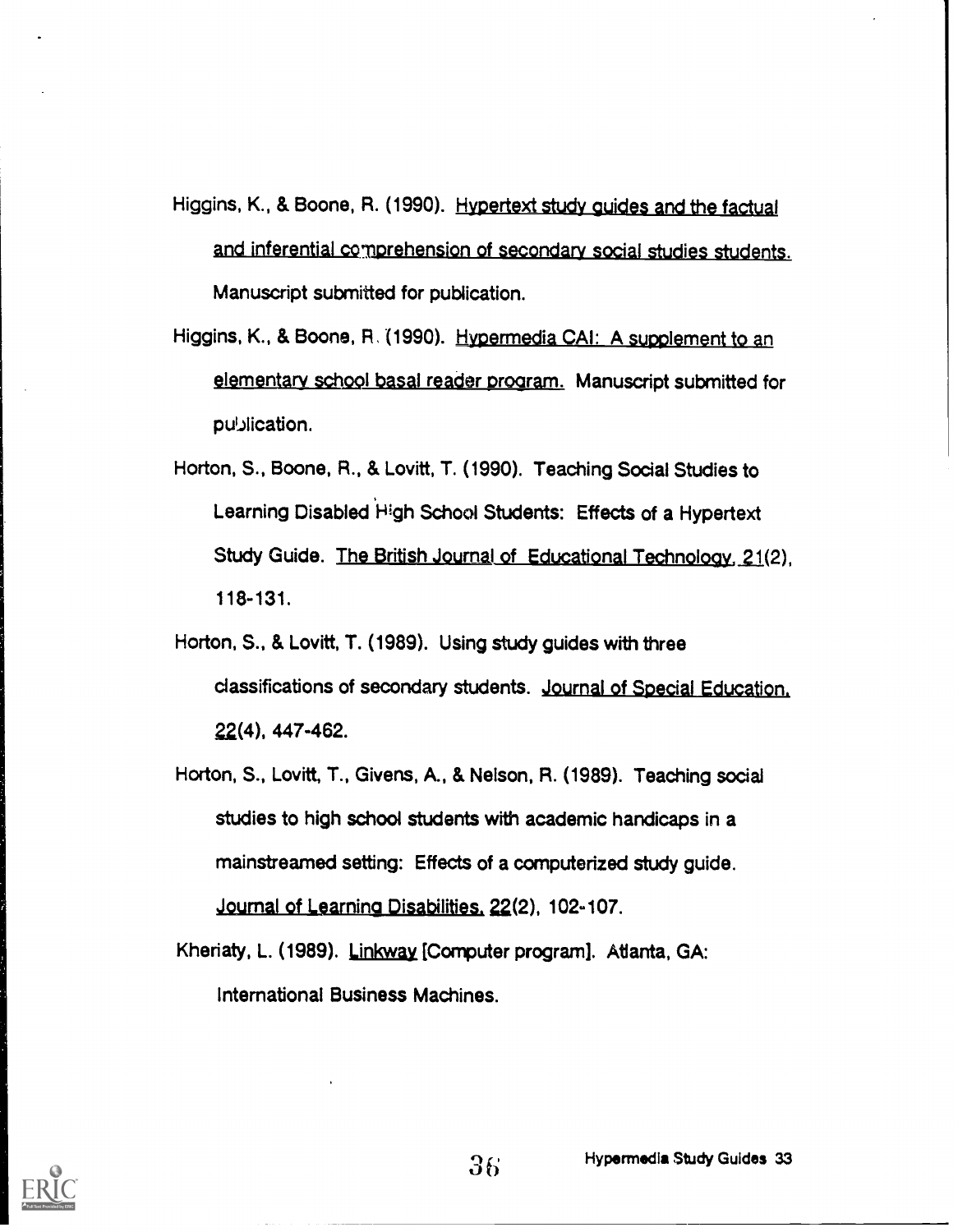Jonassen, D. H. (1990). Hypertext / Hypermedia. Englewood Cliffs, NJ: Educational Technology Publications.

Landow, G. (1988). Context 32: Using hypermedia to teach literature. Report, Brown University.

- Lovitt, T. C., & Horton, S. (1987). How to develop study guides. Journal of Reading. Writing. and Learning Disabilities. 3.(4), 333-343.
- Lovitt, T., Rudsit, J., Jenkins, J., Pious, C., & Benedetti, D. (1985). Two methods of adapting science materials for learning disabled and regular seventh graders. Learning Disabilities Quarterly, 8, 275-285.
- O'Keefe, M. (1989). HyperStudio [Computer program]. El Cajon, CA: Roger Wagner Publishing, Inc.
- Owl International. (1986). Guide: Hypertext for the Macintosh [Computer program]. Seattle, WA: Author.

Pelz, R. (1979). The Washington story: A history of our state. Seattle, WA: Seattle Public Schools.

Tawney, J.W., & Gast, D.L. (1984). Single subject research in special education. Columbus, OH: Charles E. Merrill Publishing.

Taylor, R. (Ed.). (1980). The computer in the school: Tutor. tool. tutee. New York: Teachers College Press.

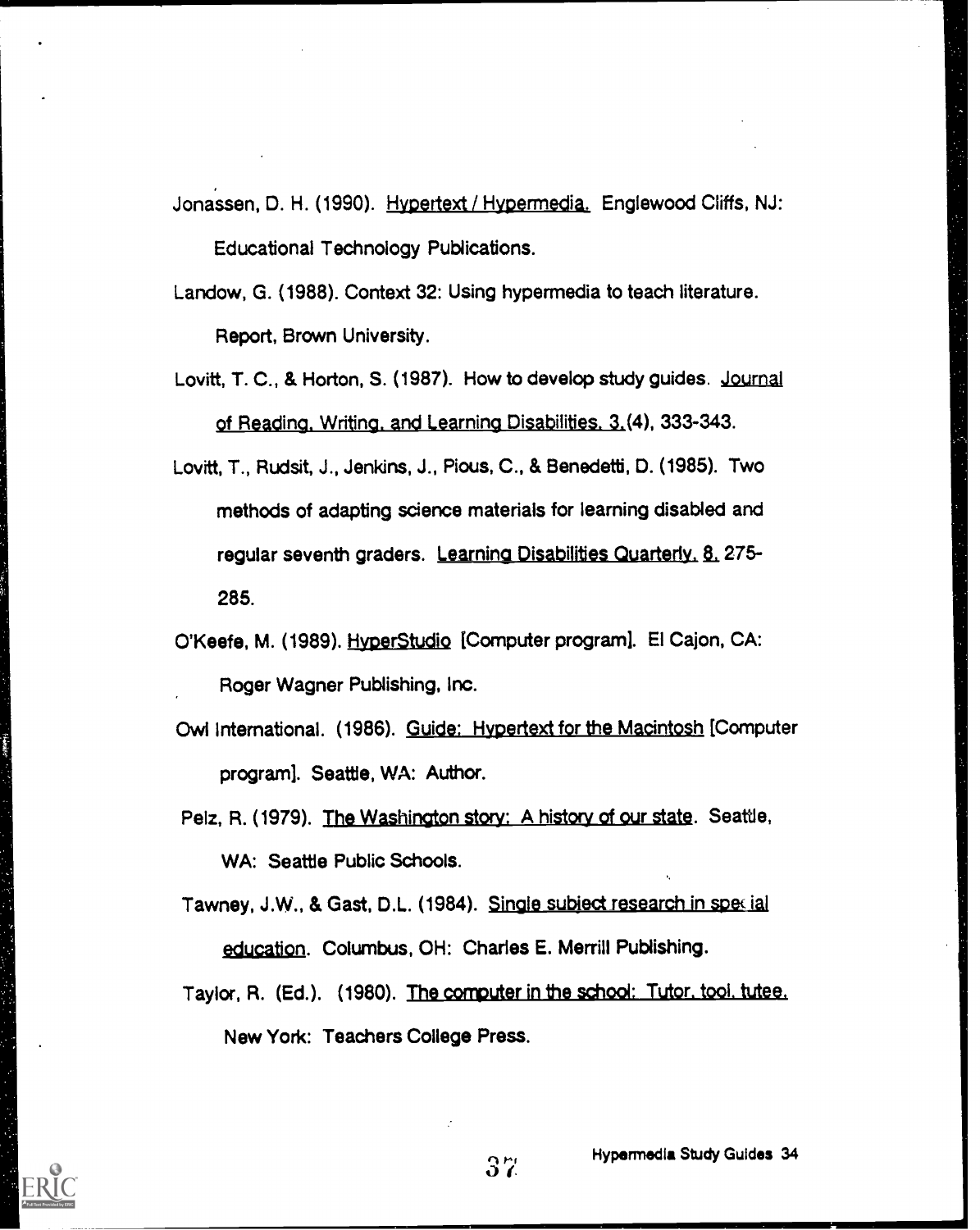Techware (1988). Tutor-Tech [Computer program]. Altamonte Springs, CA: Author.

Wilson, K.S. (1987). Palenque: An interactive mutimedia optical disc prototype for children (Working Paper No.12). Bank Street College of Education, 610 West 112th Street, New York, NY 11025.

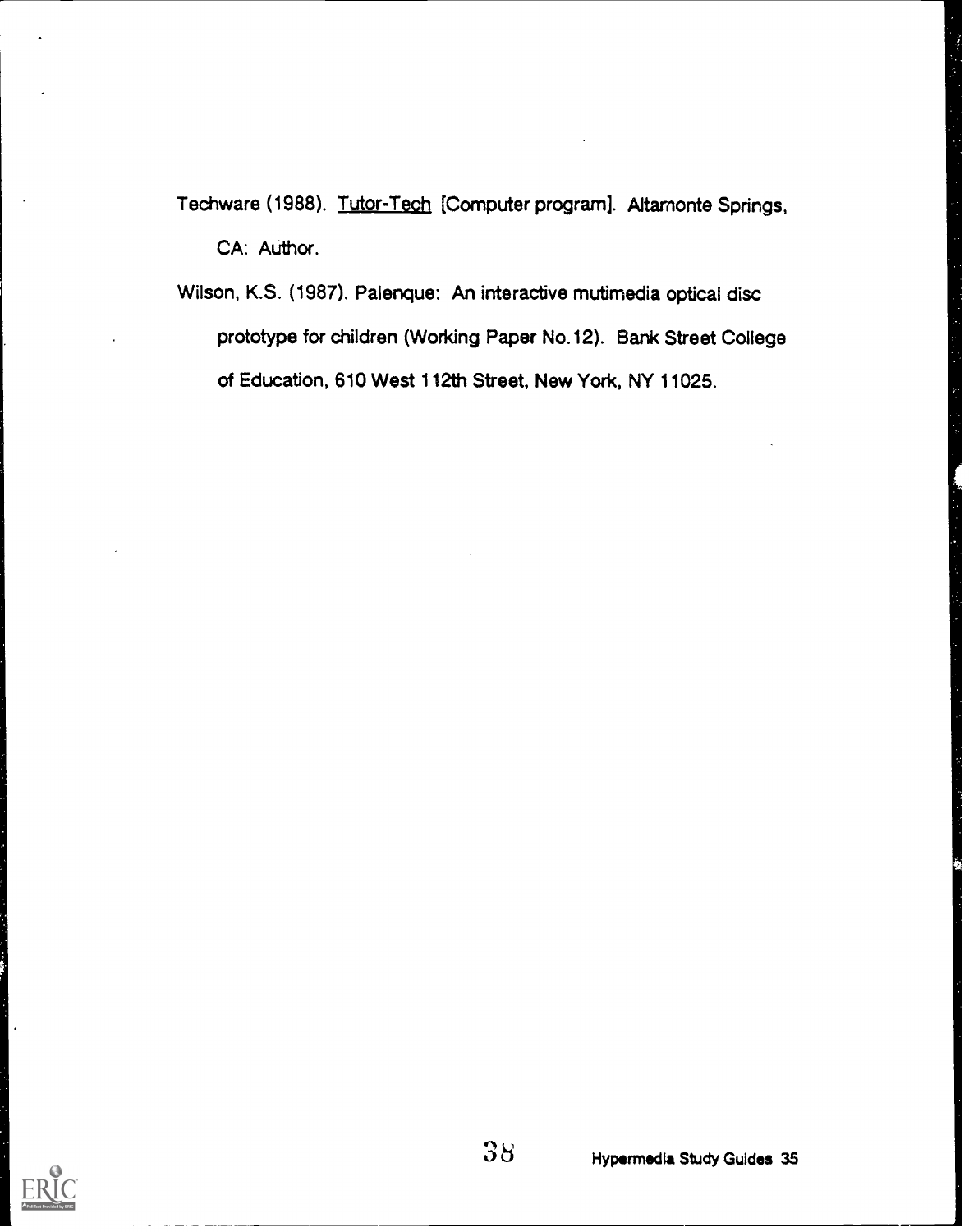#### Authors' Note

Programs that provide hypermedia capabilities or emulation on

microcomputers include: (a) HyperCard (Atkinson, 1987)--Macintosh;

(b) Guide (Owl Software, 1986) -- Macintosh and IBM; (c) Linkway

(Kheriaty, 1989) --IBM; (d) Hyper Studio (O'Keefe, 1989)--Apple GS; (e)

Tutor Tech (Techware, 1988) - Apple II; Toolbook (Asymetrix, 1990)

--IBM; SuperCard (Appleton, 1989)--Macintosh; and (f) HyperScreen

(Brackett, 1990)--Apple II and GS

**HyperCard** Apple Computer, Inc. 20525 Mariani Ave. Cupertino, CA 95014

Guide Owl International, Inc. 14218 N.E. 21st Street Bellevue, WA 98007

Linkway International Business Machines, Corp. P.O. Box 2150 Atlanta, GA 30055

**HyperStudio** Roger Wagner Publishing, Inc. 1050 Pioneer Way Suite P El Cajon, CA 92020

Tutor-Tech Techware Corporation P.O. Box 151085 Altamonte Springs, FL 32715

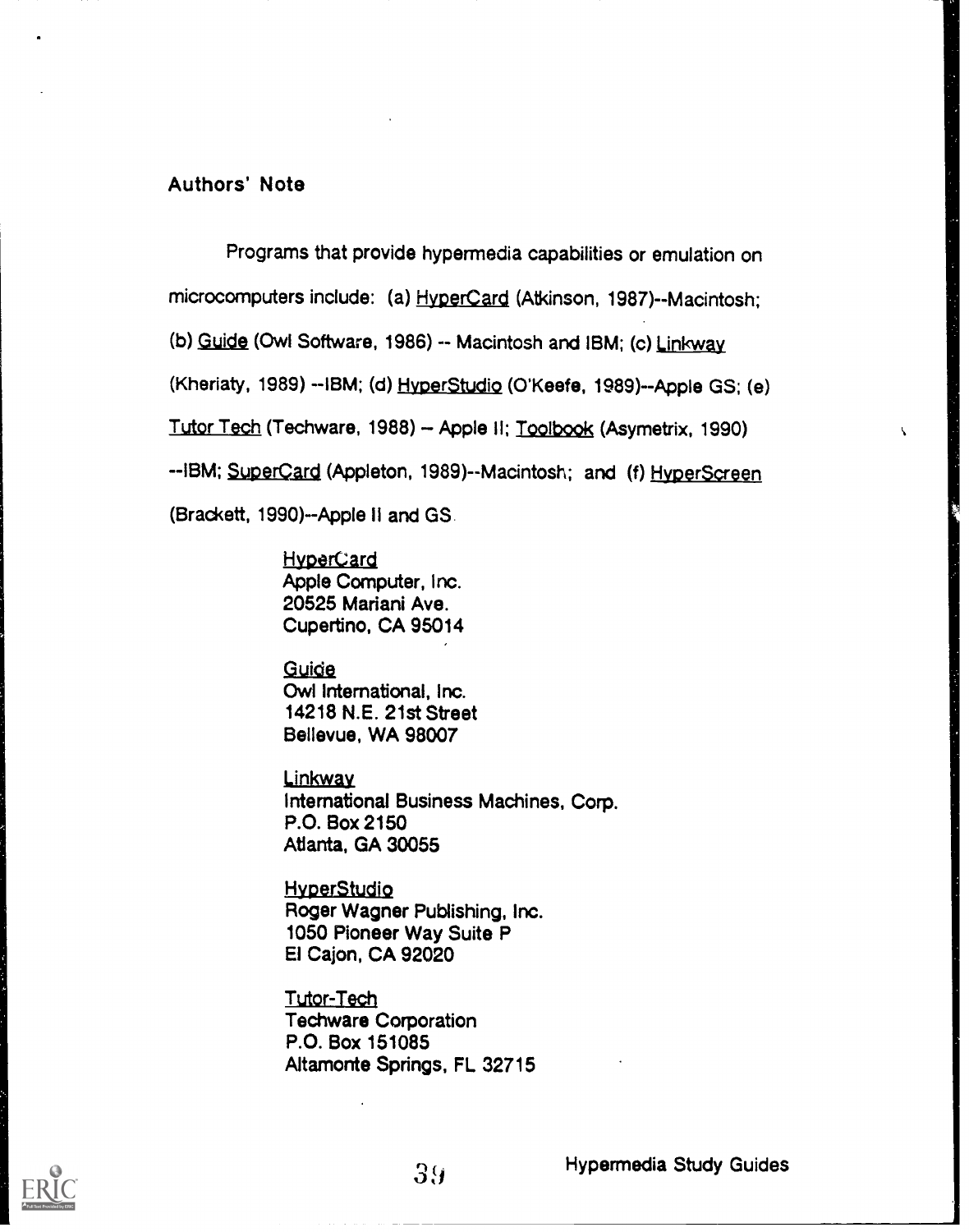Toolbook Asymetrix Corp. 110 110th Avenue N.E. Suite 717 Bellevue, WA 98004

**SuperCard** Silicon Beach Software 9770 Carroll Center Rd., Suite J San Diego, CA 92126

**HyperScreen** Scholastic Inc. 730 Broadway New York, NY 10003

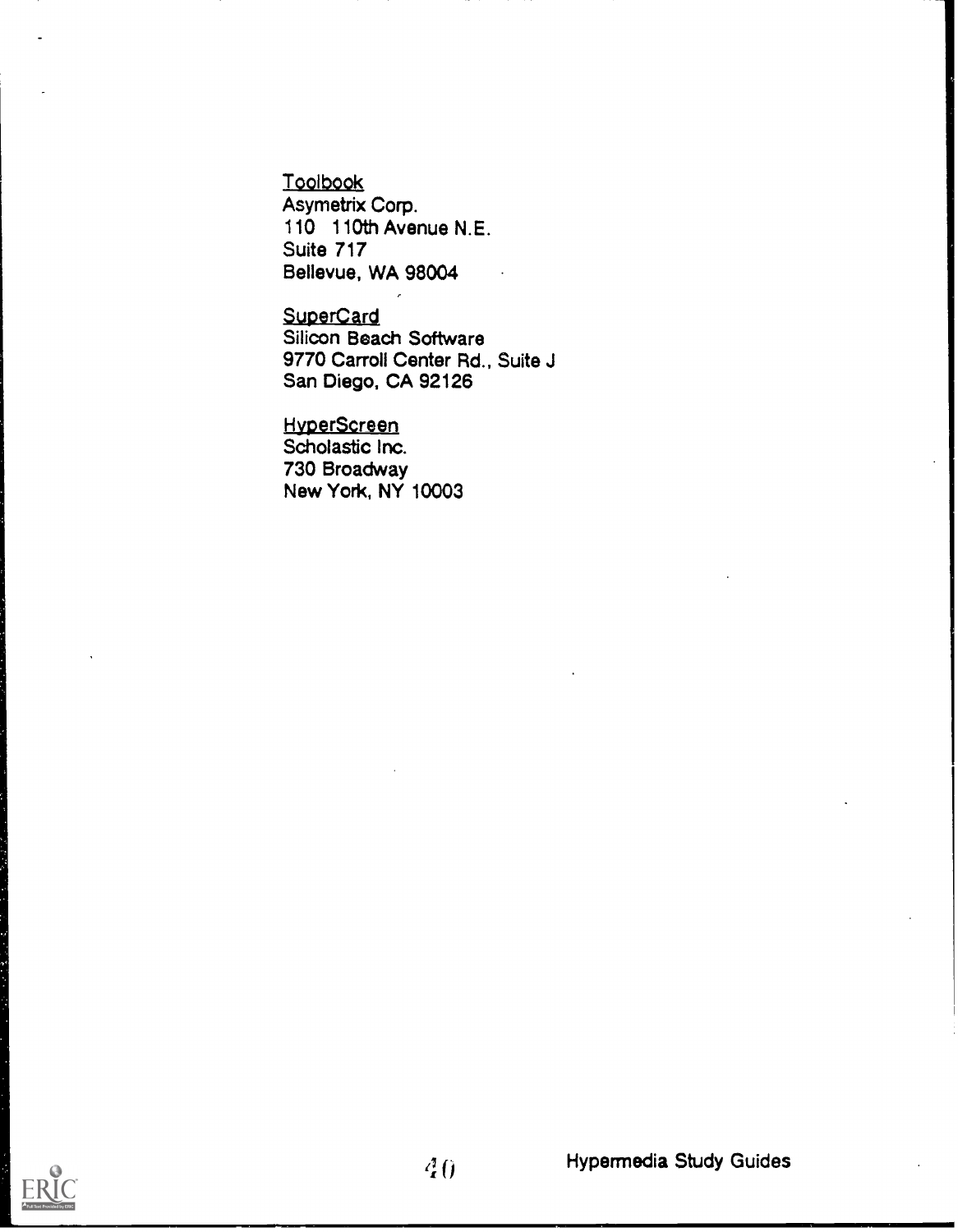Table 1. Comparison of daily percent averages.



Į

41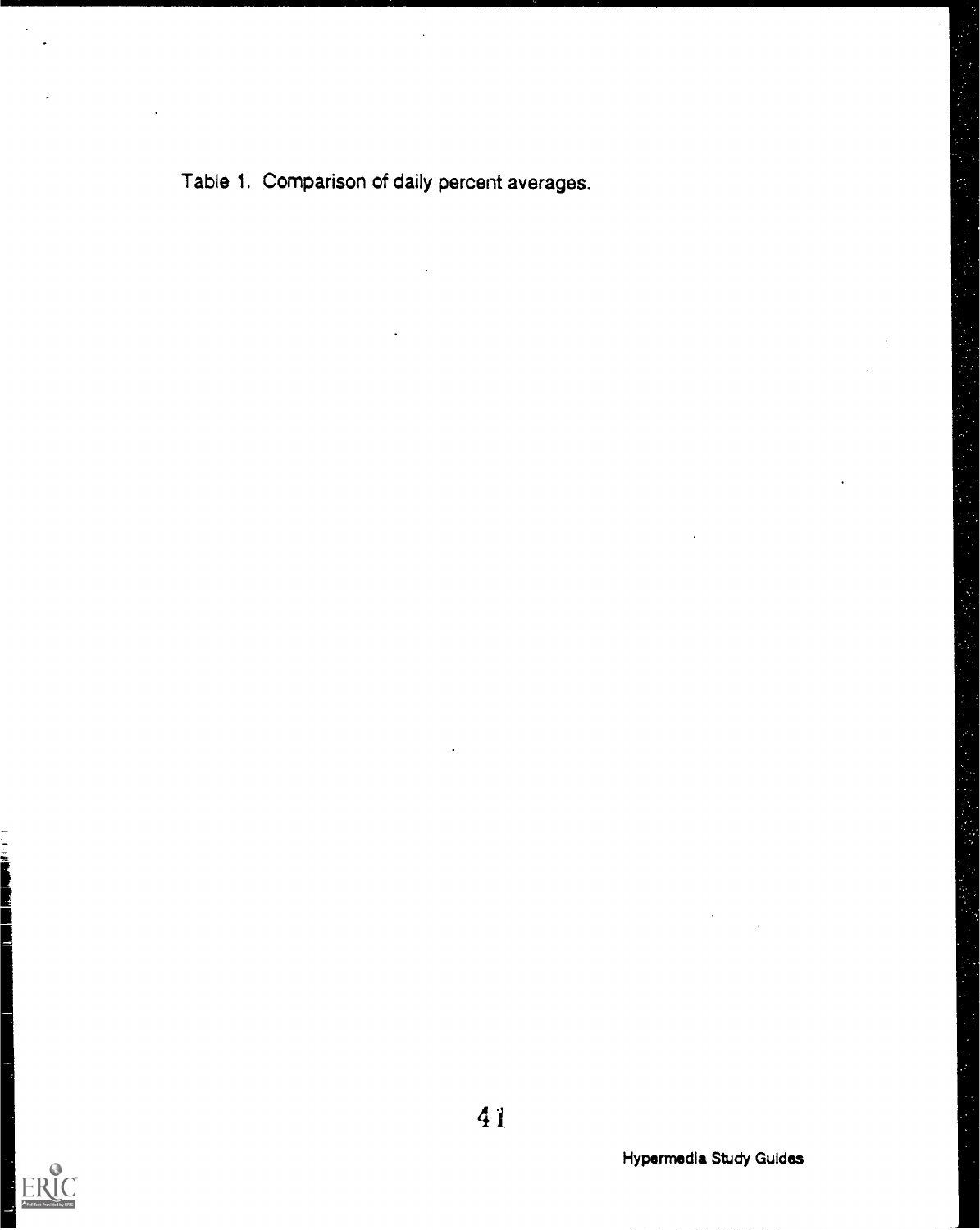# Table 1: Comparison of Daily Percent Averages

### Treatment Group

|        | Lecture | Lecture/<br>Computer | Computer<br>Study Guide Study Guide |
|--------|---------|----------------------|-------------------------------------|
| Day 1  | 63      | 70                   | 83                                  |
| Day 2  | 66      | 71                   | 76                                  |
| Day 3  | 65      | 62                   | 73                                  |
| Day 4  | 70      | 61                   | 73                                  |
| Day 5  | 69      | 70                   | - 75                                |
| Day 6  | 75      | 72                   | 76                                  |
| Day 7  | 70      | 74                   | 76                                  |
| Day 8  | 71      | 81                   | 86                                  |
| Day 9. | 76      | 74                   | 80                                  |
| Day 10 | 74      | 75                   | 80                                  |

Note. Scores expressed as percentage correct on 25 item test.

Ļ.

ÿ,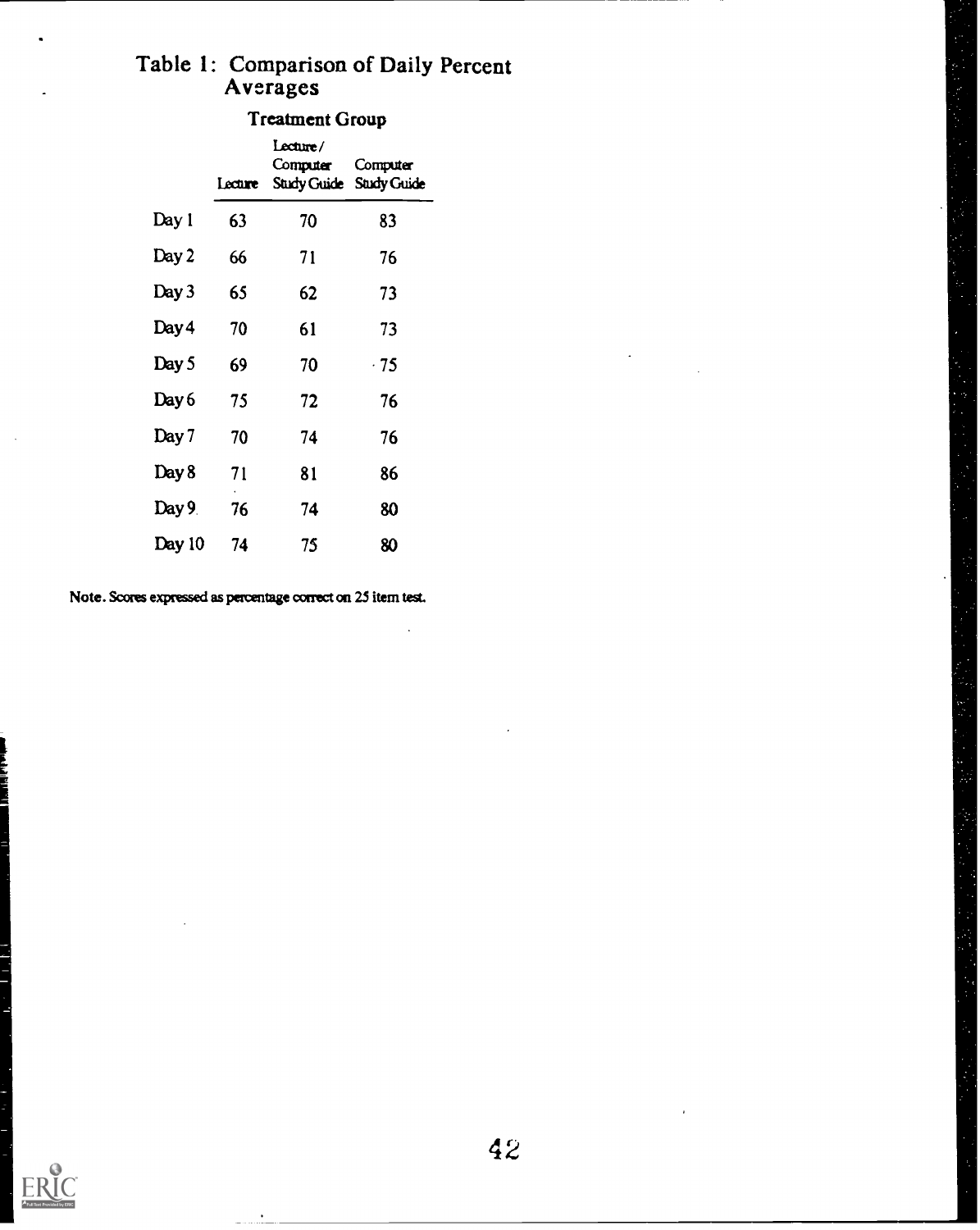Table 2. Comparison of daily quiz averages.



4 3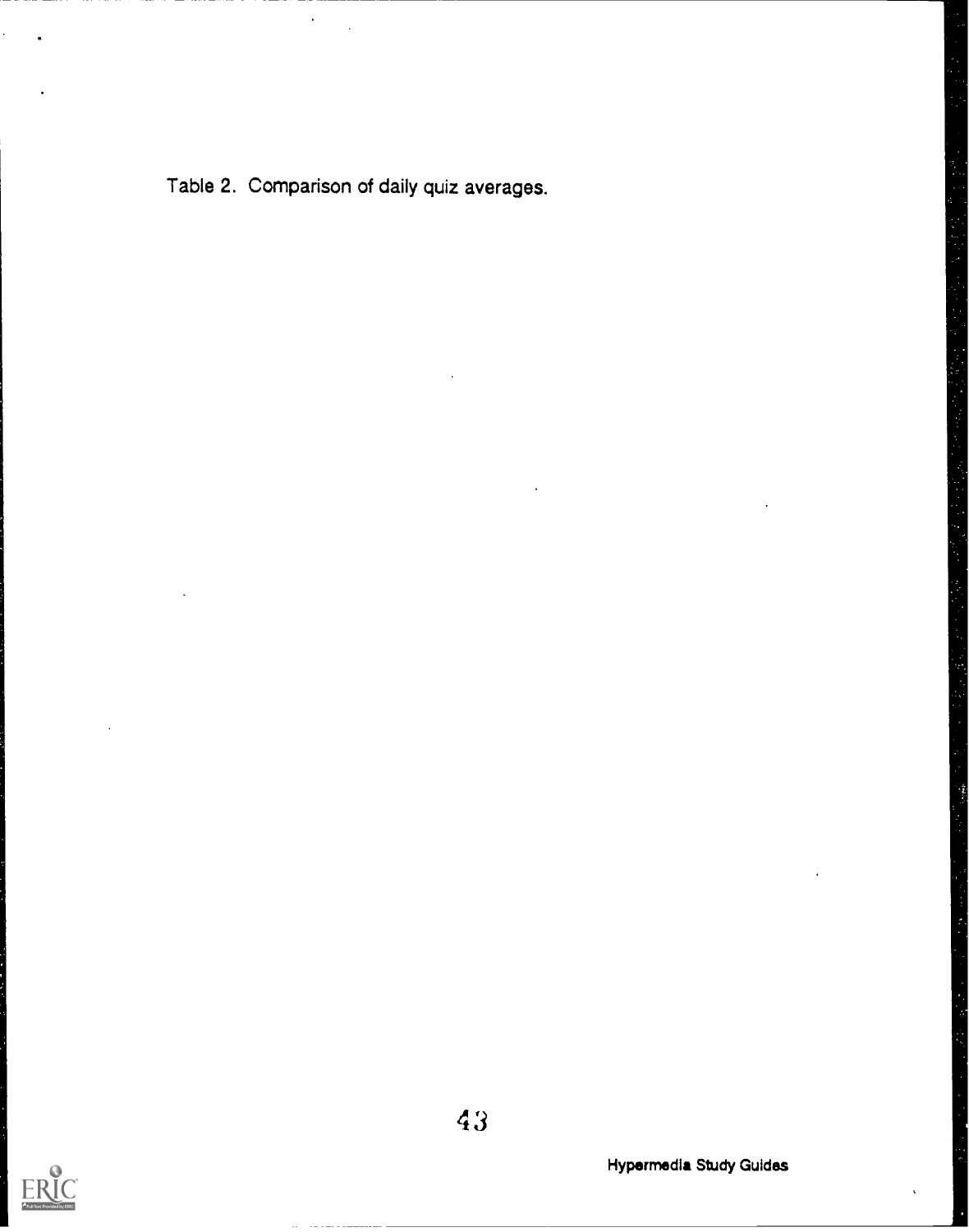| Educational                                      | Lecture | Lecture/<br>Computer | Computer<br>Study Guide Study Guide | Lecture | Lecture/<br>Computer | Computer<br>Study Guide Study Guide | Lecture                                                          | Lecture/<br>Computer | Computer<br>Study Guide Study Guide |
|--------------------------------------------------|---------|----------------------|-------------------------------------|---------|----------------------|-------------------------------------|------------------------------------------------------------------|----------------------|-------------------------------------|
| Group                                            |         |                      |                                     |         |                      |                                     |                                                                  |                      |                                     |
|                                                  |         | Quiz 1               |                                     |         | Quiz 5               |                                     |                                                                  | Quiz 9               |                                     |
| Students with<br>Learning<br><b>Disabilities</b> | 52      | 60                   | 74                                  | 61      | 56                   | 66                                  | 71                                                               | 60                   | 72                                  |
| Remedial<br><b>Students</b>                      | 61      | 69                   | 87                                  | 63      | 68                   | 76                                  | 68                                                               | 81                   | 83                                  |
| Regular<br>Education<br><b>Students</b>          | 76      | 80                   | 89                                  | 83      | 87                   | 83                                  | 89                                                               | 80                   | 84                                  |
|                                                  |         | Quiz 2               |                                     | Quiz 6  |                      | Quiz 10                             |                                                                  |                      |                                     |
| Students with<br>Learning<br><b>Disabilities</b> | 61      | 56                   | 70                                  | 80      | 56                   | 62                                  | 69                                                               | 60                   | 76                                  |
| Remedial<br><b>Students</b>                      | 57      | 78                   | 76                                  | 61      | 71                   | 79                                  | 65                                                               | 84                   | 83                                  |
| Regular<br>Education<br><b>Students</b>          | 79      | 78                   | 82                                  | 85      | 90                   | 87                                  | 88                                                               | 82                   | 80                                  |
|                                                  |         | Quiz 3               |                                     |         |                      |                                     |                                                                  |                      |                                     |
| Students with<br>Learning<br><b>Disabilities</b> | 60      | 44                   | 62                                  | 70      | Quiz 7<br>66         | 64                                  |                                                                  |                      |                                     |
| Remedial<br><b>Students</b>                      | 55      | 70                   | 78                                  | 62      | 73                   | 80                                  | $\mathbf{r}$                                                     |                      |                                     |
| Regular<br>Education<br><b>Students</b>          | 78      | 71                   | 77                                  | 78      | 82                   | 83                                  |                                                                  |                      |                                     |
|                                                  |         | Quiz 4               |                                     |         | Quiz 8               |                                     |                                                                  |                      |                                     |
| Students with<br>Learning<br><b>Disabilities</b> | 72      | 28                   | 58                                  | 56      | 68                   | 74                                  |                                                                  |                      |                                     |
| Remedial<br><b>Students</b>                      | 61      | 71                   | 81                                  | 65      | 85                   | 90                                  |                                                                  |                      |                                     |
| Regular<br>Education<br><b>Students</b>          | 78      | 83                   | 80                                  | 92      | 89                   | 92                                  | Note. Scores expressed as percentage<br>correct on 25 item test. |                      |                                     |

## Table 2: Comparison of Daily Quiz Averages

EI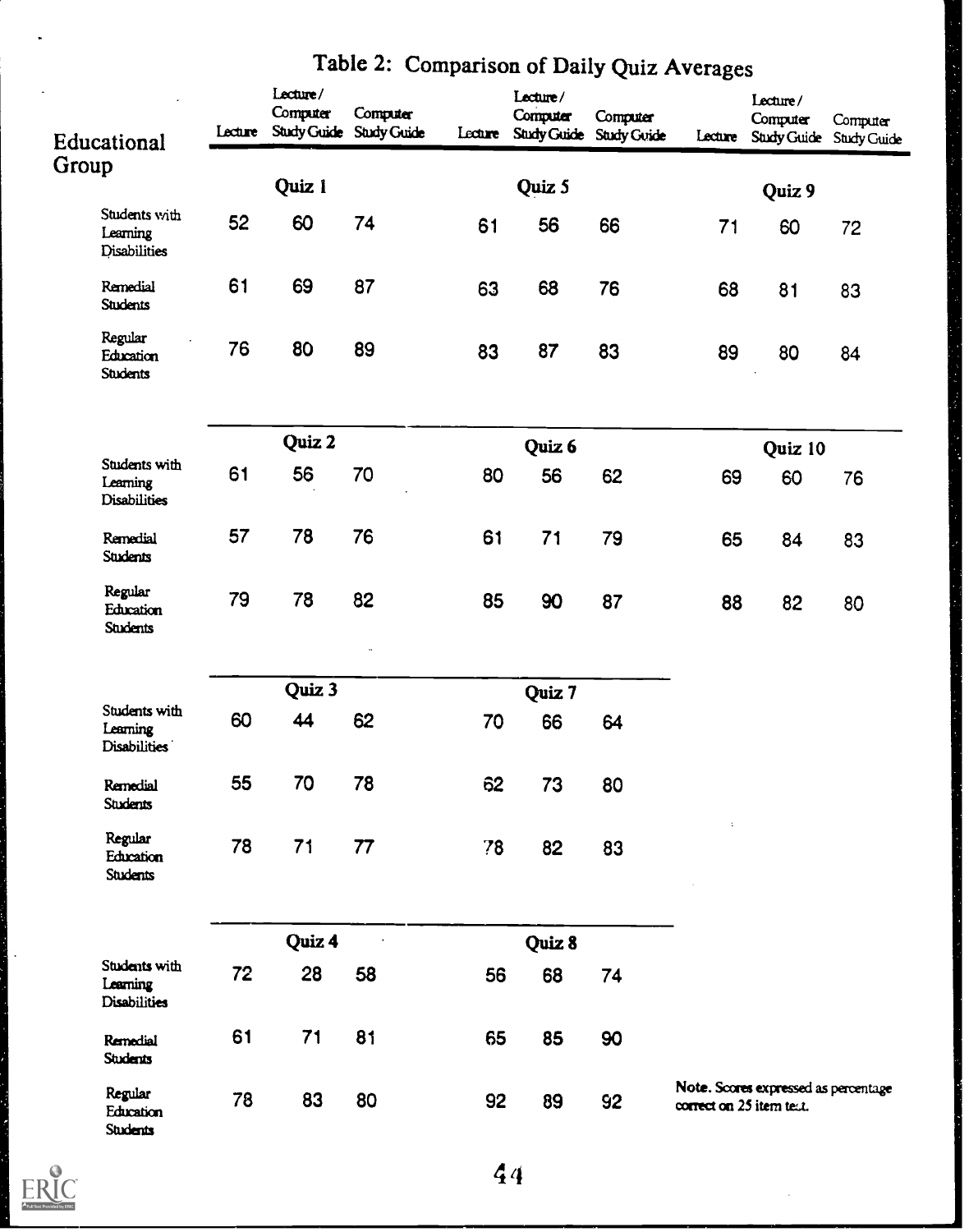Table 3. Comparison of pre, post, and retention test averages.

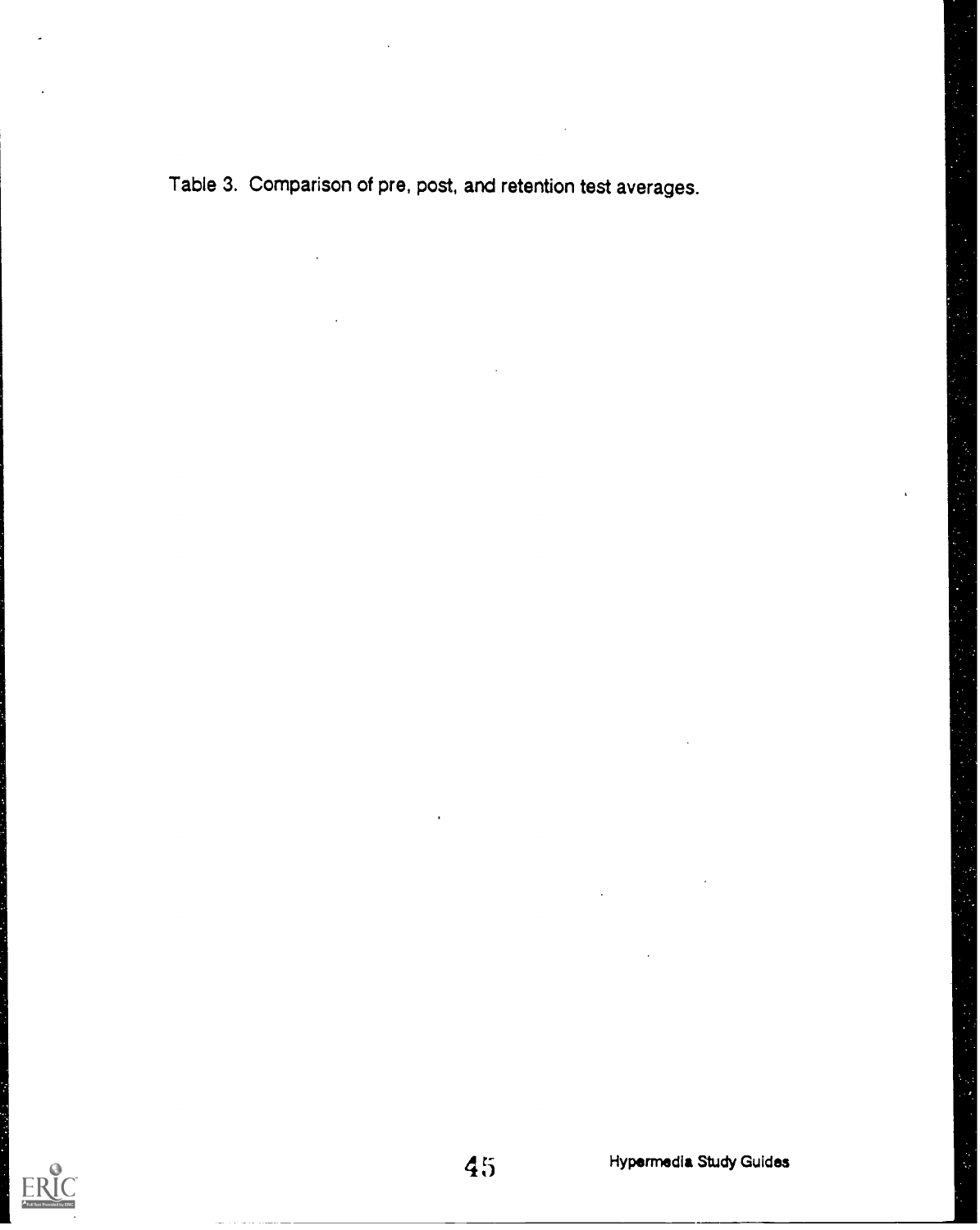|                       |         | <b>Treatment Group</b> |                                     | <b>Educational Group</b>                         |                             |                                         |
|-----------------------|---------|------------------------|-------------------------------------|--------------------------------------------------|-----------------------------|-----------------------------------------|
|                       | Lecture | Lecture/<br>Computer   | Computer<br>Study Guide Study Guide | Students with<br>Learning<br><b>Disabilities</b> | Remedial<br><b>Students</b> | Regular<br>Education<br><b>Students</b> |
| Pretest               | 38      | 42                     | 41                                  | 33                                               | 40                          | 49                                      |
| Posttest              | 68      | 64                     | 71                                  | 56                                               | 66                          | 80                                      |
| <b>Retention Test</b> | 62      | 69                     | 70                                  | 56                                               | 66                          | 79                                      |

## Table 3: Comparison of Pre, Post, & Retention Test Averages

Note. Scores expressed as percentage correct on 50 item test.



l,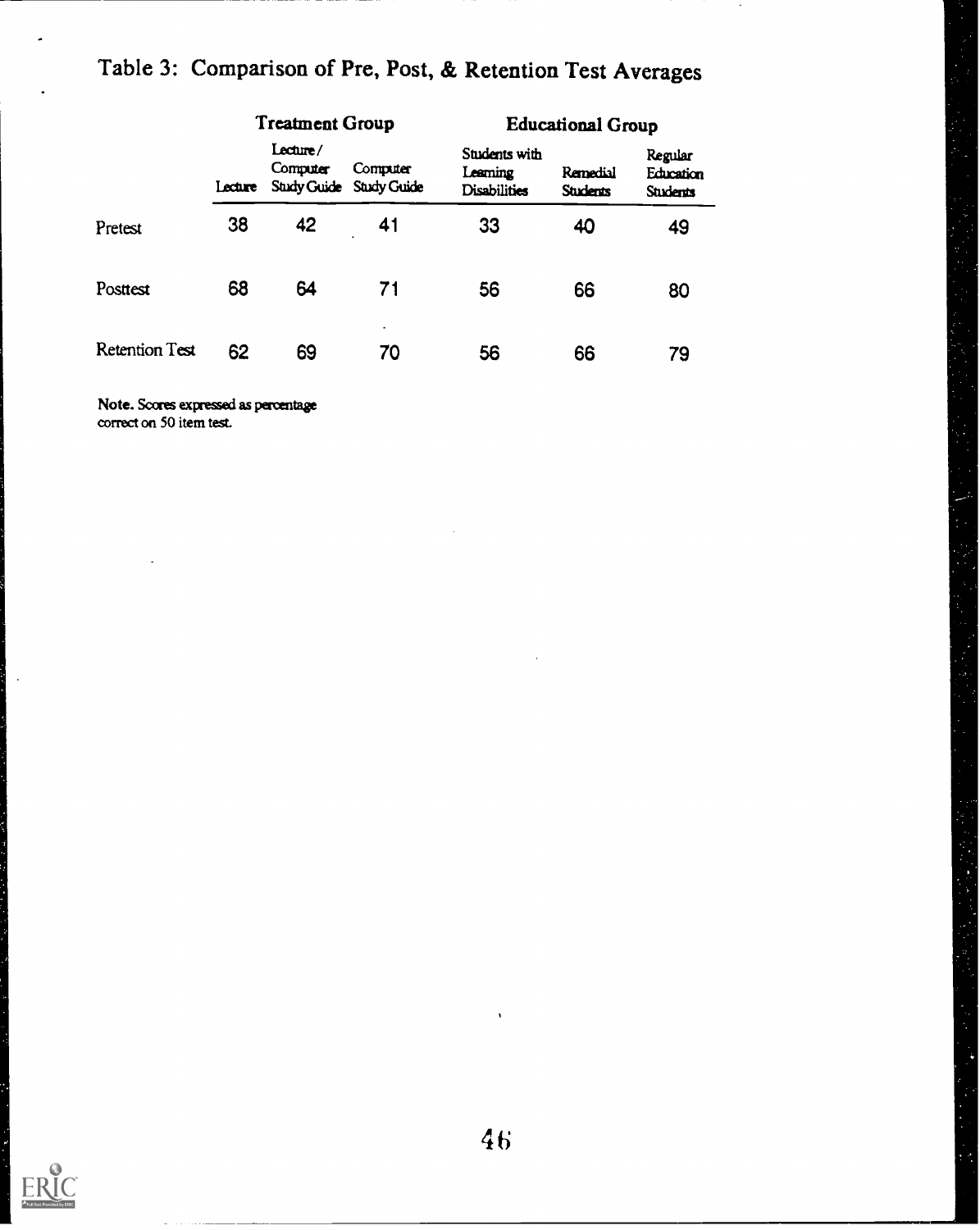Figure 1. A flow chart detailing the layered structure of hypermedia.

 $\overline{1}$ 

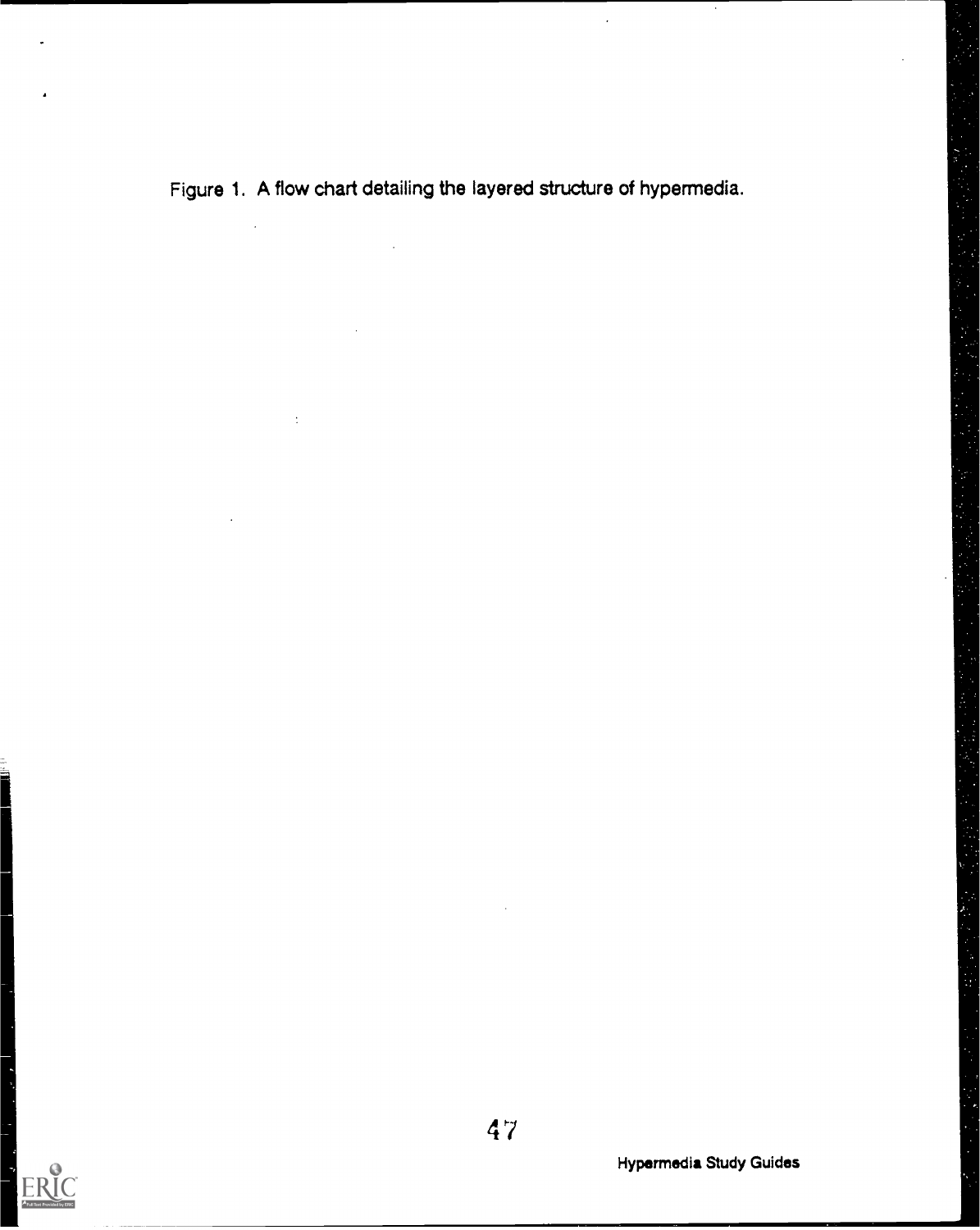

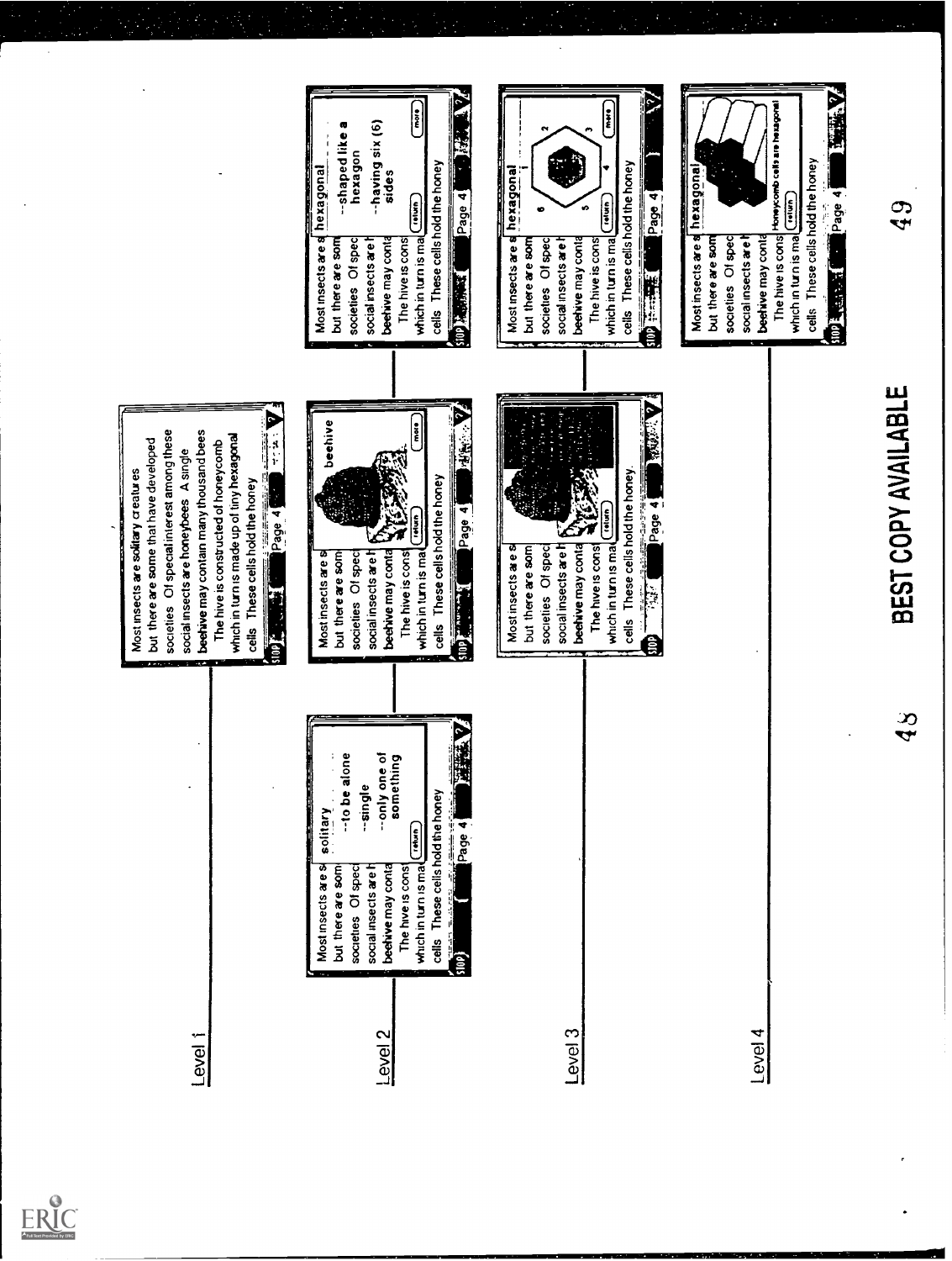Figure 2. The structure of a comprehension strategy in a hypermedia study guide.

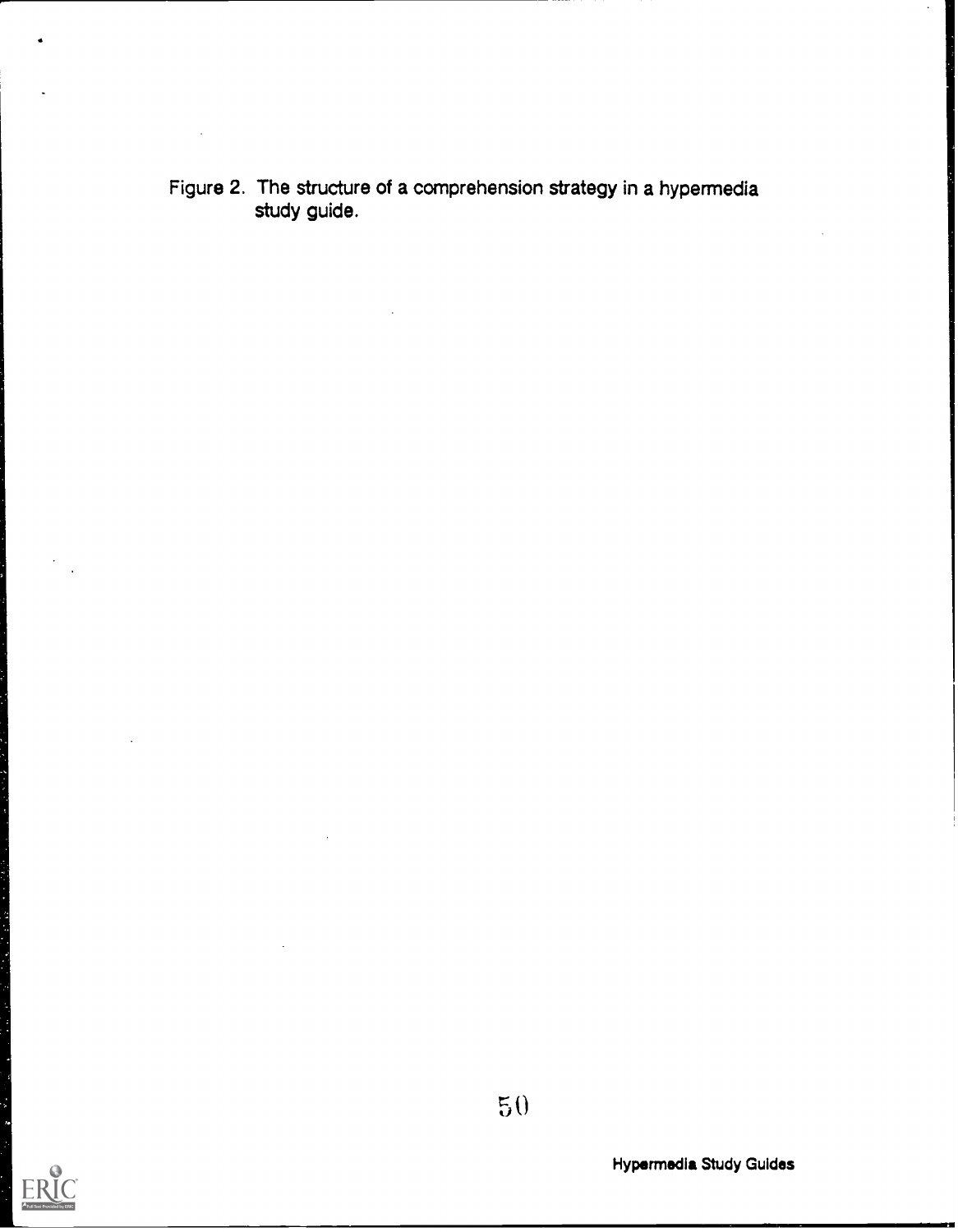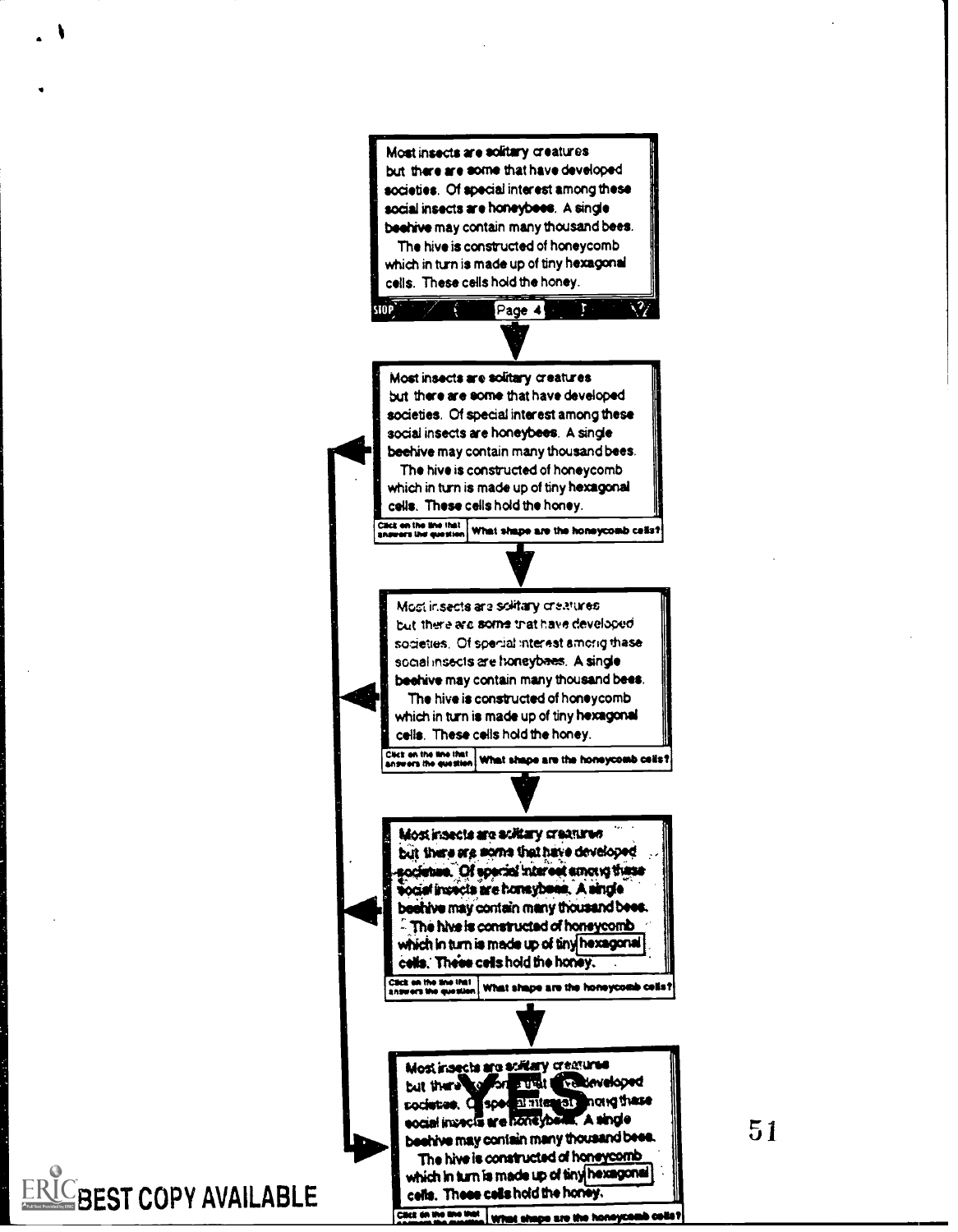Figure 3. Hypermedia functions used in the Washington State History study guides.



 $52$